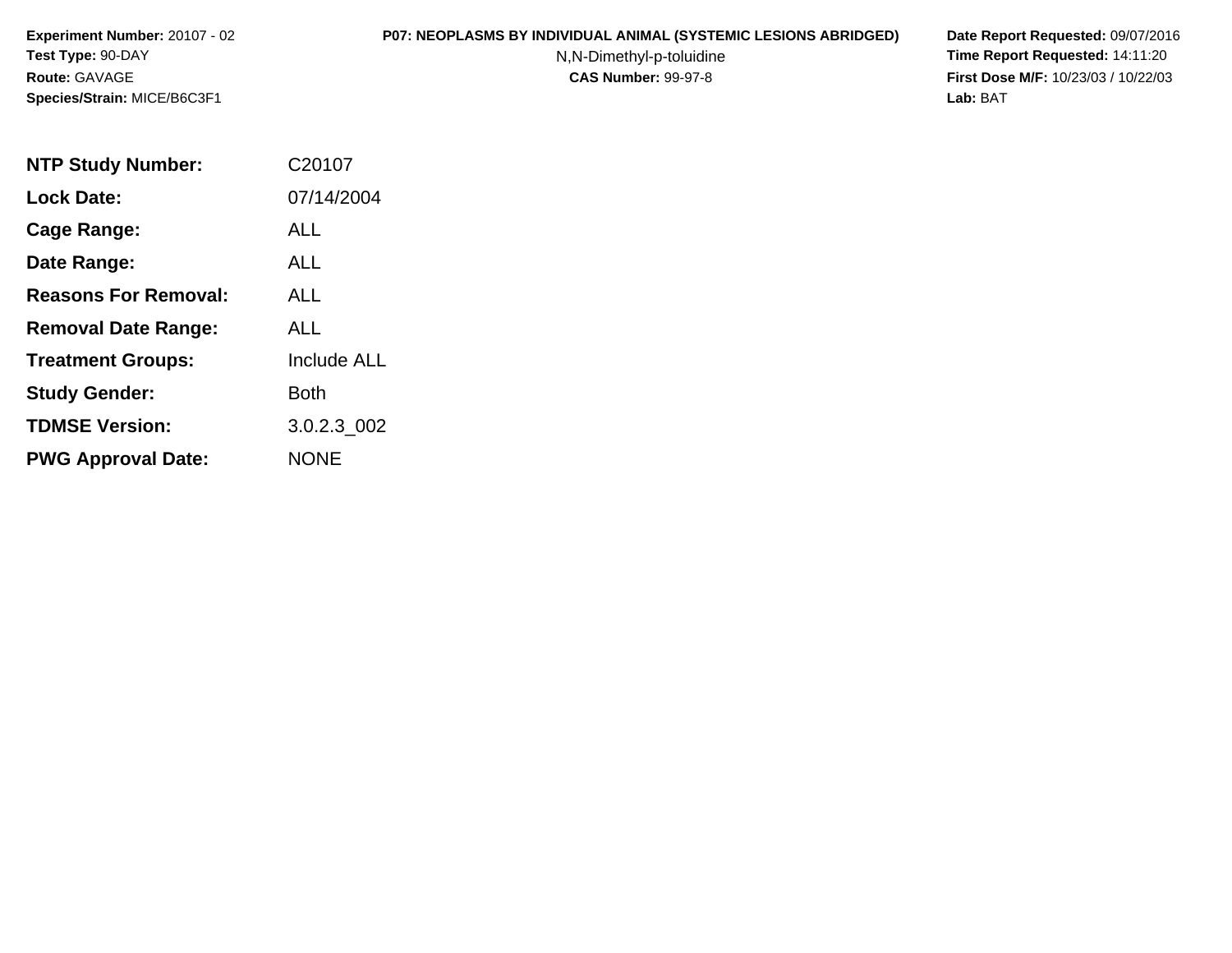#### **P07: NEOPLASMS BY INDIVIDUAL ANIMAL (SYSTEMIC LESIONS ABRIDGED) Date Report Requested:** 09/07/2016

N,N-Dimethyl-p-toluidine

 **Time Report Requested:** 14:11:20 **First Dose M/F:** 10/23/03 / 10/22/03<br>**Lab:** BAT **Lab:** BAT

| <b>B6C3F1 MICE MALE</b>   | DAY ON TEST      | $_{\rm 0}^{\rm 0}$<br>$^9_3$                                     | $\pmb{0}$<br>$\overline{0}$<br>$\frac{9}{3}$                                               | 0<br>$\mathbf 0$<br>$\frac{9}{3}$                                                  | $_{\rm 0}^{\rm 0}$<br>$\frac{9}{3}$                            | $\begin{array}{c} 0 \\ 0 \\ 9 \\ 3 \end{array}$               | $\begin{smallmatrix} 0\\0 \end{smallmatrix}$<br>$\frac{9}{3}$                 | $\pmb{0}$<br>$\pmb{0}$<br>9<br>$\overline{3}$                    | $\mathbf 0$<br>$\pmb{0}$<br>$\frac{9}{3}$                   | $_{\rm 0}^{\rm 0}$<br>$\frac{9}{3}$           | $\mathbf 0$<br>$\mathbf 0$<br>$\frac{9}{3}$                              |          |
|---------------------------|------------------|------------------------------------------------------------------|--------------------------------------------------------------------------------------------|------------------------------------------------------------------------------------|----------------------------------------------------------------|---------------------------------------------------------------|-------------------------------------------------------------------------------|------------------------------------------------------------------|-------------------------------------------------------------|-----------------------------------------------|--------------------------------------------------------------------------|----------|
| 0 MG/KG                   | <b>ANIMAL ID</b> | $\mathbf 0$<br>$_{\rm 0}^{\rm 0}$<br>$\mathbf 0$<br>$\mathbf{1}$ | 0<br>$\begin{smallmatrix} 0\\0 \end{smallmatrix}$<br>$\mathsf{O}\xspace$<br>$\overline{2}$ | $\mathbf 0$<br>$\mathbf 0$<br>$\mathsf{O}\xspace$<br>$\mathbf 0$<br>$\overline{3}$ | $\pmb{0}$<br>$_{\rm 0}^{\rm 0}$<br>$\pmb{0}$<br>$\overline{4}$ | $\mathbf 0$<br>$\begin{matrix} 0 \\ 0 \\ 0 \\ 5 \end{matrix}$ | $\mathbf 0$<br>$\mathbf 0$<br>$\overline{0}$<br>$\mathbf 0$<br>$\overline{6}$ | 0<br>$\mathbf 0$<br>$\mathbf 0$<br>$\mathbf 0$<br>$\overline{7}$ | $\mathbf 0$<br>$\mathbf 0$<br>$\mathbf 0$<br>$\pmb{0}$<br>8 | 0<br>$\pmb{0}$<br>$\pmb{0}$<br>$\pmb{0}$<br>9 | $\mathbf 0$<br>$\mathbf 0$<br>$\mathbf 0$<br>$\mathbf{1}$<br>$\mathbf 0$ | * TOTALS |
| <b>ALIMENTARY SYSTEM</b>  |                  |                                                                  |                                                                                            |                                                                                    |                                                                |                                                               |                                                                               |                                                                  |                                                             |                                               |                                                                          |          |
| Esophagus                 |                  |                                                                  |                                                                                            |                                                                                    |                                                                |                                                               |                                                                               |                                                                  |                                                             | $\div$                                        | $\ddot{}$                                                                | 10       |
| Gallbladder               |                  | $\pm$                                                            |                                                                                            |                                                                                    |                                                                |                                                               |                                                                               |                                                                  |                                                             | $\ddot{}$                                     | $+$                                                                      | 10       |
| Intestine Large, Cecum    |                  | $\ddot{}$                                                        |                                                                                            |                                                                                    |                                                                |                                                               |                                                                               |                                                                  |                                                             | $\ddot{}$                                     | $+$                                                                      | 10       |
| Intestine Large, Colon    |                  |                                                                  |                                                                                            |                                                                                    |                                                                |                                                               |                                                                               |                                                                  |                                                             |                                               | $+$                                                                      | 10       |
| Intestine Large, Rectum   |                  |                                                                  |                                                                                            |                                                                                    |                                                                |                                                               |                                                                               |                                                                  |                                                             |                                               | $\overline{+}$                                                           | 10       |
| Intestine Small, Duodenum |                  |                                                                  |                                                                                            |                                                                                    |                                                                |                                                               |                                                                               |                                                                  |                                                             |                                               | $+$                                                                      | 10       |
| Intestine Small, Ileum    |                  |                                                                  |                                                                                            |                                                                                    |                                                                |                                                               |                                                                               |                                                                  |                                                             |                                               | $+$                                                                      | 10       |
| Intestine Small, Jejunum  |                  |                                                                  |                                                                                            |                                                                                    |                                                                |                                                               |                                                                               |                                                                  |                                                             | $\pm$                                         | $+$                                                                      | 10       |
| Liver                     |                  |                                                                  |                                                                                            |                                                                                    |                                                                |                                                               |                                                                               |                                                                  |                                                             | $\ddot{}$                                     | $+$                                                                      | 10       |
| Pancreas                  |                  |                                                                  |                                                                                            |                                                                                    |                                                                |                                                               |                                                                               |                                                                  |                                                             | $\ddot{}$                                     | $+$                                                                      | 10       |
| Salivary Glands           |                  |                                                                  |                                                                                            |                                                                                    |                                                                |                                                               |                                                                               |                                                                  |                                                             | $\ddot{}$                                     | $+$                                                                      | 10       |
| Stomach, Forestomach      |                  |                                                                  |                                                                                            |                                                                                    |                                                                |                                                               |                                                                               |                                                                  |                                                             | $\ddot{}$                                     | $+$                                                                      | 10       |
| Stomach, Glandular        |                  | $\pm$                                                            | $\div$                                                                                     |                                                                                    |                                                                |                                                               |                                                                               |                                                                  |                                                             | ÷                                             | $\overline{+}$                                                           | 10       |
| Tooth                     |                  |                                                                  |                                                                                            |                                                                                    |                                                                |                                                               |                                                                               |                                                                  |                                                             | $\ddot{}$                                     |                                                                          | 1        |

## **CARDIOVASCULAR SYSTEM**

\* .. Total animals with tissue examined microscopically; Total animals with tumor

+ .. Tissue examined microscopically

X .. Lesion present

I .. Insufficient tissue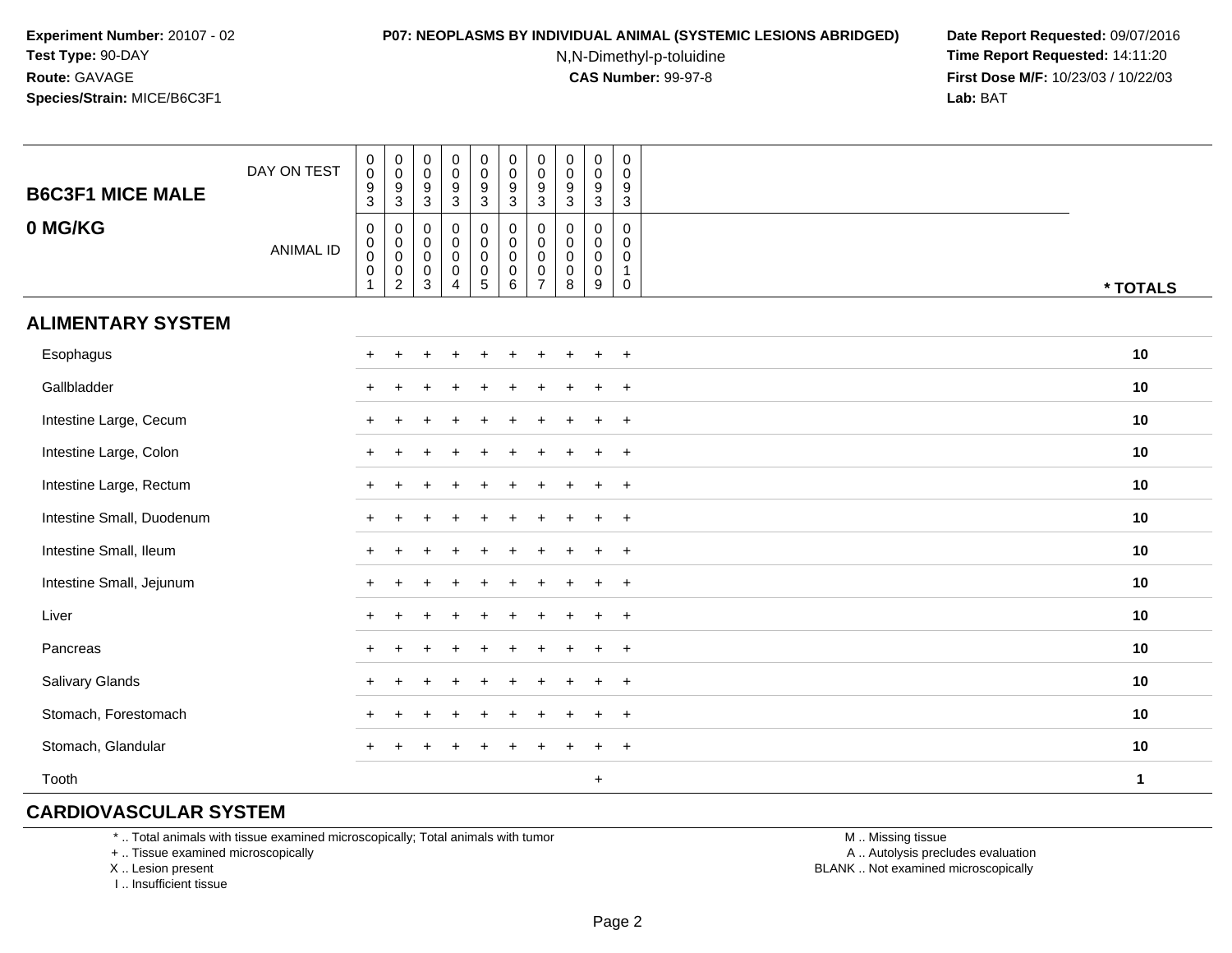## **P07: NEOPLASMS BY INDIVIDUAL ANIMAL (SYSTEMIC LESIONS ABRIDGED) Date Report Requested:** 09/07/2016

N,N-Dimethyl-p-toluidine

| <b>B6C3F1 MICE MALE</b>                                                            | DAY ON TEST                                                                     | $\pmb{0}$<br>$\mathbf 0$<br>$\frac{9}{3}$                           | $_{\rm 0}^{\rm 0}$<br>$\frac{9}{3}$                                             | $\pmb{0}$<br>$\pmb{0}$<br>$9\,$                                                               | $\pmb{0}$<br>$\pmb{0}$<br>$9\,$                                              | $\pmb{0}$<br>$\ddot{\mathbf{0}}$<br>$\boldsymbol{9}$                                               | $\pmb{0}$<br>$\pmb{0}$<br>9                                                                     | $\mathbf 0$<br>$\pmb{0}$<br>$9\,$                                                             | $\pmb{0}$<br>$\mathsf 0$<br>9                                                 | $\pmb{0}$<br>$\pmb{0}$<br>$\boldsymbol{9}$                                       | $\mathsf 0$<br>$\mathbf 0$<br>9                                                     |                                                                                               |          |
|------------------------------------------------------------------------------------|---------------------------------------------------------------------------------|---------------------------------------------------------------------|---------------------------------------------------------------------------------|-----------------------------------------------------------------------------------------------|------------------------------------------------------------------------------|----------------------------------------------------------------------------------------------------|-------------------------------------------------------------------------------------------------|-----------------------------------------------------------------------------------------------|-------------------------------------------------------------------------------|----------------------------------------------------------------------------------|-------------------------------------------------------------------------------------|-----------------------------------------------------------------------------------------------|----------|
| 0 MG/KG                                                                            | <b>ANIMAL ID</b>                                                                | $\mathsf 0$<br>$\pmb{0}$<br>$\mathsf{O}\xspace$<br>$\mathbf 0$<br>1 | $\boldsymbol{0}$<br>$\pmb{0}$<br>$\pmb{0}$<br>$\mathsf{O}\xspace$<br>$\sqrt{2}$ | $\mathbf{3}$<br>$\mathbf 0$<br>$\mathbf 0$<br>$\boldsymbol{0}$<br>$\mathbf 0$<br>$\mathbf{3}$ | $\mathbf{3}$<br>0<br>$\pmb{0}$<br>$\pmb{0}$<br>$\mathbf 0$<br>$\overline{4}$ | $\overline{3}$<br>0<br>$\ddot{\mathbf{0}}$<br>$\mathbf 0$<br>$\mathsf{O}\xspace$<br>$\overline{5}$ | $\overline{3}$<br>$\pmb{0}$<br>$\pmb{0}$<br>$\mathsf{O}\xspace$<br>$\pmb{0}$<br>$6\overline{6}$ | $\overline{3}$<br>$\mathbf 0$<br>$\mathbf{0}$<br>$\mathbf 0$<br>$\mathbf 0$<br>$\overline{7}$ | $\mathbf{3}$<br>$\mathbf 0$<br>$\mathbf 0$<br>$\mathbf 0$<br>$\mathbf 0$<br>8 | $\overline{3}$<br>0<br>$\pmb{0}$<br>$\mathbf 0$<br>$\mathbf 0$<br>$\overline{9}$ | $\sqrt{3}$<br>$\mathbf 0$<br>$\Omega$<br>$\mathbf 0$<br>$\mathbf{1}$<br>$\mathbf 0$ |                                                                                               | * TOTALS |
| <b>Blood Vessel</b>                                                                |                                                                                 |                                                                     |                                                                                 |                                                                                               |                                                                              |                                                                                                    |                                                                                                 |                                                                                               |                                                                               | $\ddot{}$                                                                        | $+$                                                                                 |                                                                                               | 10       |
| Heart                                                                              |                                                                                 |                                                                     |                                                                                 |                                                                                               |                                                                              |                                                                                                    |                                                                                                 |                                                                                               |                                                                               | $\ddot{}$                                                                        | $\overline{+}$                                                                      |                                                                                               | 10       |
| <b>ENDOCRINE SYSTEM</b>                                                            |                                                                                 |                                                                     |                                                                                 |                                                                                               |                                                                              |                                                                                                    |                                                                                                 |                                                                                               |                                                                               |                                                                                  |                                                                                     |                                                                                               |          |
| <b>Adrenal Cortex</b>                                                              |                                                                                 |                                                                     |                                                                                 |                                                                                               |                                                                              |                                                                                                    |                                                                                                 |                                                                                               |                                                                               |                                                                                  | $\overline{+}$                                                                      |                                                                                               | 10       |
| Adrenal Medulla                                                                    |                                                                                 |                                                                     |                                                                                 |                                                                                               |                                                                              |                                                                                                    |                                                                                                 |                                                                                               |                                                                               | $\ddot{}$                                                                        | $\ddot{}$                                                                           |                                                                                               | 10       |
| Islets, Pancreatic                                                                 |                                                                                 |                                                                     |                                                                                 |                                                                                               |                                                                              |                                                                                                    |                                                                                                 |                                                                                               |                                                                               |                                                                                  | $\ddot{}$                                                                           |                                                                                               | 10       |
| Parathyroid Gland                                                                  |                                                                                 |                                                                     |                                                                                 |                                                                                               |                                                                              |                                                                                                    |                                                                                                 |                                                                                               |                                                                               | $\ddot{}$                                                                        | $\overline{+}$                                                                      |                                                                                               | 10       |
| <b>Pituitary Gland</b>                                                             |                                                                                 |                                                                     |                                                                                 |                                                                                               |                                                                              |                                                                                                    |                                                                                                 |                                                                                               |                                                                               | $\ddot{}$                                                                        | $+$                                                                                 |                                                                                               | 10       |
| <b>Thyroid Gland</b>                                                               |                                                                                 | $\ddot{}$                                                           |                                                                                 |                                                                                               |                                                                              |                                                                                                    |                                                                                                 |                                                                                               |                                                                               | $\ddot{}$                                                                        | $+$                                                                                 |                                                                                               | 10       |
| <b>GENERAL BODY SYSTEM</b>                                                         |                                                                                 |                                                                     |                                                                                 |                                                                                               |                                                                              |                                                                                                    |                                                                                                 |                                                                                               |                                                                               |                                                                                  |                                                                                     |                                                                                               |          |
| <b>NONE</b>                                                                        |                                                                                 |                                                                     |                                                                                 |                                                                                               |                                                                              |                                                                                                    |                                                                                                 |                                                                                               |                                                                               |                                                                                  |                                                                                     |                                                                                               |          |
| <b>GENITAL SYSTEM</b>                                                              |                                                                                 |                                                                     |                                                                                 |                                                                                               |                                                                              |                                                                                                    |                                                                                                 |                                                                                               |                                                                               |                                                                                  |                                                                                     |                                                                                               |          |
| Epididymis                                                                         |                                                                                 | $\ddot{}$                                                           | $\ddot{}$                                                                       |                                                                                               | $\ddot{}$                                                                    | $\ddot{}$                                                                                          | $\ddot{}$                                                                                       | +                                                                                             | $\div$                                                                        | $\ddot{}$                                                                        | $+$                                                                                 |                                                                                               | 10       |
| <b>Preputial Gland</b>                                                             |                                                                                 |                                                                     |                                                                                 |                                                                                               |                                                                              |                                                                                                    |                                                                                                 |                                                                                               |                                                                               |                                                                                  | $\ddot{}$                                                                           |                                                                                               | 10       |
| Prostate                                                                           |                                                                                 |                                                                     |                                                                                 |                                                                                               |                                                                              |                                                                                                    |                                                                                                 |                                                                                               |                                                                               |                                                                                  | $\ddot{}$                                                                           |                                                                                               | 10       |
| Seminal Vesicle                                                                    |                                                                                 |                                                                     |                                                                                 |                                                                                               |                                                                              |                                                                                                    |                                                                                                 |                                                                                               |                                                                               |                                                                                  | $\div$                                                                              |                                                                                               | 10       |
| +  Tissue examined microscopically<br>X  Lesion present<br>I., Insufficient tissue | *  Total animals with tissue examined microscopically; Total animals with tumor |                                                                     |                                                                                 |                                                                                               |                                                                              |                                                                                                    |                                                                                                 |                                                                                               |                                                                               |                                                                                  |                                                                                     | M  Missing tissue<br>A  Autolysis precludes evaluation<br>BLANK  Not examined microscopically |          |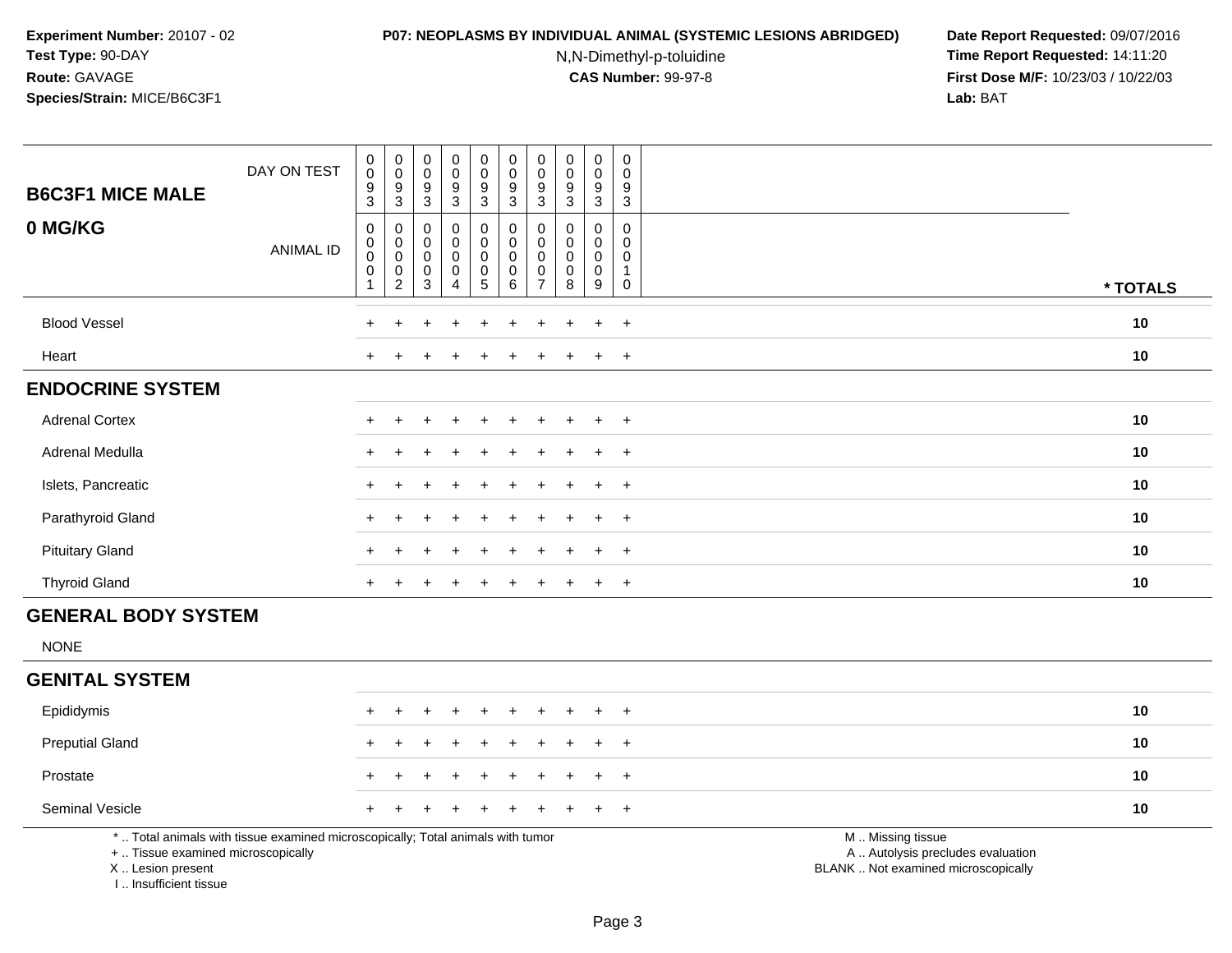#### **P07: NEOPLASMS BY INDIVIDUAL ANIMAL (SYSTEMIC LESIONS ABRIDGED) Date Report Requested:** 09/07/2016

N,N-Dimethyl-p-toluidine

| <b>B6C3F1 MICE MALE</b>                                                          | DAY ON TEST                                                                     | $_{\rm 0}^{\rm 0}$<br>$\boldsymbol{9}$<br>$\sqrt{3}$     | $\pmb{0}$<br>$\mathbf 0$<br>9<br>$\mathsf 3$           | $\mathsf 0$<br>0<br>9<br>3             | ${\bf 0}$<br>$\mathbf 0$<br>$\overline{9}$<br>$\mathbf{3}$        | $\pmb{0}$<br>$\mathbf 0$<br>$\boldsymbol{9}$<br>$\overline{3}$                 | $\pmb{0}$<br>$\mathbf 0$<br>$\boldsymbol{9}$<br>$\mathbf{3}$ | $\mathsf{O}\xspace$<br>0<br>9<br>3                         | $\pmb{0}$<br>0<br>$\boldsymbol{9}$<br>$\sqrt{3}$           | $\mathsf{O}\xspace$<br>0<br>$\boldsymbol{9}$<br>3             | $\mathbf 0$<br>$\mathbf 0$<br>9<br>$\mathsf 3$                           |                                                                                               |  |
|----------------------------------------------------------------------------------|---------------------------------------------------------------------------------|----------------------------------------------------------|--------------------------------------------------------|----------------------------------------|-------------------------------------------------------------------|--------------------------------------------------------------------------------|--------------------------------------------------------------|------------------------------------------------------------|------------------------------------------------------------|---------------------------------------------------------------|--------------------------------------------------------------------------|-----------------------------------------------------------------------------------------------|--|
| 0 MG/KG                                                                          | <b>ANIMAL ID</b>                                                                | $\,0\,$<br>$\mathbf 0$<br>$\pmb{0}$<br>0<br>$\mathbf{1}$ | $\mathbf 0$<br>0<br>$\mathbf 0$<br>0<br>$\overline{c}$ | $\Omega$<br>0<br>$\mathbf 0$<br>0<br>3 | $\mathbf 0$<br>$\mathsf{O}$<br>$\mathbf 0$<br>0<br>$\overline{4}$ | $\pmb{0}$<br>$\pmb{0}$<br>$\mathsf{O}\xspace$<br>$\mathbf 0$<br>$\overline{5}$ | $\pmb{0}$<br>$\pmb{0}$<br>$\mathbf 0$<br>0<br>$\,6\,$        | $\Omega$<br>$\mathbf 0$<br>$\Omega$<br>0<br>$\overline{7}$ | $\Omega$<br>$\mathbf 0$<br>$\mathbf 0$<br>$\mathbf 0$<br>8 | $\Omega$<br>0<br>$\mathbf 0$<br>$\pmb{0}$<br>$\boldsymbol{9}$ | $\mathbf 0$<br>$\mathbf 0$<br>$\mathbf 0$<br>$\mathbf{1}$<br>$\mathbf 0$ | * TOTALS                                                                                      |  |
| <b>Testes</b>                                                                    |                                                                                 | $+$                                                      | $\ddot{}$                                              |                                        |                                                                   |                                                                                | $\overline{1}$                                               | $+$                                                        | ÷                                                          | $\ddot{+}$                                                    | $\ddot{}$                                                                | 10                                                                                            |  |
| <b>HEMATOPOIETIC SYSTEM</b>                                                      |                                                                                 |                                                          |                                                        |                                        |                                                                   |                                                                                |                                                              |                                                            |                                                            |                                                               |                                                                          |                                                                                               |  |
| <b>Bone Marrow</b>                                                               |                                                                                 |                                                          |                                                        |                                        |                                                                   |                                                                                |                                                              |                                                            |                                                            |                                                               | $\ddot{}$                                                                | 10                                                                                            |  |
| Lymph Node, Mandibular                                                           |                                                                                 |                                                          |                                                        |                                        |                                                                   |                                                                                |                                                              |                                                            |                                                            | $\div$                                                        | $\overline{+}$                                                           | 10                                                                                            |  |
| Lymph Node, Mesenteric                                                           |                                                                                 |                                                          | ÷                                                      |                                        |                                                                   |                                                                                |                                                              |                                                            |                                                            | $\ddot{}$                                                     | $\ddot{}$                                                                | 10                                                                                            |  |
| Spleen                                                                           |                                                                                 |                                                          |                                                        |                                        |                                                                   |                                                                                |                                                              |                                                            |                                                            |                                                               | $\ddot{}$                                                                | 10                                                                                            |  |
| Thymus                                                                           |                                                                                 | $\pm$                                                    |                                                        |                                        |                                                                   |                                                                                |                                                              |                                                            |                                                            | $\ddot{+}$                                                    | $+$                                                                      | 10                                                                                            |  |
| <b>INTEGUMENTARY SYSTEM</b>                                                      |                                                                                 |                                                          |                                                        |                                        |                                                                   |                                                                                |                                                              |                                                            |                                                            |                                                               |                                                                          |                                                                                               |  |
| <b>Mammary Gland</b>                                                             |                                                                                 | М                                                        | M                                                      | М                                      | M                                                                 | M                                                                              | М                                                            | M                                                          | M                                                          | M M                                                           |                                                                          | $\bf{0}$                                                                                      |  |
| Skin                                                                             |                                                                                 |                                                          |                                                        |                                        |                                                                   |                                                                                |                                                              |                                                            |                                                            | $\ddot{}$                                                     | $+$                                                                      | 10                                                                                            |  |
| <b>MUSCULOSKELETAL SYSTEM</b>                                                    |                                                                                 |                                                          |                                                        |                                        |                                                                   |                                                                                |                                                              |                                                            |                                                            |                                                               |                                                                          |                                                                                               |  |
| Bone                                                                             |                                                                                 | $+$                                                      | $+$                                                    |                                        | $\ddot{}$                                                         | $+$                                                                            | $+$                                                          | $\ddot{}$                                                  | $\overline{+}$                                             | $+$                                                           | $+$                                                                      | 10                                                                                            |  |
| <b>NERVOUS SYSTEM</b>                                                            |                                                                                 |                                                          |                                                        |                                        |                                                                   |                                                                                |                                                              |                                                            |                                                            |                                                               |                                                                          |                                                                                               |  |
| <b>Brain</b>                                                                     |                                                                                 | $\ddot{}$                                                | $\ddot{}$                                              |                                        | $\div$                                                            | $\pm$                                                                          | $\overline{ }$                                               | $\pm$                                                      | $\pm$                                                      | $\ddot{}$                                                     | $+$                                                                      | 10                                                                                            |  |
| <b>RESPIRATORY SYSTEM</b>                                                        |                                                                                 |                                                          |                                                        |                                        |                                                                   |                                                                                |                                                              |                                                            |                                                            |                                                               |                                                                          |                                                                                               |  |
| Lung                                                                             |                                                                                 |                                                          |                                                        |                                        |                                                                   |                                                                                |                                                              |                                                            |                                                            |                                                               | $\ddot{}$                                                                | 10                                                                                            |  |
| +  Tissue examined microscopically<br>X  Lesion present<br>I Insufficient tissue | *  Total animals with tissue examined microscopically; Total animals with tumor |                                                          |                                                        |                                        |                                                                   |                                                                                |                                                              |                                                            |                                                            |                                                               |                                                                          | M  Missing tissue<br>A  Autolysis precludes evaluation<br>BLANK  Not examined microscopically |  |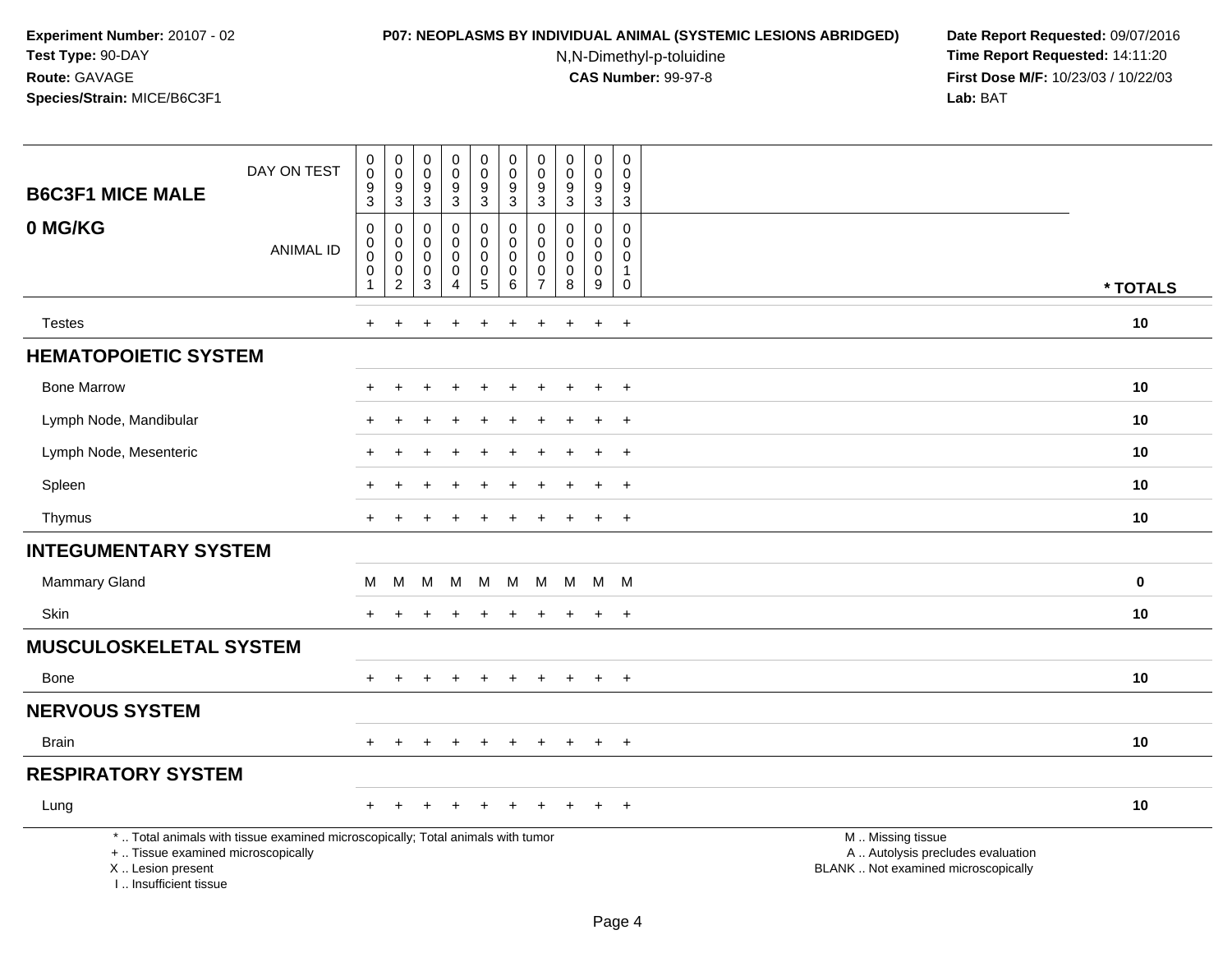#### **P07: NEOPLASMS BY INDIVIDUAL ANIMAL (SYSTEMIC LESIONS ABRIDGED) Date Report Requested:** 09/07/2016

N,N-Dimethyl-p-toluidine

 **Time Report Requested:** 14:11:20 **First Dose M/F:** 10/23/03 / 10/22/03<br>**Lab:** BAT **Lab:** BAT

| <b>B6C3F1 MICE MALE</b>      | DAY ON TEST      | $\begin{smallmatrix} 0\\0 \end{smallmatrix}$<br>$\frac{9}{3}$ | $_{\rm 0}^{\rm 0}$<br>$\frac{9}{3}$            | $_{\rm 0}^{\rm 0}$<br>$\boldsymbol{9}$<br>$\overline{3}$ | $\begin{smallmatrix} 0\\0 \end{smallmatrix}$<br>$\frac{9}{3}$    | $\begin{array}{c} 0 \\ 0 \\ 9 \\ 3 \end{array}$         | $\begin{smallmatrix} 0\\0 \end{smallmatrix}$<br>$\frac{9}{3}$ | $\begin{smallmatrix} 0\\0 \end{smallmatrix}$<br>9<br>$\mathbf{3}$ | $\begin{smallmatrix}0\\0\end{smallmatrix}$<br>$\boldsymbol{9}$<br>$\mathbf{3}$ | 0<br>$\mathsf{O}$<br>9<br>3               | 0<br>$\mathbf 0$<br>9<br>$\mathbf{3}$ |          |
|------------------------------|------------------|---------------------------------------------------------------|------------------------------------------------|----------------------------------------------------------|------------------------------------------------------------------|---------------------------------------------------------|---------------------------------------------------------------|-------------------------------------------------------------------|--------------------------------------------------------------------------------|-------------------------------------------|---------------------------------------|----------|
| 0 MG/KG                      | <b>ANIMAL ID</b> | 0<br>$_{\rm 0}^{\rm 0}$<br>$\pmb{0}$<br>$\overline{1}$        | 0<br>$_{\rm 0}^{\rm 0}$<br>0<br>$\overline{2}$ | $\pmb{0}$<br>$_{\rm 0}^{\rm 0}$<br>$\pmb{0}$<br>3        | $\mathbf 0$<br>$\pmb{0}$<br>$\boldsymbol{0}$<br>$\mathsf 0$<br>4 | $\pmb{0}$<br>$\pmb{0}$<br>$\mathbf 0$<br>$\pmb{0}$<br>5 | 0<br>$\pmb{0}$<br>$\pmb{0}$<br>$\mathbf 0$<br>6               | 0<br>0<br>0<br>$\overline{ }$                                     | 0<br>0<br>$\pmb{0}$<br>$\pmb{0}$<br>8                                          | 0<br>0<br>$\mathbf 0$<br>$\mathbf 0$<br>9 | 0<br>0<br>0<br>$\mathbf 0$            | * TOTALS |
| Nose                         |                  | $+$                                                           | $+$                                            | $\div$                                                   | $\overline{+}$                                                   | $\pm$                                                   | $+$                                                           | $\pm$                                                             | $\pm$                                                                          | $\ddot{}$                                 | $+$                                   | 10       |
| Trachea                      |                  | $\pm$                                                         |                                                |                                                          |                                                                  |                                                         |                                                               |                                                                   |                                                                                | $\pm$                                     | $+$                                   | 10       |
| <b>SPECIAL SENSES SYSTEM</b> |                  |                                                               |                                                |                                                          |                                                                  |                                                         |                                                               |                                                                   |                                                                                |                                           |                                       |          |
| Eye                          |                  | $\pm$                                                         |                                                |                                                          | $\ddot{}$                                                        | $+$                                                     | $+$                                                           | $\pm$                                                             | $\pm$                                                                          | $+$                                       | $+$                                   | 10       |
| Harderian Gland              |                  | $+$                                                           |                                                |                                                          |                                                                  |                                                         | $\div$                                                        |                                                                   |                                                                                | $\pm$                                     | $+$                                   | 10       |
| <b>URINARY SYSTEM</b>        |                  |                                                               |                                                |                                                          |                                                                  |                                                         |                                                               |                                                                   |                                                                                |                                           |                                       |          |
| Kidney                       |                  | $+$                                                           |                                                |                                                          | $\ddot{}$                                                        | $\div$                                                  | $\div$                                                        |                                                                   |                                                                                | $\pm$                                     | $+$                                   | 10       |
| <b>Urinary Bladder</b>       |                  | $\ddot{}$                                                     |                                                |                                                          |                                                                  |                                                         |                                                               |                                                                   |                                                                                | $\pm$                                     | $+$                                   | 10       |
| <b>SYSTEMIC LESIONS</b>      |                  |                                                               |                                                |                                                          |                                                                  |                                                         |                                                               |                                                                   |                                                                                |                                           |                                       |          |
| Multiple Organ               |                  | $\ddot{}$                                                     |                                                |                                                          |                                                                  |                                                         |                                                               |                                                                   |                                                                                | $\ddot{}$                                 | $+$                                   | 10       |

\* .. Total animals with tissue examined microscopically; Total animals with tumor

+ .. Tissue examined microscopically

X .. Lesion present

I .. Insufficient tissue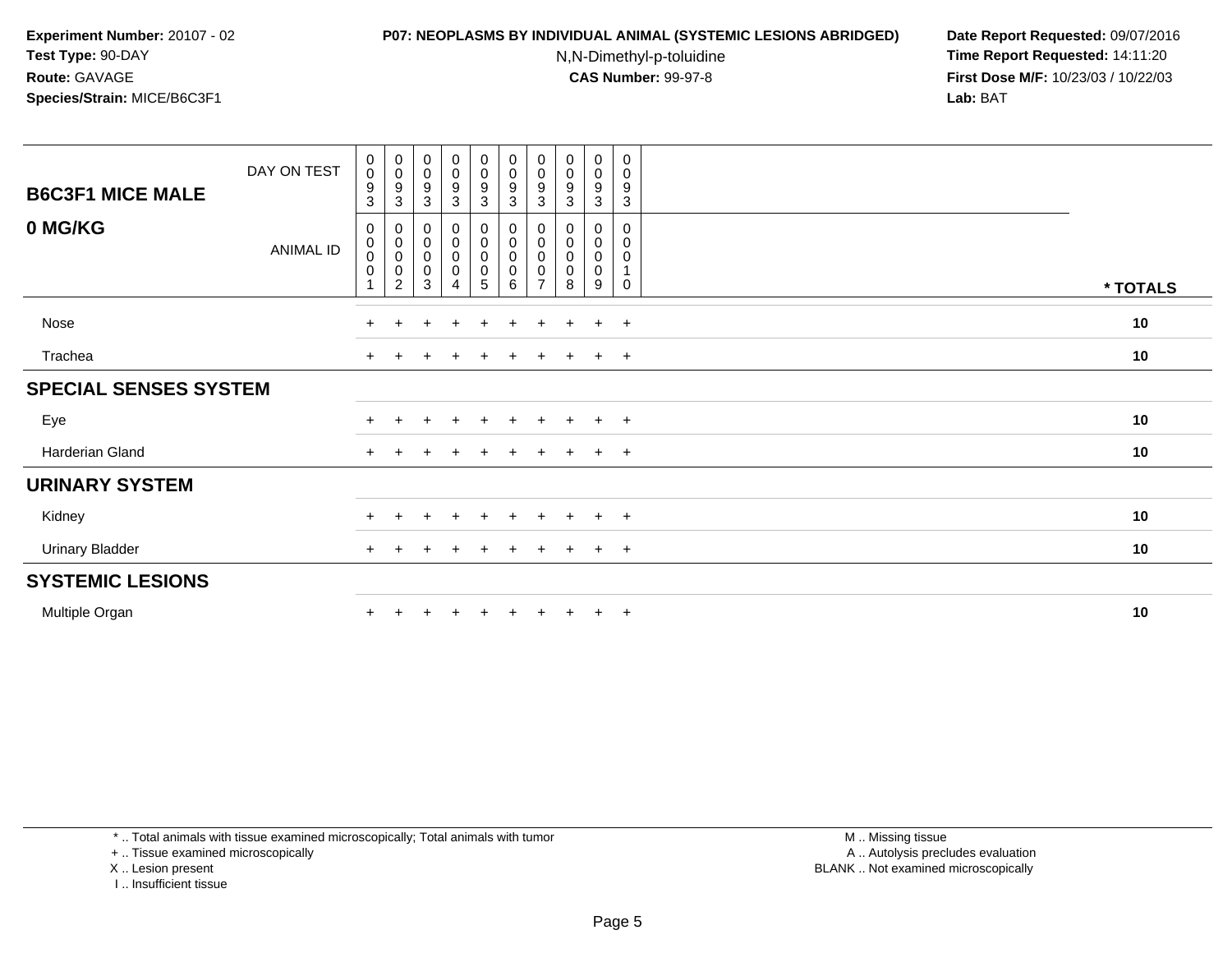# **P07: NEOPLASMS BY INDIVIDUAL ANIMAL (SYSTEMIC LESIONS ABRIDGED) Date Report Requested:** 09/07/2016

N,N-Dimethyl-p-toluidine

| <b>B6C3F1 MICE MALE</b>                                                          | DAY ON TEST                                                                     | 0<br>$\mathbf 0$<br>9<br>$\overline{3}$                                 | $\boldsymbol{0}$<br>$\ddot{\mathbf{0}}$<br>$\boldsymbol{9}$<br>$\overline{3}$ | $\mathbf 0$<br>$\mathbf 0$<br>9<br>$\mathbf{3}$ | $\pmb{0}$<br>0<br>$\frac{9}{3}$                         | $\mathsf{O}\xspace$<br>$\ddot{\mathbf{0}}$<br>$\frac{9}{3}$       | $\boldsymbol{0}$<br>$\overline{0}$<br>$\frac{9}{3}$           | $\mathbf 0$<br>$\mathbf 0$<br>9<br>$\mathbf{3}$                             | 0<br>0<br>9<br>$\mathbf{3}$      | $\pmb{0}$<br>$\ddot{\mathbf{0}}$<br>$\frac{9}{3}$              | 0<br>$\Omega$<br>9<br>$\mathbf{3}$                     |                                                                                               |
|----------------------------------------------------------------------------------|---------------------------------------------------------------------------------|-------------------------------------------------------------------------|-------------------------------------------------------------------------------|-------------------------------------------------|---------------------------------------------------------|-------------------------------------------------------------------|---------------------------------------------------------------|-----------------------------------------------------------------------------|----------------------------------|----------------------------------------------------------------|--------------------------------------------------------|-----------------------------------------------------------------------------------------------|
| 15 MG/KG                                                                         | <b>ANIMAL ID</b>                                                                | 0<br>$\mathbf 0$<br>$\ddot{\mathbf{0}}$<br>$\mathbf{1}$<br>$\mathbf{1}$ | 0<br>$\pmb{0}$<br>$\overline{0}$<br>$\mathbf{1}$<br>$\overline{2}$            | 0<br>0<br>0<br>$\mathbf{1}$<br>3                | 0<br>$\mathbf 0$<br>0<br>$\mathbf{1}$<br>$\overline{4}$ | $\pmb{0}$<br>$\pmb{0}$<br>$\pmb{0}$<br>$\mathbf{1}$<br>$\sqrt{5}$ | $\pmb{0}$<br>$\pmb{0}$<br>$\overline{0}$<br>$\mathbf{1}$<br>6 | $\mathbf 0$<br>$\mathbf 0$<br>$\mathbf 0$<br>$\mathbf{1}$<br>$\overline{7}$ | 0<br>0<br>0<br>$\mathbf{1}$<br>8 | $\mathbf 0$<br>$\mathbf 0$<br>$\mathbf 0$<br>$\mathbf{1}$<br>9 | 0<br>0<br>$\mathbf 0$<br>$\overline{c}$<br>$\mathbf 0$ | * TOTALS                                                                                      |
| <b>ALIMENTARY SYSTEM</b>                                                         |                                                                                 |                                                                         |                                                                               |                                                 |                                                         |                                                                   |                                                               |                                                                             |                                  |                                                                |                                                        |                                                                                               |
| Liver                                                                            |                                                                                 | $\pm$                                                                   |                                                                               | $\ddot{}$                                       |                                                         | $\ddot{}$                                                         | $\ddot{}$                                                     | $\overline{+}$                                                              | $\ddot{}$                        | $+$                                                            | $+$                                                    | 10                                                                                            |
| <b>CARDIOVASCULAR SYSTEM</b>                                                     |                                                                                 |                                                                         |                                                                               |                                                 |                                                         |                                                                   |                                                               |                                                                             |                                  |                                                                |                                                        |                                                                                               |
| <b>NONE</b>                                                                      |                                                                                 |                                                                         |                                                                               |                                                 |                                                         |                                                                   |                                                               |                                                                             |                                  |                                                                |                                                        |                                                                                               |
| <b>ENDOCRINE SYSTEM</b>                                                          |                                                                                 |                                                                         |                                                                               |                                                 |                                                         |                                                                   |                                                               |                                                                             |                                  |                                                                |                                                        |                                                                                               |
| <b>NONE</b>                                                                      |                                                                                 |                                                                         |                                                                               |                                                 |                                                         |                                                                   |                                                               |                                                                             |                                  |                                                                |                                                        |                                                                                               |
| <b>GENERAL BODY SYSTEM</b>                                                       |                                                                                 |                                                                         |                                                                               |                                                 |                                                         |                                                                   |                                                               |                                                                             |                                  |                                                                |                                                        |                                                                                               |
| <b>NONE</b>                                                                      |                                                                                 |                                                                         |                                                                               |                                                 |                                                         |                                                                   |                                                               |                                                                             |                                  |                                                                |                                                        |                                                                                               |
| <b>GENITAL SYSTEM</b>                                                            |                                                                                 |                                                                         |                                                                               |                                                 |                                                         |                                                                   |                                                               |                                                                             |                                  |                                                                |                                                        |                                                                                               |
| <b>NONE</b>                                                                      |                                                                                 |                                                                         |                                                                               |                                                 |                                                         |                                                                   |                                                               |                                                                             |                                  |                                                                |                                                        |                                                                                               |
| <b>HEMATOPOIETIC SYSTEM</b>                                                      |                                                                                 |                                                                         |                                                                               |                                                 |                                                         |                                                                   |                                                               |                                                                             |                                  |                                                                |                                                        |                                                                                               |
| <b>Bone Marrow</b>                                                               |                                                                                 |                                                                         |                                                                               |                                                 |                                                         |                                                                   |                                                               |                                                                             |                                  |                                                                | $\overline{1}$                                         | 10                                                                                            |
| Lymph Node, Mandibular                                                           |                                                                                 |                                                                         |                                                                               |                                                 |                                                         |                                                                   |                                                               |                                                                             |                                  |                                                                | $\overline{1}$                                         | 10                                                                                            |
| Lymph Node, Mesenteric                                                           |                                                                                 |                                                                         |                                                                               |                                                 |                                                         |                                                                   |                                                               |                                                                             |                                  |                                                                | $\overline{+}$                                         | 10                                                                                            |
| Spleen                                                                           |                                                                                 |                                                                         |                                                                               |                                                 |                                                         |                                                                   |                                                               |                                                                             |                                  |                                                                | $\div$                                                 | 10                                                                                            |
| Thymus                                                                           |                                                                                 |                                                                         |                                                                               |                                                 |                                                         |                                                                   |                                                               |                                                                             |                                  |                                                                | $\overline{1}$                                         | 10                                                                                            |
| +  Tissue examined microscopically<br>X  Lesion present<br>I Insufficient tissue | *  Total animals with tissue examined microscopically; Total animals with tumor |                                                                         |                                                                               |                                                 |                                                         |                                                                   |                                                               |                                                                             |                                  |                                                                |                                                        | M  Missing tissue<br>A  Autolysis precludes evaluation<br>BLANK  Not examined microscopically |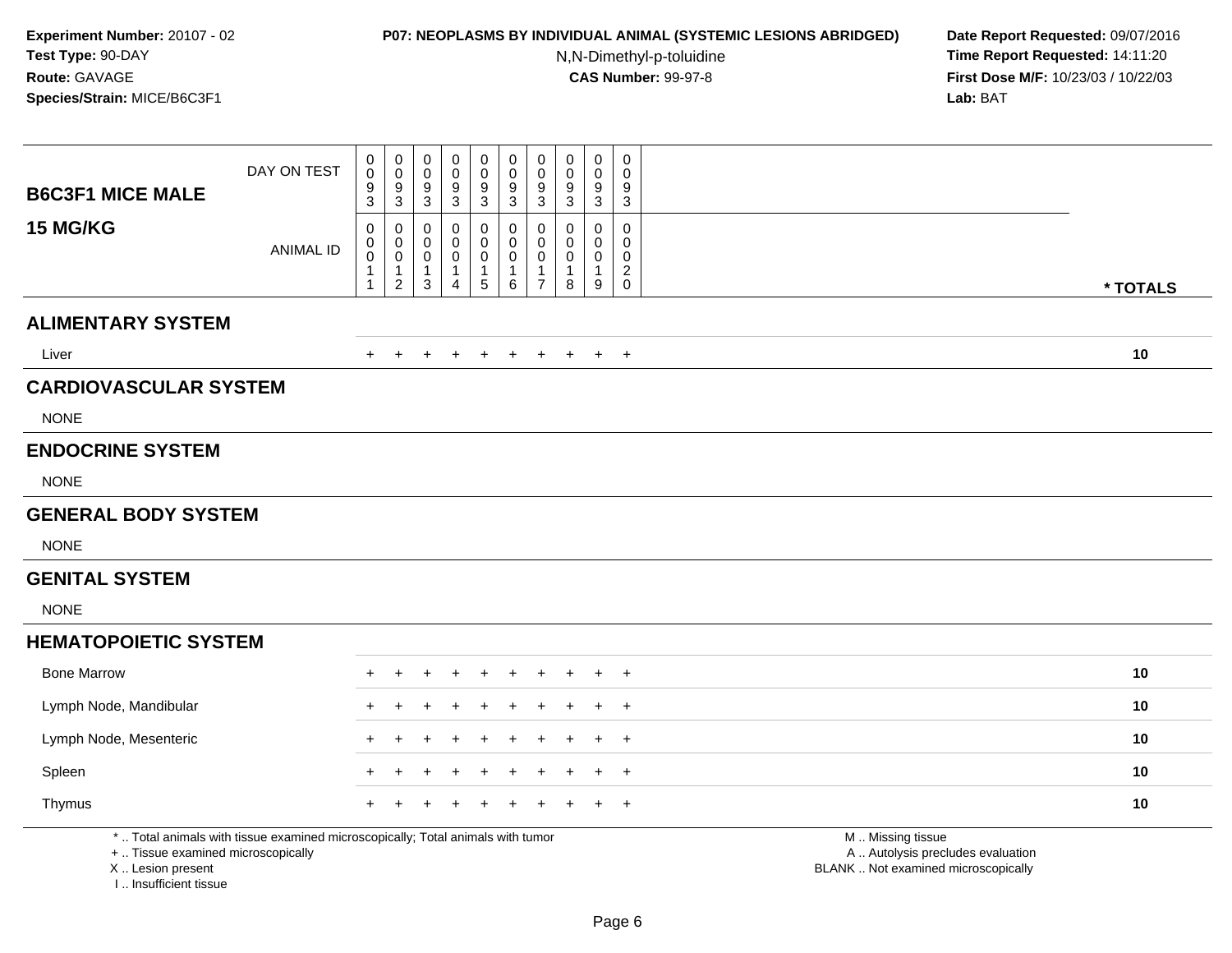### **P07: NEOPLASMS BY INDIVIDUAL ANIMAL (SYSTEMIC LESIONS ABRIDGED) Date Report Requested:** 09/07/2016

N,N-Dimethyl-p-toluidine

| <b>B6C3F1 MICE MALE</b>                                                          | DAY ON TEST                                                                     | $\pmb{0}$<br>$\pmb{0}$<br>$\boldsymbol{9}$           | $\mathsf{O}\xspace$<br>$\mathbf 0$<br>9                         | $\mathbf 0$<br>$\mathbf 0$<br>9            | $\pmb{0}$<br>$\pmb{0}$<br>$\boldsymbol{9}$                     | $\begin{smallmatrix} 0\\0 \end{smallmatrix}$<br>$\boldsymbol{9}$ | $\pmb{0}$<br>$\mathsf 0$<br>$\frac{9}{3}$                    | $\mathsf{O}\xspace$<br>$\boldsymbol{0}$<br>9                                        | $\boldsymbol{0}$<br>$\mathbf 0$<br>9                           | $\pmb{0}$<br>$\mathbf 0$<br>$9\,$                              | $\pmb{0}$<br>$\Omega$<br>9            |                                                                                               |          |
|----------------------------------------------------------------------------------|---------------------------------------------------------------------------------|------------------------------------------------------|-----------------------------------------------------------------|--------------------------------------------|----------------------------------------------------------------|------------------------------------------------------------------|--------------------------------------------------------------|-------------------------------------------------------------------------------------|----------------------------------------------------------------|----------------------------------------------------------------|---------------------------------------|-----------------------------------------------------------------------------------------------|----------|
|                                                                                  |                                                                                 | 3                                                    | 3                                                               | 3                                          | $\mathbf{3}$                                                   | 3                                                                |                                                              | 3                                                                                   | $\mathbf{3}$                                                   | $\mathbf{3}$                                                   | $\mathbf{3}$                          |                                                                                               |          |
| 15 MG/KG                                                                         | <b>ANIMAL ID</b>                                                                | $\mathbf 0$<br>$\pmb{0}$<br>$\overline{0}$<br>1<br>1 | 0<br>$\pmb{0}$<br>$\mathbf 0$<br>$\mathbf{1}$<br>$\overline{c}$ | $\mathbf 0$<br>0<br>0<br>$\mathbf{1}$<br>3 | $\mathbf 0$<br>$\mathbf 0$<br>$\mathbf 0$<br>$\mathbf{1}$<br>4 | $\mathbf 0$<br>$\mathbf 0$<br>$\pmb{0}$<br>1<br>$\overline{5}$   | 0<br>$\mathbf 0$<br>$\mathsf{O}\xspace$<br>$\mathbf{1}$<br>6 | $\mathbf 0$<br>$\mathsf{O}\xspace$<br>$\mathbf 0$<br>$\mathbf{1}$<br>$\overline{7}$ | $\mathbf 0$<br>$\mathbf 0$<br>$\mathbf 0$<br>$\mathbf{1}$<br>8 | $\mathbf 0$<br>$\mathbf 0$<br>$\mathbf 0$<br>$\mathbf{1}$<br>9 | $\mathbf 0$<br>0<br>0<br>$^2_{\rm 0}$ |                                                                                               | * TOTALS |
| <b>INTEGUMENTARY SYSTEM</b>                                                      |                                                                                 |                                                      |                                                                 |                                            |                                                                |                                                                  |                                                              |                                                                                     |                                                                |                                                                |                                       |                                                                                               |          |
| <b>NONE</b>                                                                      |                                                                                 |                                                      |                                                                 |                                            |                                                                |                                                                  |                                                              |                                                                                     |                                                                |                                                                |                                       |                                                                                               |          |
| <b>MUSCULOSKELETAL SYSTEM</b>                                                    |                                                                                 |                                                      |                                                                 |                                            |                                                                |                                                                  |                                                              |                                                                                     |                                                                |                                                                |                                       |                                                                                               |          |
| <b>NONE</b>                                                                      |                                                                                 |                                                      |                                                                 |                                            |                                                                |                                                                  |                                                              |                                                                                     |                                                                |                                                                |                                       |                                                                                               |          |
| <b>NERVOUS SYSTEM</b>                                                            |                                                                                 |                                                      |                                                                 |                                            |                                                                |                                                                  |                                                              |                                                                                     |                                                                |                                                                |                                       |                                                                                               |          |
| <b>NONE</b>                                                                      |                                                                                 |                                                      |                                                                 |                                            |                                                                |                                                                  |                                                              |                                                                                     |                                                                |                                                                |                                       |                                                                                               |          |
| <b>RESPIRATORY SYSTEM</b>                                                        |                                                                                 |                                                      |                                                                 |                                            |                                                                |                                                                  |                                                              |                                                                                     |                                                                |                                                                |                                       |                                                                                               |          |
| Lung                                                                             |                                                                                 |                                                      |                                                                 |                                            |                                                                | $\ddot{}$                                                        | $\ddot{}$                                                    | $\ddot{}$                                                                           | $\ddot{}$                                                      |                                                                | $\overline{+}$                        |                                                                                               | 10       |
| Nose                                                                             |                                                                                 |                                                      |                                                                 |                                            |                                                                |                                                                  |                                                              |                                                                                     |                                                                |                                                                | $\overline{+}$                        |                                                                                               | 10       |
| Trachea                                                                          |                                                                                 |                                                      |                                                                 |                                            |                                                                |                                                                  |                                                              |                                                                                     |                                                                |                                                                | $\overline{+}$                        |                                                                                               | 10       |
| <b>SPECIAL SENSES SYSTEM</b>                                                     |                                                                                 |                                                      |                                                                 |                                            |                                                                |                                                                  |                                                              |                                                                                     |                                                                |                                                                |                                       |                                                                                               |          |
| <b>NONE</b>                                                                      |                                                                                 |                                                      |                                                                 |                                            |                                                                |                                                                  |                                                              |                                                                                     |                                                                |                                                                |                                       |                                                                                               |          |
| <b>URINARY SYSTEM</b>                                                            |                                                                                 |                                                      |                                                                 |                                            |                                                                |                                                                  |                                                              |                                                                                     |                                                                |                                                                |                                       |                                                                                               |          |
| Kidney                                                                           |                                                                                 |                                                      |                                                                 |                                            |                                                                | $\div$                                                           | $\ddot{}$                                                    | $+$                                                                                 | $+$                                                            | $+$                                                            | $+$                                   |                                                                                               | 10       |
| <b>SYSTEMIC LESIONS</b>                                                          |                                                                                 |                                                      |                                                                 |                                            |                                                                |                                                                  |                                                              |                                                                                     |                                                                |                                                                |                                       |                                                                                               |          |
| Multiple Organ                                                                   |                                                                                 |                                                      |                                                                 |                                            |                                                                |                                                                  |                                                              |                                                                                     |                                                                |                                                                | $\overline{+}$                        |                                                                                               | 10       |
| +  Tissue examined microscopically<br>X  Lesion present<br>I Insufficient tissue | *  Total animals with tissue examined microscopically; Total animals with tumor |                                                      |                                                                 |                                            |                                                                |                                                                  |                                                              |                                                                                     |                                                                |                                                                |                                       | M  Missing tissue<br>A  Autolysis precludes evaluation<br>BLANK  Not examined microscopically |          |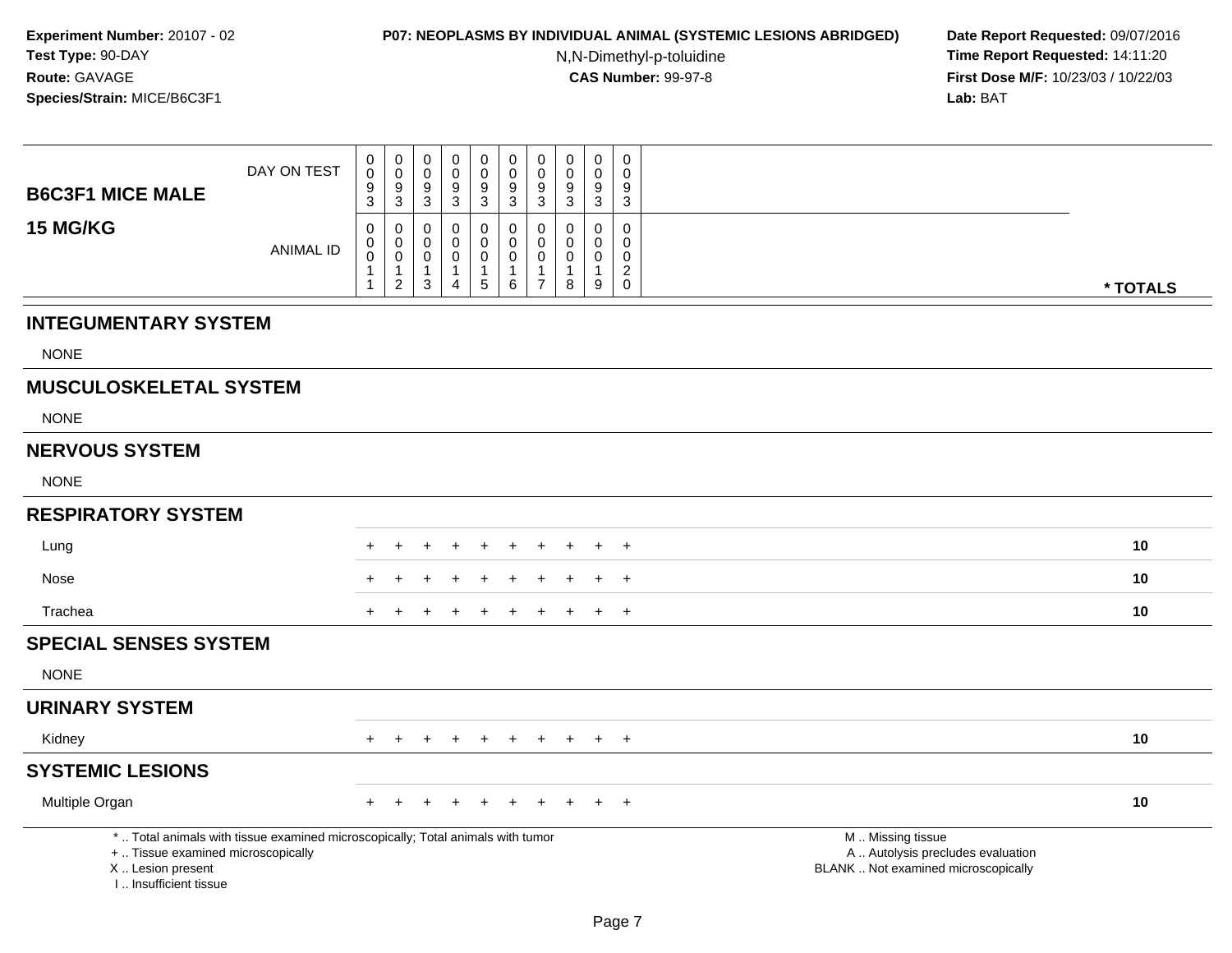# **P07: NEOPLASMS BY INDIVIDUAL ANIMAL (SYSTEMIC LESIONS ABRIDGED) Date Report Requested:** 09/07/2016

N,N-Dimethyl-p-toluidine

| <b>B6C3F1 MICE MALE</b>                                                          | DAY ON TEST                                                                     | $\mathbf 0$<br>$\mathbf 0$<br>9<br>3                        | $\pmb{0}$<br>$\boldsymbol{0}$<br>$\boldsymbol{9}$<br>$\mathbf{3}$ | $\mathbf 0$<br>0<br>9<br>3   | $\pmb{0}$<br>0<br>9<br>$\mathbf{3}$ | $\pmb{0}$<br>$\mathsf 0$<br>$\overline{9}$<br>$\sqrt{3}$                 | $\pmb{0}$<br>$\mathbf 0$<br>$\boldsymbol{9}$<br>$\sqrt{3}$         | $\mathbf 0$<br>$\mathbf 0$<br>9<br>$\mathbf{3}$          | 0<br>0<br>9<br>$\mathbf{3}$                         | $\mathbf 0$<br>0<br>$\boldsymbol{9}$<br>$\overline{3}$ | $\mathbf 0$<br>$\Omega$<br>9<br>3                |                                                                                               |
|----------------------------------------------------------------------------------|---------------------------------------------------------------------------------|-------------------------------------------------------------|-------------------------------------------------------------------|------------------------------|-------------------------------------|--------------------------------------------------------------------------|--------------------------------------------------------------------|----------------------------------------------------------|-----------------------------------------------------|--------------------------------------------------------|--------------------------------------------------|-----------------------------------------------------------------------------------------------|
| 30 MG/KG                                                                         | <b>ANIMAL ID</b>                                                                | 0<br>$\,0\,$<br>$\pmb{0}$<br>$\overline{2}$<br>$\mathbf{1}$ | 0<br>$\pmb{0}$<br>$\mathbf 0$<br>$\frac{2}{2}$                    | 0<br>0<br>0<br>$\frac{2}{3}$ | 0<br>0<br>0<br>$\frac{2}{4}$        | $\mathsf 0$<br>$\mathsf 0$<br>$\begin{array}{c} 0 \\ 2 \\ 5 \end{array}$ | $\mathbf 0$<br>$\mathbf 0$<br>$\mathsf{O}\xspace$<br>$\frac{2}{6}$ | $\mathbf 0$<br>$\mathbf 0$<br>$\mathbf 0$<br>$rac{2}{7}$ | $\Omega$<br>0<br>$\mathbf 0$<br>$\overline{c}$<br>8 | $\mathbf 0$<br>0<br>$\mathbf 0$<br>$\frac{2}{9}$       | $\Omega$<br>0<br>$\mathbf 0$<br>3<br>$\mathbf 0$ | * TOTALS                                                                                      |
| <b>ALIMENTARY SYSTEM</b>                                                         |                                                                                 |                                                             |                                                                   |                              |                                     |                                                                          |                                                                    |                                                          |                                                     |                                                        |                                                  |                                                                                               |
| Liver                                                                            |                                                                                 |                                                             |                                                                   | ÷                            | $\pm$                               | $\div$                                                                   | $\pm$                                                              | $+$                                                      | $+$                                                 | $+$                                                    | $+$                                              | 10                                                                                            |
| <b>CARDIOVASCULAR SYSTEM</b>                                                     |                                                                                 |                                                             |                                                                   |                              |                                     |                                                                          |                                                                    |                                                          |                                                     |                                                        |                                                  |                                                                                               |
| <b>NONE</b>                                                                      |                                                                                 |                                                             |                                                                   |                              |                                     |                                                                          |                                                                    |                                                          |                                                     |                                                        |                                                  |                                                                                               |
| <b>ENDOCRINE SYSTEM</b>                                                          |                                                                                 |                                                             |                                                                   |                              |                                     |                                                                          |                                                                    |                                                          |                                                     |                                                        |                                                  |                                                                                               |
| <b>NONE</b>                                                                      |                                                                                 |                                                             |                                                                   |                              |                                     |                                                                          |                                                                    |                                                          |                                                     |                                                        |                                                  |                                                                                               |
| <b>GENERAL BODY SYSTEM</b>                                                       |                                                                                 |                                                             |                                                                   |                              |                                     |                                                                          |                                                                    |                                                          |                                                     |                                                        |                                                  |                                                                                               |
| <b>NONE</b>                                                                      |                                                                                 |                                                             |                                                                   |                              |                                     |                                                                          |                                                                    |                                                          |                                                     |                                                        |                                                  |                                                                                               |
| <b>GENITAL SYSTEM</b>                                                            |                                                                                 |                                                             |                                                                   |                              |                                     |                                                                          |                                                                    |                                                          |                                                     |                                                        |                                                  |                                                                                               |
| <b>NONE</b>                                                                      |                                                                                 |                                                             |                                                                   |                              |                                     |                                                                          |                                                                    |                                                          |                                                     |                                                        |                                                  |                                                                                               |
| <b>HEMATOPOIETIC SYSTEM</b>                                                      |                                                                                 |                                                             |                                                                   |                              |                                     |                                                                          |                                                                    |                                                          |                                                     |                                                        |                                                  |                                                                                               |
| <b>Bone Marrow</b>                                                               |                                                                                 |                                                             |                                                                   |                              |                                     |                                                                          |                                                                    |                                                          |                                                     |                                                        | $\overline{ }$                                   | 10                                                                                            |
| Lymph Node, Mandibular                                                           |                                                                                 |                                                             |                                                                   |                              |                                     |                                                                          |                                                                    |                                                          |                                                     |                                                        | $\overline{1}$                                   | 10                                                                                            |
| Lymph Node, Mesenteric                                                           |                                                                                 |                                                             |                                                                   |                              |                                     |                                                                          |                                                                    |                                                          |                                                     |                                                        | $\div$                                           | 10                                                                                            |
| Spleen                                                                           |                                                                                 |                                                             |                                                                   |                              |                                     |                                                                          |                                                                    |                                                          |                                                     |                                                        | $\overline{1}$                                   | 10                                                                                            |
| Thymus                                                                           |                                                                                 |                                                             |                                                                   |                              |                                     |                                                                          |                                                                    |                                                          |                                                     |                                                        | $\div$                                           | 10                                                                                            |
| +  Tissue examined microscopically<br>X  Lesion present<br>I Insufficient tissue | *  Total animals with tissue examined microscopically; Total animals with tumor |                                                             |                                                                   |                              |                                     |                                                                          |                                                                    |                                                          |                                                     |                                                        |                                                  | M  Missing tissue<br>A  Autolysis precludes evaluation<br>BLANK  Not examined microscopically |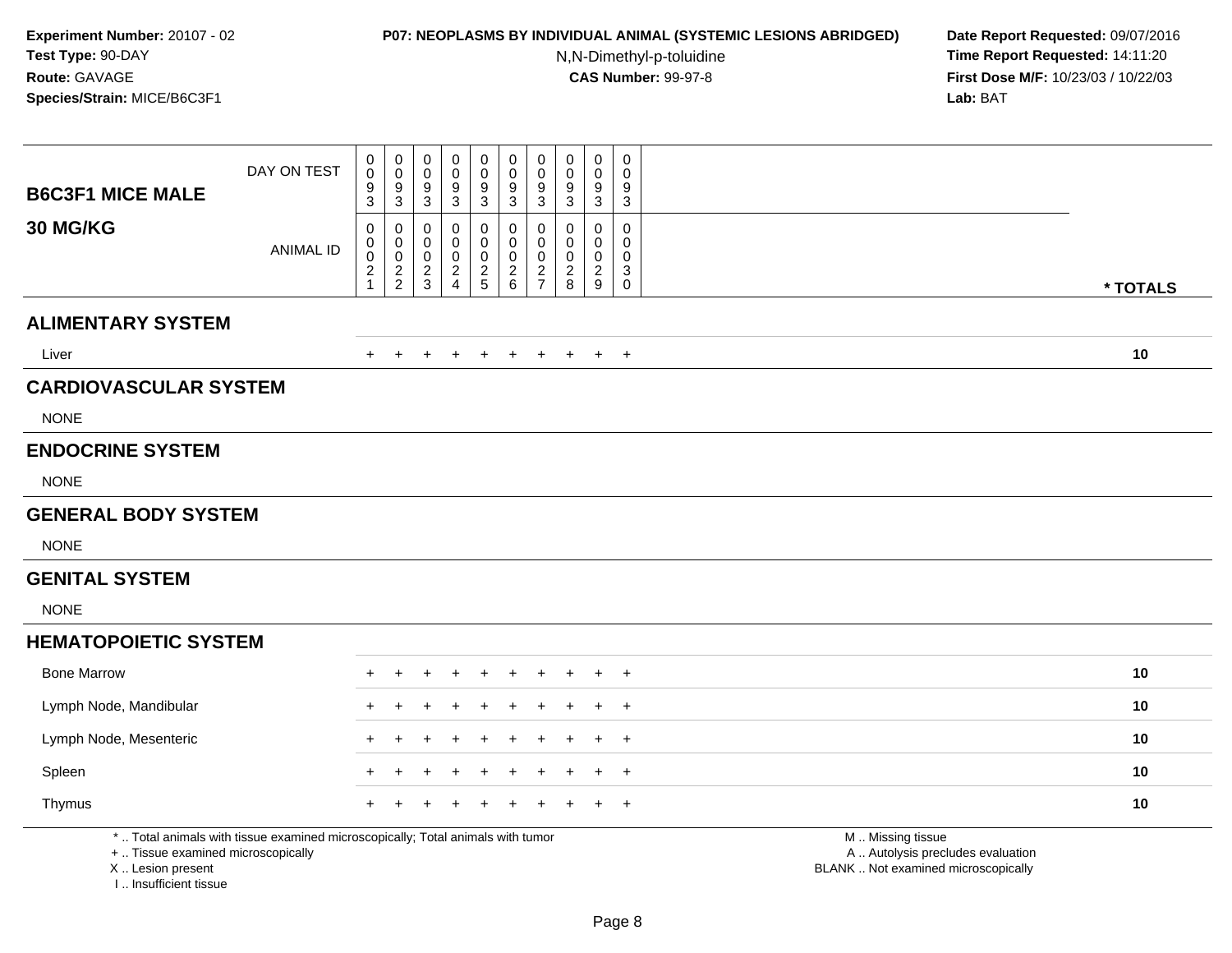### **P07: NEOPLASMS BY INDIVIDUAL ANIMAL (SYSTEMIC LESIONS ABRIDGED) Date Report Requested:** 09/07/2016

N,N-Dimethyl-p-toluidine

|                                                                                  | DAY ON TEST                                                                     | 0<br>$\pmb{0}$<br>$\boldsymbol{9}$                                        | $\mathbf 0$<br>$\pmb{0}$<br>$\boldsymbol{9}$     | $\pmb{0}$<br>$\pmb{0}$<br>9                              | $\mathsf 0$<br>$\mathbf 0$<br>$\boldsymbol{9}$         | $\pmb{0}$<br>$\pmb{0}$<br>$\boldsymbol{9}$               | $\pmb{0}$<br>$\mathsf 0$<br>$\boldsymbol{9}$                           | $\mathsf{O}\xspace$<br>$\boldsymbol{0}$<br>$9$             | $\pmb{0}$<br>$\mathbf 0$<br>9                               | $\mathbf 0$<br>$\mathbf 0$<br>$9\,$                    | $\mathbf 0$<br>$\Omega$<br>9                          |                                                                                               |          |
|----------------------------------------------------------------------------------|---------------------------------------------------------------------------------|---------------------------------------------------------------------------|--------------------------------------------------|----------------------------------------------------------|--------------------------------------------------------|----------------------------------------------------------|------------------------------------------------------------------------|------------------------------------------------------------|-------------------------------------------------------------|--------------------------------------------------------|-------------------------------------------------------|-----------------------------------------------------------------------------------------------|----------|
| <b>B6C3F1 MICE MALE</b>                                                          |                                                                                 | $\mathbf{3}$                                                              | $\sqrt{3}$                                       | $\mathbf{3}$                                             | $\mathbf{3}$                                           | $\mathbf{3}$                                             | $\mathsf 3$                                                            | $\mathbf{3}$                                               | $\mathbf{3}$                                                | 3                                                      | $\mathbf{3}$                                          |                                                                                               |          |
| 30 MG/KG                                                                         | <b>ANIMAL ID</b>                                                                | 0<br>$\pmb{0}$<br>$\ddot{\mathbf{0}}$<br>$\boldsymbol{2}$<br>$\mathbf{1}$ | 0<br>$\mathbf 0$<br>$\mathbf 0$<br>$\frac{2}{2}$ | $\mathbf 0$<br>$\mathbf 0$<br>$\pmb{0}$<br>$\frac{2}{3}$ | $\Omega$<br>0<br>0<br>$\overline{2}$<br>$\overline{4}$ | $\mathbf 0$<br>$\mathbf 0$<br>$\pmb{0}$<br>$\frac{2}{5}$ | 0<br>$\mathbf 0$<br>$\pmb{0}$<br>$\begin{array}{c} 2 \\ 6 \end{array}$ | $\mathbf 0$<br>$\mathbf 0$<br>$\mathbf 0$<br>$\frac{2}{7}$ | $\mathbf 0$<br>$\mathbf 0$<br>$\mathbf 0$<br>$_{8}^{\rm 2}$ | 0<br>0<br>$\mathbf 0$<br>$\overline{2}$<br>$\mathsf g$ | $\mathbf 0$<br>0<br>0<br>$\mathbf{3}$<br>$\mathsf{O}$ |                                                                                               | * TOTALS |
| <b>INTEGUMENTARY SYSTEM</b>                                                      |                                                                                 |                                                                           |                                                  |                                                          |                                                        |                                                          |                                                                        |                                                            |                                                             |                                                        |                                                       |                                                                                               |          |
| <b>NONE</b>                                                                      |                                                                                 |                                                                           |                                                  |                                                          |                                                        |                                                          |                                                                        |                                                            |                                                             |                                                        |                                                       |                                                                                               |          |
| <b>MUSCULOSKELETAL SYSTEM</b>                                                    |                                                                                 |                                                                           |                                                  |                                                          |                                                        |                                                          |                                                                        |                                                            |                                                             |                                                        |                                                       |                                                                                               |          |
| <b>NONE</b>                                                                      |                                                                                 |                                                                           |                                                  |                                                          |                                                        |                                                          |                                                                        |                                                            |                                                             |                                                        |                                                       |                                                                                               |          |
| <b>NERVOUS SYSTEM</b>                                                            |                                                                                 |                                                                           |                                                  |                                                          |                                                        |                                                          |                                                                        |                                                            |                                                             |                                                        |                                                       |                                                                                               |          |
| <b>NONE</b>                                                                      |                                                                                 |                                                                           |                                                  |                                                          |                                                        |                                                          |                                                                        |                                                            |                                                             |                                                        |                                                       |                                                                                               |          |
| <b>RESPIRATORY SYSTEM</b>                                                        |                                                                                 |                                                                           |                                                  |                                                          |                                                        |                                                          |                                                                        |                                                            |                                                             |                                                        |                                                       |                                                                                               |          |
| Lung                                                                             |                                                                                 |                                                                           |                                                  |                                                          |                                                        | $\div$                                                   | ÷                                                                      |                                                            |                                                             |                                                        | $\overline{+}$                                        |                                                                                               | 10       |
| Nose                                                                             |                                                                                 |                                                                           |                                                  |                                                          |                                                        |                                                          |                                                                        |                                                            |                                                             |                                                        | $\overline{+}$                                        |                                                                                               | 10       |
| Trachea                                                                          |                                                                                 | +                                                                         |                                                  |                                                          |                                                        |                                                          |                                                                        |                                                            |                                                             |                                                        | $\overline{+}$                                        |                                                                                               | 10       |
| <b>SPECIAL SENSES SYSTEM</b>                                                     |                                                                                 |                                                                           |                                                  |                                                          |                                                        |                                                          |                                                                        |                                                            |                                                             |                                                        |                                                       |                                                                                               |          |
| <b>NONE</b>                                                                      |                                                                                 |                                                                           |                                                  |                                                          |                                                        |                                                          |                                                                        |                                                            |                                                             |                                                        |                                                       |                                                                                               |          |
| <b>URINARY SYSTEM</b>                                                            |                                                                                 |                                                                           |                                                  |                                                          |                                                        |                                                          |                                                                        |                                                            |                                                             |                                                        |                                                       |                                                                                               |          |
| Kidney                                                                           |                                                                                 |                                                                           |                                                  |                                                          |                                                        | $\pm$                                                    | $\pm$                                                                  | $+$                                                        | $\pm$                                                       | $+$                                                    | $+$                                                   |                                                                                               | 10       |
| <b>SYSTEMIC LESIONS</b>                                                          |                                                                                 |                                                                           |                                                  |                                                          |                                                        |                                                          |                                                                        |                                                            |                                                             |                                                        |                                                       |                                                                                               |          |
| Multiple Organ                                                                   |                                                                                 |                                                                           |                                                  |                                                          |                                                        |                                                          |                                                                        |                                                            |                                                             |                                                        | $\ddot{}$                                             |                                                                                               | 10       |
| +  Tissue examined microscopically<br>X  Lesion present<br>I Insufficient tissue | *  Total animals with tissue examined microscopically; Total animals with tumor |                                                                           |                                                  |                                                          |                                                        |                                                          |                                                                        |                                                            |                                                             |                                                        |                                                       | M  Missing tissue<br>A  Autolysis precludes evaluation<br>BLANK  Not examined microscopically |          |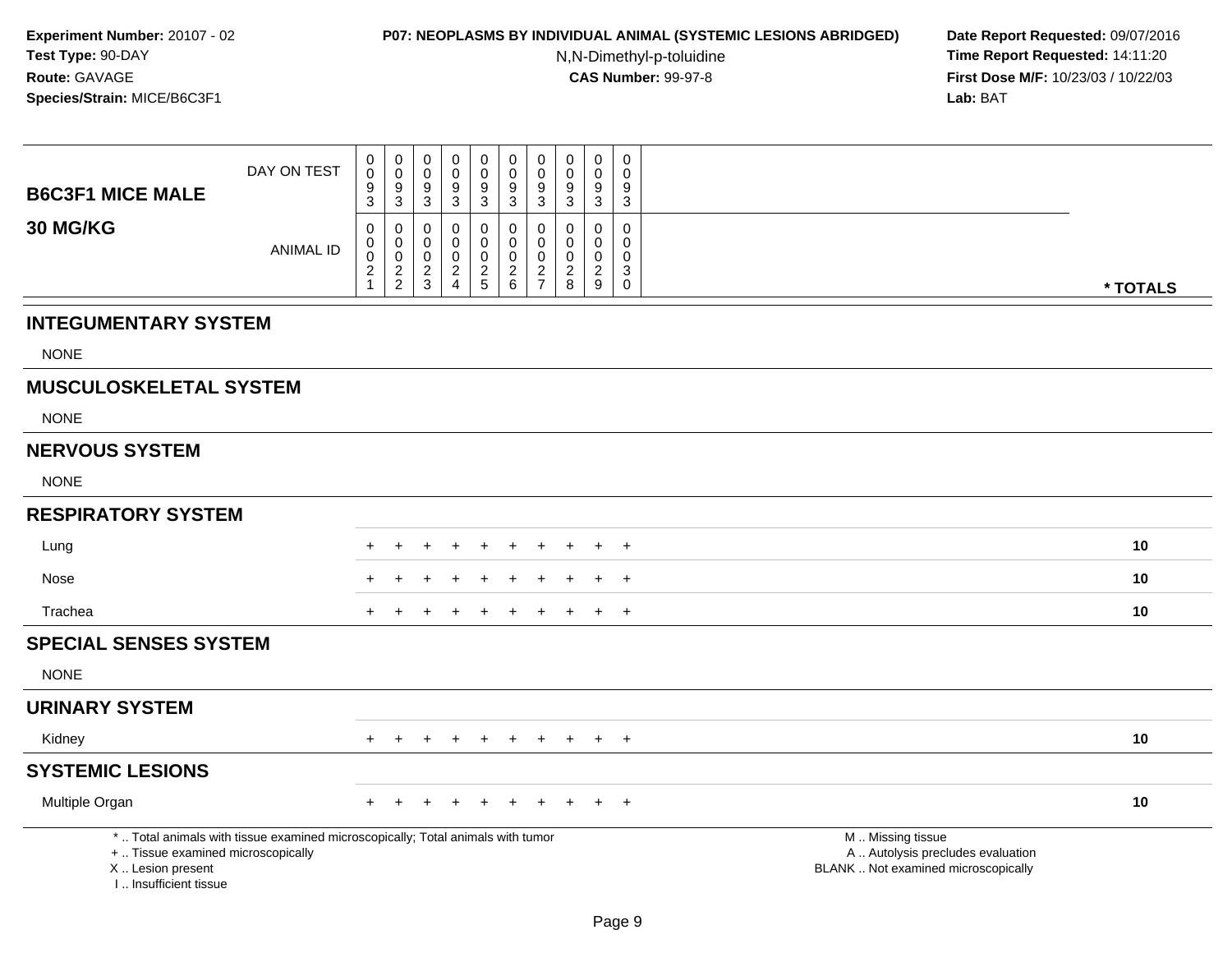# **P07: NEOPLASMS BY INDIVIDUAL ANIMAL (SYSTEMIC LESIONS ABRIDGED) Date Report Requested:** 09/07/2016

N,N-Dimethyl-p-toluidine

| <b>B6C3F1 MICE MALE</b>                                                          | DAY ON TEST                                                                     | $\pmb{0}$<br>$\pmb{0}$<br>$\boldsymbol{9}$<br>3            | $\pmb{0}$<br>$\mathbf 0$<br>9<br>3               | $\mathbf 0$<br>0<br>9<br>3           | $\pmb{0}$<br>0<br>9<br>$\mathsf 3$                              | $\pmb{0}$<br>$\pmb{0}$<br>$\boldsymbol{9}$<br>$\sqrt{3}$ | $\mathsf 0$<br>$\mathbf 0$<br>$\boldsymbol{9}$<br>$\mathbf{3}$ | $\mathsf{O}\xspace$<br>$\mathbf 0$<br>9<br>3               | $\pmb{0}$<br>$\mathbf 0$<br>9<br>$\sqrt{3}$         | $\mathbf 0$<br>$\mathbf 0$<br>9<br>$\mathbf{3}$ | 0<br>$\mathbf 0$<br>9<br>$\sqrt{3}$                         |                                                                                               |          |
|----------------------------------------------------------------------------------|---------------------------------------------------------------------------------|------------------------------------------------------------|--------------------------------------------------|--------------------------------------|-----------------------------------------------------------------|----------------------------------------------------------|----------------------------------------------------------------|------------------------------------------------------------|-----------------------------------------------------|-------------------------------------------------|-------------------------------------------------------------|-----------------------------------------------------------------------------------------------|----------|
| 60 MG/KG                                                                         | <b>ANIMAL ID</b>                                                                | $\,0\,$<br>$\pmb{0}$<br>$\mathbf 0$<br>3<br>$\overline{1}$ | 0<br>$\mathbf 0$<br>$\mathbf 0$<br>$\frac{3}{2}$ | 0<br>0<br>$\pmb{0}$<br>$\frac{3}{3}$ | 0<br>$\mathbf 0$<br>$\mathbf 0$<br>$\sqrt{3}$<br>$\overline{4}$ | $\mathbf 0$<br>$\mathbf 0$<br>$\pmb{0}$<br>$\frac{3}{5}$ | $\mathbf 0$<br>$\mathbf 0$<br>$\pmb{0}$<br>$^3$ 6              | $\mathbf 0$<br>$\mathbf 0$<br>$\mathbf 0$<br>$\frac{3}{7}$ | $\mathbf 0$<br>$\mathbf 0$<br>$\mathbf 0$<br>3<br>8 | $\mathbf 0$<br>0<br>$\pmb{0}$<br>3<br>9         | 0<br>$\mathbf 0$<br>$\mathsf{O}\xspace$<br>4<br>$\mathbf 0$ |                                                                                               | * TOTALS |
| <b>ALIMENTARY SYSTEM</b>                                                         |                                                                                 |                                                            |                                                  |                                      |                                                                 |                                                          |                                                                |                                                            |                                                     |                                                 |                                                             |                                                                                               |          |
| Liver                                                                            |                                                                                 |                                                            |                                                  |                                      |                                                                 | $\div$                                                   |                                                                |                                                            |                                                     | $\pm$                                           | $^{+}$                                                      |                                                                                               | 10       |
| <b>CARDIOVASCULAR SYSTEM</b>                                                     |                                                                                 |                                                            |                                                  |                                      |                                                                 |                                                          |                                                                |                                                            |                                                     |                                                 |                                                             |                                                                                               |          |
| <b>NONE</b>                                                                      |                                                                                 |                                                            |                                                  |                                      |                                                                 |                                                          |                                                                |                                                            |                                                     |                                                 |                                                             |                                                                                               |          |
| <b>ENDOCRINE SYSTEM</b>                                                          |                                                                                 |                                                            |                                                  |                                      |                                                                 |                                                          |                                                                |                                                            |                                                     |                                                 |                                                             |                                                                                               |          |
| <b>NONE</b>                                                                      |                                                                                 |                                                            |                                                  |                                      |                                                                 |                                                          |                                                                |                                                            |                                                     |                                                 |                                                             |                                                                                               |          |
| <b>GENERAL BODY SYSTEM</b>                                                       |                                                                                 |                                                            |                                                  |                                      |                                                                 |                                                          |                                                                |                                                            |                                                     |                                                 |                                                             |                                                                                               |          |
| <b>NONE</b>                                                                      |                                                                                 |                                                            |                                                  |                                      |                                                                 |                                                          |                                                                |                                                            |                                                     |                                                 |                                                             |                                                                                               |          |
| <b>GENITAL SYSTEM</b>                                                            |                                                                                 |                                                            |                                                  |                                      |                                                                 |                                                          |                                                                |                                                            |                                                     |                                                 |                                                             |                                                                                               |          |
| <b>NONE</b>                                                                      |                                                                                 |                                                            |                                                  |                                      |                                                                 |                                                          |                                                                |                                                            |                                                     |                                                 |                                                             |                                                                                               |          |
| <b>HEMATOPOIETIC SYSTEM</b>                                                      |                                                                                 |                                                            |                                                  |                                      |                                                                 |                                                          |                                                                |                                                            |                                                     |                                                 |                                                             |                                                                                               |          |
| <b>Bone Marrow</b>                                                               |                                                                                 |                                                            |                                                  |                                      |                                                                 |                                                          |                                                                |                                                            |                                                     |                                                 |                                                             |                                                                                               | 10       |
| Lymph Node, Mandibular                                                           |                                                                                 |                                                            |                                                  |                                      |                                                                 |                                                          |                                                                |                                                            |                                                     |                                                 | $\ddot{}$                                                   |                                                                                               | 10       |
| Lymph Node, Mesenteric                                                           |                                                                                 |                                                            |                                                  |                                      |                                                                 |                                                          |                                                                |                                                            |                                                     |                                                 | $\ddot{}$                                                   |                                                                                               | 10       |
| Spleen                                                                           |                                                                                 |                                                            |                                                  |                                      |                                                                 |                                                          |                                                                |                                                            |                                                     |                                                 | $\ddot{}$                                                   |                                                                                               | 10       |
| Thymus                                                                           |                                                                                 |                                                            |                                                  |                                      |                                                                 |                                                          |                                                                |                                                            |                                                     |                                                 | $\div$                                                      |                                                                                               | 10       |
| +  Tissue examined microscopically<br>X  Lesion present<br>I Insufficient tissue | *  Total animals with tissue examined microscopically; Total animals with tumor |                                                            |                                                  |                                      |                                                                 |                                                          |                                                                |                                                            |                                                     |                                                 |                                                             | M  Missing tissue<br>A  Autolysis precludes evaluation<br>BLANK  Not examined microscopically |          |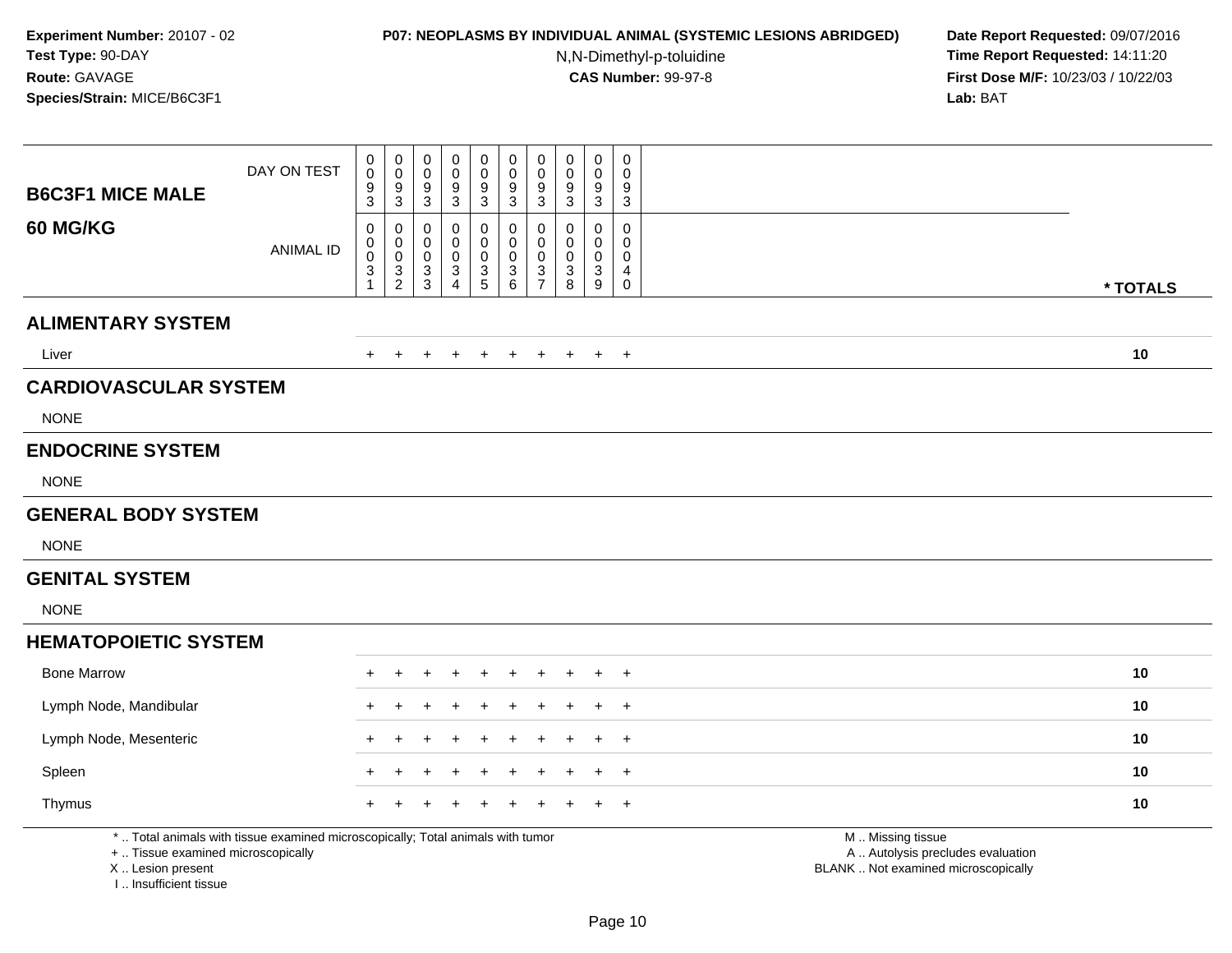### **P07: NEOPLASMS BY INDIVIDUAL ANIMAL (SYSTEMIC LESIONS ABRIDGED) Date Report Requested:** 09/07/2016

N,N-Dimethyl-p-toluidine

|                                                                                  | DAY ON TEST                                                                     | $\pmb{0}$<br>$\pmb{0}$                           | $\mathbf 0$<br>$\mathbf 0$                                      | $\pmb{0}$<br>$\mathbf 0$                                                  | $\mathbf 0$<br>$\mathbf 0$                                     | $\pmb{0}$<br>$\pmb{0}$                                 | $\mathbf 0$<br>$\pmb{0}$                                          | $\pmb{0}$<br>$\mathbf 0$                                                    | $\pmb{0}$<br>$\mathbf 0$                        | $\mathbf 0$<br>$\mathbf 0$                               | $\,0\,$<br>$\Omega$                     |                                                                                               |          |
|----------------------------------------------------------------------------------|---------------------------------------------------------------------------------|--------------------------------------------------|-----------------------------------------------------------------|---------------------------------------------------------------------------|----------------------------------------------------------------|--------------------------------------------------------|-------------------------------------------------------------------|-----------------------------------------------------------------------------|-------------------------------------------------|----------------------------------------------------------|-----------------------------------------|-----------------------------------------------------------------------------------------------|----------|
| <b>B6C3F1 MICE MALE</b>                                                          |                                                                                 | 9<br>3                                           | 9<br>$\sqrt{3}$                                                 | 9<br>$\mathbf{3}$                                                         | 9<br>$\sqrt{3}$                                                | $\boldsymbol{9}$<br>$\sqrt{3}$                         | 9<br>$\overline{3}$                                               | 9<br>$\mathbf{3}$                                                           | 9<br>$\sqrt{3}$                                 | $9\,$<br>$\mathbf{3}$                                    | 9<br>$\mathbf{3}$                       |                                                                                               |          |
| 60 MG/KG                                                                         | <b>ANIMAL ID</b>                                                                | 0<br>$\pmb{0}$<br>$\pmb{0}$<br>3<br>$\mathbf{1}$ | 0<br>$\mathbf 0$<br>$\mathbf 0$<br>$\sqrt{3}$<br>$\overline{2}$ | 0<br>$\mathbf 0$<br>$\mathsf{O}\xspace$<br>$\mathbf{3}$<br>$\mathfrak{S}$ | $\mathbf 0$<br>0<br>$\mathbf 0$<br>3<br>$\boldsymbol{\Lambda}$ | $\mathbf 0$<br>$\pmb{0}$<br>$\pmb{0}$<br>$\frac{3}{5}$ | $\mathbf 0$<br>$\mathbf 0$<br>$\mathbf 0$<br>3<br>$6\overline{6}$ | $\mathbf 0$<br>$\mathbf 0$<br>$\mathbf 0$<br>$\mathbf{3}$<br>$\overline{7}$ | 0<br>$\mathbf 0$<br>$\mathbf 0$<br>3<br>$\,8\,$ | 0<br>$\mathbf 0$<br>$\mathbf 0$<br>3<br>$\boldsymbol{9}$ | 0<br>0<br>$\mathbf 0$<br>4<br>$\pmb{0}$ |                                                                                               | * TOTALS |
| <b>INTEGUMENTARY SYSTEM</b>                                                      |                                                                                 |                                                  |                                                                 |                                                                           |                                                                |                                                        |                                                                   |                                                                             |                                                 |                                                          |                                         |                                                                                               |          |
| <b>NONE</b>                                                                      |                                                                                 |                                                  |                                                                 |                                                                           |                                                                |                                                        |                                                                   |                                                                             |                                                 |                                                          |                                         |                                                                                               |          |
| <b>MUSCULOSKELETAL SYSTEM</b>                                                    |                                                                                 |                                                  |                                                                 |                                                                           |                                                                |                                                        |                                                                   |                                                                             |                                                 |                                                          |                                         |                                                                                               |          |
| <b>NONE</b>                                                                      |                                                                                 |                                                  |                                                                 |                                                                           |                                                                |                                                        |                                                                   |                                                                             |                                                 |                                                          |                                         |                                                                                               |          |
| <b>NERVOUS SYSTEM</b>                                                            |                                                                                 |                                                  |                                                                 |                                                                           |                                                                |                                                        |                                                                   |                                                                             |                                                 |                                                          |                                         |                                                                                               |          |
| <b>NONE</b>                                                                      |                                                                                 |                                                  |                                                                 |                                                                           |                                                                |                                                        |                                                                   |                                                                             |                                                 |                                                          |                                         |                                                                                               |          |
| <b>RESPIRATORY SYSTEM</b>                                                        |                                                                                 |                                                  |                                                                 |                                                                           |                                                                |                                                        |                                                                   |                                                                             |                                                 |                                                          |                                         |                                                                                               |          |
| Lung                                                                             |                                                                                 |                                                  |                                                                 |                                                                           |                                                                |                                                        |                                                                   |                                                                             |                                                 |                                                          | $\overline{+}$                          |                                                                                               | 10       |
| Nose                                                                             |                                                                                 |                                                  |                                                                 |                                                                           |                                                                |                                                        |                                                                   |                                                                             |                                                 |                                                          | $\ddot{}$                               |                                                                                               | 10       |
| Trachea                                                                          |                                                                                 |                                                  |                                                                 |                                                                           |                                                                |                                                        |                                                                   |                                                                             |                                                 |                                                          | $\ddot{}$                               |                                                                                               | 10       |
| <b>SPECIAL SENSES SYSTEM</b>                                                     |                                                                                 |                                                  |                                                                 |                                                                           |                                                                |                                                        |                                                                   |                                                                             |                                                 |                                                          |                                         |                                                                                               |          |
| <b>NONE</b>                                                                      |                                                                                 |                                                  |                                                                 |                                                                           |                                                                |                                                        |                                                                   |                                                                             |                                                 |                                                          |                                         |                                                                                               |          |
| <b>URINARY SYSTEM</b>                                                            |                                                                                 |                                                  |                                                                 |                                                                           |                                                                |                                                        |                                                                   |                                                                             |                                                 |                                                          |                                         |                                                                                               |          |
| Kidney                                                                           |                                                                                 |                                                  |                                                                 |                                                                           |                                                                | $\div$                                                 | $\ddot{}$                                                         | $\pm$                                                                       | $+$                                             | $+$                                                      | $+$                                     |                                                                                               | 10       |
| <b>SYSTEMIC LESIONS</b>                                                          |                                                                                 |                                                  |                                                                 |                                                                           |                                                                |                                                        |                                                                   |                                                                             |                                                 |                                                          |                                         |                                                                                               |          |
| Multiple Organ                                                                   |                                                                                 |                                                  |                                                                 |                                                                           |                                                                |                                                        |                                                                   |                                                                             |                                                 |                                                          | $\overline{+}$                          |                                                                                               | 10       |
| +  Tissue examined microscopically<br>X  Lesion present<br>I Insufficient tissue | *  Total animals with tissue examined microscopically; Total animals with tumor |                                                  |                                                                 |                                                                           |                                                                |                                                        |                                                                   |                                                                             |                                                 |                                                          |                                         | M  Missing tissue<br>A  Autolysis precludes evaluation<br>BLANK  Not examined microscopically |          |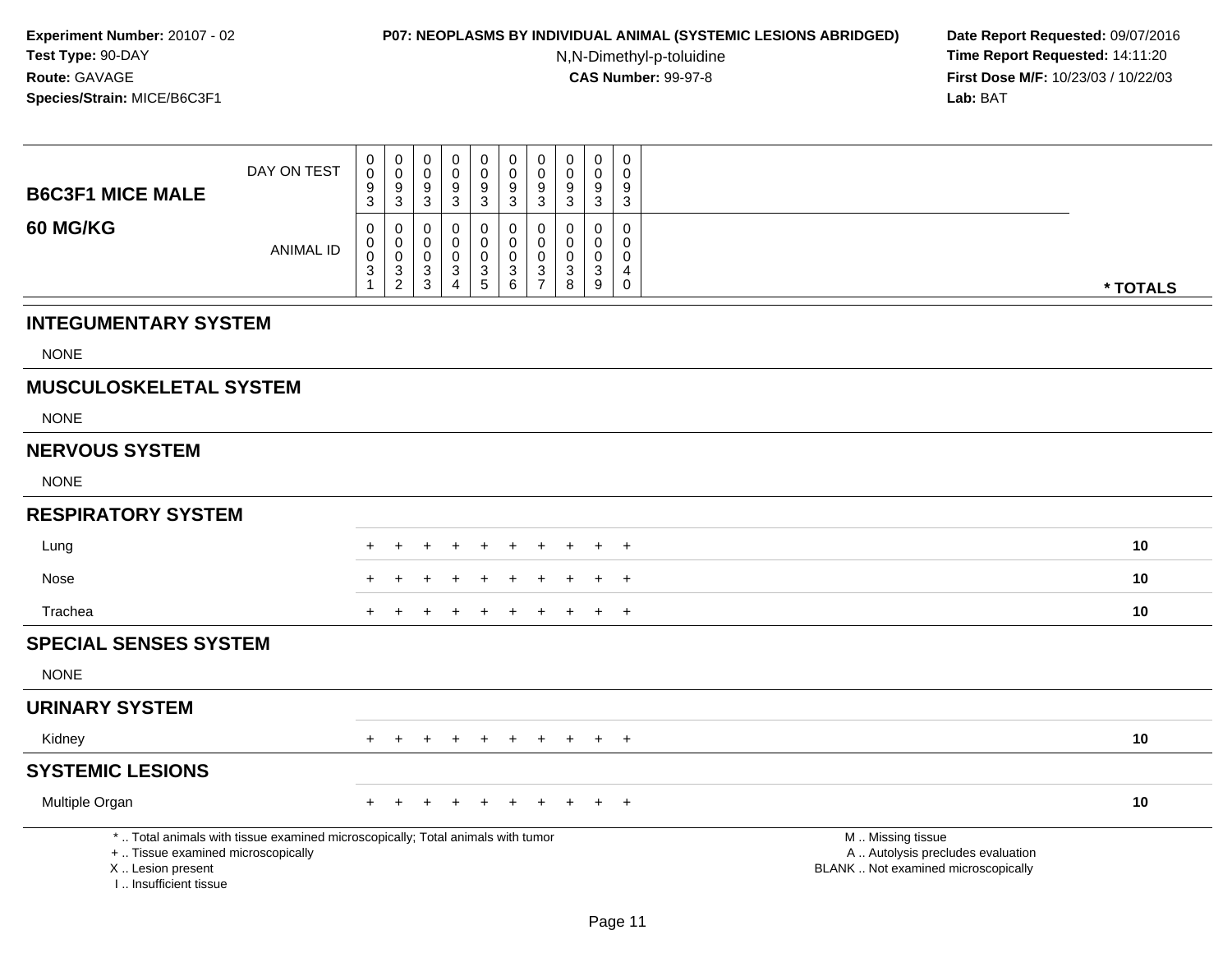#### **P07: NEOPLASMS BY INDIVIDUAL ANIMAL (SYSTEMIC LESIONS ABRIDGED) Date Report Requested:** 09/07/2016

N,N-Dimethyl-p-toluidine

 **Time Report Requested:** 14:11:20 **First Dose M/F:** 10/23/03 / 10/22/03<br>**Lab:** BAT **Lab:** BAT

| <b>B6C3F1 MICE MALE</b>   | DAY ON TEST      | $_{\rm 0}^{\rm 0}$<br>$\frac{9}{3}$                                            | $_{\rm 0}^{\rm 0}$<br>$\frac{9}{3}$                                                   | $\pmb{0}$<br>$\mathsf{O}\xspace$<br>$\overline{7}$<br>$\overline{7}$ | $\begin{array}{c} 0 \\ 0 \\ 9 \\ 3 \end{array}$         | $\begin{smallmatrix} 0\\0 \end{smallmatrix}$<br>$\frac{0}{8}$  | $\begin{smallmatrix} 0\\0 \end{smallmatrix}$<br>$\frac{9}{3}$ | $\mathbf 0$<br>$\mathbf 0$<br>9<br>3                   | $\pmb{0}$<br>0<br>$\boldsymbol{9}$<br>$\mathbf{3}$ | $\begin{smallmatrix}0\0\0\end{smallmatrix}$<br>$\pmb{0}$<br>$\overline{9}$ | $\mathsf{O}\xspace$<br>$\mathbf 0$<br>$\boldsymbol{9}$<br>$\overline{3}$ |          |
|---------------------------|------------------|--------------------------------------------------------------------------------|---------------------------------------------------------------------------------------|----------------------------------------------------------------------|---------------------------------------------------------|----------------------------------------------------------------|---------------------------------------------------------------|--------------------------------------------------------|----------------------------------------------------|----------------------------------------------------------------------------|--------------------------------------------------------------------------|----------|
| <b>125 MG/KG</b>          | <b>ANIMAL ID</b> | $\pmb{0}$<br>$\begin{smallmatrix}0\\0\end{smallmatrix}$<br>$\overline{4}$<br>1 | 0<br>$\begin{smallmatrix} 0\\0 \end{smallmatrix}$<br>$\overline{4}$<br>$\overline{2}$ | 0<br>$\pmb{0}$<br>$\mathsf 0$<br>$\overline{4}$<br>$\mathbf{3}$      | 0<br>$\overline{0}$<br>$\overline{4}$<br>$\overline{4}$ | $\begin{smallmatrix}0\0\0\0\end{smallmatrix}$<br>$\frac{4}{5}$ | $\pmb{0}$<br>$\overline{0}$<br>$\overline{4}$<br>$\,6\,$      | 0<br>$\mathbf 0$<br>$\mathbf 0$<br>4<br>$\overline{7}$ | $\mathbf 0$<br>0<br>$\mathbf 0$<br>4<br>8          | 0<br>$\mathbf 0$<br>$\mathbf 0$<br>$\overline{4}$<br>9                     | 0<br>$\mathbf 0$<br>$\mathbf 0$<br>$\,$ 5 $\,$<br>$\mathbf 0$            | * TOTALS |
| <b>ALIMENTARY SYSTEM</b>  |                  |                                                                                |                                                                                       |                                                                      |                                                         |                                                                |                                                               |                                                        |                                                    |                                                                            |                                                                          |          |
| Esophagus                 |                  | $\pm$                                                                          |                                                                                       |                                                                      |                                                         |                                                                |                                                               |                                                        |                                                    |                                                                            | $+$                                                                      | 10       |
| Gallbladder               |                  |                                                                                |                                                                                       |                                                                      |                                                         |                                                                |                                                               |                                                        |                                                    |                                                                            | $\ddot{}$                                                                | 10       |
| Intestine Large, Cecum    |                  |                                                                                |                                                                                       |                                                                      |                                                         |                                                                |                                                               |                                                        |                                                    |                                                                            | $\ddot{}$                                                                | 10       |
| Intestine Large, Colon    |                  |                                                                                |                                                                                       |                                                                      |                                                         |                                                                |                                                               |                                                        |                                                    |                                                                            | $\overline{ }$                                                           | 10       |
| Intestine Large, Rectum   |                  |                                                                                |                                                                                       |                                                                      |                                                         |                                                                |                                                               |                                                        |                                                    |                                                                            | $\ddot{}$                                                                | 10       |
| Intestine Small, Duodenum |                  |                                                                                |                                                                                       |                                                                      |                                                         |                                                                |                                                               |                                                        |                                                    |                                                                            | $+$                                                                      | 10       |
| Intestine Small, Ileum    |                  |                                                                                |                                                                                       |                                                                      |                                                         |                                                                |                                                               |                                                        |                                                    | $\div$                                                                     | $+$                                                                      | 10       |
| Intestine Small, Jejunum  |                  |                                                                                |                                                                                       |                                                                      |                                                         |                                                                |                                                               |                                                        |                                                    | $\ddot{}$                                                                  | $+$                                                                      | 10       |
| Liver                     |                  | $+$                                                                            |                                                                                       |                                                                      |                                                         |                                                                |                                                               |                                                        |                                                    |                                                                            | $+$                                                                      | 10       |
| Mesentery                 |                  |                                                                                |                                                                                       | $+$                                                                  |                                                         |                                                                |                                                               |                                                        |                                                    |                                                                            |                                                                          | 1        |
| Pancreas                  |                  | ÷                                                                              |                                                                                       |                                                                      |                                                         |                                                                |                                                               |                                                        |                                                    | $\div$                                                                     | $+$                                                                      | 10       |
| Salivary Glands           |                  |                                                                                |                                                                                       |                                                                      |                                                         |                                                                |                                                               |                                                        |                                                    |                                                                            | $\overline{+}$                                                           | 10       |
| Stomach, Forestomach      |                  |                                                                                |                                                                                       |                                                                      |                                                         |                                                                |                                                               |                                                        |                                                    |                                                                            | $\ddot{}$                                                                | 10       |
| Stomach, Glandular        |                  |                                                                                |                                                                                       |                                                                      |                                                         |                                                                |                                                               |                                                        |                                                    | $\ddot{}$                                                                  | $\overline{+}$                                                           | 10       |

## **CARDIOVASCULAR SYSTEM**

\* .. Total animals with tissue examined microscopically; Total animals with tumor

+ .. Tissue examined microscopically

X .. Lesion present

I .. Insufficient tissue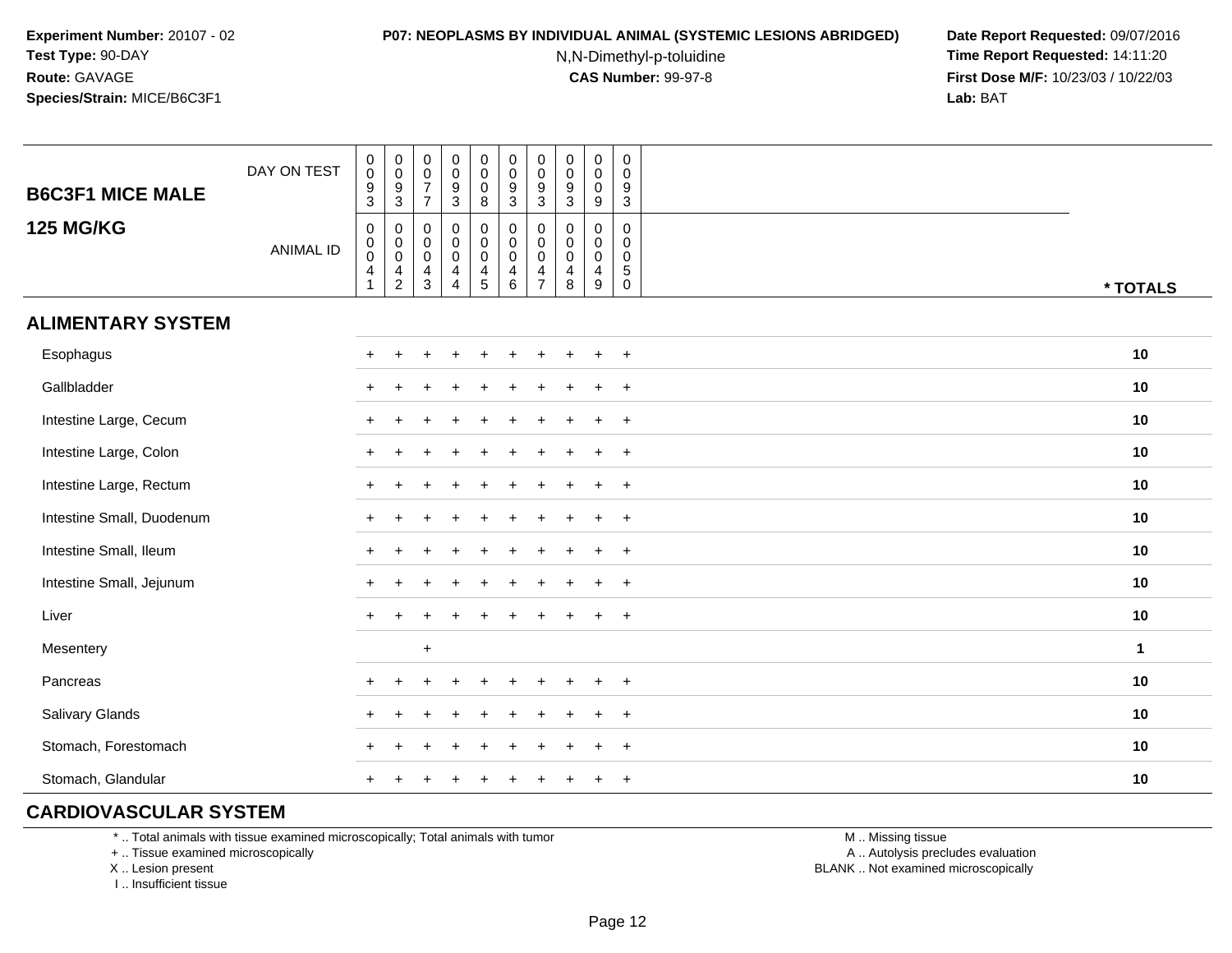I .. Insufficient tissue

## **P07: NEOPLASMS BY INDIVIDUAL ANIMAL (SYSTEMIC LESIONS ABRIDGED) Date Report Requested:** 09/07/2016

N,N-Dimethyl-p-toluidine

| DAY ON TEST<br><b>B6C3F1 MICE MALE</b>                                                                                                     | $\pmb{0}$<br>$\pmb{0}$<br>$\frac{9}{3}$               | $_{\rm 0}^{\rm 0}$<br>$\frac{9}{3}$                                            | 0<br>$\mathsf{O}\xspace$<br>$\overline{7}$<br>$\overline{7}$ | $\pmb{0}$<br>$\pmb{0}$<br>$\frac{9}{3}$      | $\pmb{0}$<br>$\mathsf{O}\xspace$<br>$\pmb{0}$<br>8                                 | $\pmb{0}$<br>$\mathsf{O}\xspace$<br>$\frac{9}{3}$              | 0<br>0<br>9<br>3                             | $\pmb{0}$<br>$\ddot{\mathbf{0}}$<br>$\boldsymbol{9}$<br>$\overline{3}$ | $\pmb{0}$<br>$\mathbf 0$<br>$\mathbf 0$<br>9 | $\mathbf 0$<br>$\mathbf 0$<br>9<br>$\mathbf{3}$               |                                                                                               |                |
|--------------------------------------------------------------------------------------------------------------------------------------------|-------------------------------------------------------|--------------------------------------------------------------------------------|--------------------------------------------------------------|----------------------------------------------|------------------------------------------------------------------------------------|----------------------------------------------------------------|----------------------------------------------|------------------------------------------------------------------------|----------------------------------------------|---------------------------------------------------------------|-----------------------------------------------------------------------------------------------|----------------|
| <b>125 MG/KG</b><br><b>ANIMAL ID</b>                                                                                                       | $\pmb{0}$<br>$\pmb{0}$<br>$\pmb{0}$<br>$\overline{4}$ | $\boldsymbol{0}$<br>$\pmb{0}$<br>$\pmb{0}$<br>$\overline{4}$<br>$\overline{2}$ | 0<br>0<br>$\mathbf 0$<br>4<br>$\mathbf{3}$                   | 0<br>$\pmb{0}$<br>$\boldsymbol{0}$<br>4<br>4 | $\pmb{0}$<br>$\pmb{0}$<br>$\mathbf 0$<br>$\overline{\mathbf{4}}$<br>$\overline{5}$ | $\pmb{0}$<br>$\mathsf 0$<br>$\mathbf 0$<br>4<br>$6\phantom{a}$ | 0<br>0<br>$\mathbf 0$<br>4<br>$\overline{7}$ | 0<br>$\mathbf 0$<br>$\pmb{0}$<br>4<br>8                                | 0<br>0<br>$\mathbf 0$<br>4<br>9              | $\mathbf 0$<br>$\mathbf 0$<br>$\mathbf 0$<br>5<br>$\mathbf 0$ |                                                                                               | * TOTALS       |
| <b>Blood Vessel</b>                                                                                                                        | $\ddot{}$                                             |                                                                                |                                                              |                                              |                                                                                    | $\ddot{}$                                                      |                                              |                                                                        | $\ddot{}$                                    | $+$                                                           |                                                                                               | 10             |
| Heart                                                                                                                                      |                                                       |                                                                                |                                                              |                                              |                                                                                    |                                                                |                                              |                                                                        |                                              | $+$                                                           |                                                                                               | 10             |
| <b>ENDOCRINE SYSTEM</b>                                                                                                                    |                                                       |                                                                                |                                                              |                                              |                                                                                    |                                                                |                                              |                                                                        |                                              |                                                               |                                                                                               |                |
| <b>Adrenal Cortex</b>                                                                                                                      |                                                       |                                                                                |                                                              |                                              |                                                                                    |                                                                |                                              |                                                                        | $\ddot{}$                                    | $+$                                                           |                                                                                               | 10             |
| Adrenal Medulla                                                                                                                            |                                                       |                                                                                |                                                              |                                              |                                                                                    |                                                                |                                              |                                                                        |                                              | $\ddot{}$                                                     |                                                                                               | 10             |
| Islets, Pancreatic                                                                                                                         | $\div$                                                |                                                                                |                                                              |                                              |                                                                                    |                                                                |                                              |                                                                        | ÷                                            | $+$                                                           |                                                                                               | 10             |
| Parathyroid Gland                                                                                                                          | $\div$                                                |                                                                                |                                                              |                                              |                                                                                    | м                                                              | м                                            |                                                                        | $+$                                          | M                                                             |                                                                                               | $\overline{7}$ |
| <b>Pituitary Gland</b>                                                                                                                     |                                                       |                                                                                |                                                              |                                              |                                                                                    |                                                                |                                              |                                                                        |                                              | $\overline{+}$                                                |                                                                                               | 10             |
| <b>Thyroid Gland</b>                                                                                                                       | $\div$                                                |                                                                                |                                                              |                                              |                                                                                    |                                                                |                                              |                                                                        | $\ddot{}$                                    | $+$                                                           |                                                                                               | 10             |
| <b>GENERAL BODY SYSTEM</b>                                                                                                                 |                                                       |                                                                                |                                                              |                                              |                                                                                    |                                                                |                                              |                                                                        |                                              |                                                               |                                                                                               |                |
| <b>NONE</b>                                                                                                                                |                                                       |                                                                                |                                                              |                                              |                                                                                    |                                                                |                                              |                                                                        |                                              |                                                               |                                                                                               |                |
| <b>GENITAL SYSTEM</b>                                                                                                                      |                                                       |                                                                                |                                                              |                                              |                                                                                    |                                                                |                                              |                                                                        |                                              |                                                               |                                                                                               |                |
| <b>Coagulating Gland</b>                                                                                                                   |                                                       |                                                                                | +                                                            |                                              |                                                                                    |                                                                |                                              |                                                                        |                                              |                                                               |                                                                                               | 1              |
| Epididymis                                                                                                                                 |                                                       |                                                                                |                                                              |                                              |                                                                                    |                                                                |                                              |                                                                        |                                              |                                                               |                                                                                               | 10             |
| <b>Preputial Gland</b>                                                                                                                     |                                                       |                                                                                |                                                              |                                              |                                                                                    |                                                                |                                              |                                                                        | ÷.                                           | $\overline{+}$                                                |                                                                                               | 10             |
| Prostate                                                                                                                                   |                                                       |                                                                                |                                                              |                                              |                                                                                    |                                                                |                                              |                                                                        |                                              | $\ddot{}$                                                     |                                                                                               | 10             |
| *  Total animals with tissue examined microscopically; Total animals with tumor<br>+  Tissue examined microscopically<br>X  Lesion present |                                                       |                                                                                |                                                              |                                              |                                                                                    |                                                                |                                              |                                                                        |                                              |                                                               | M  Missing tissue<br>A  Autolysis precludes evaluation<br>BLANK  Not examined microscopically |                |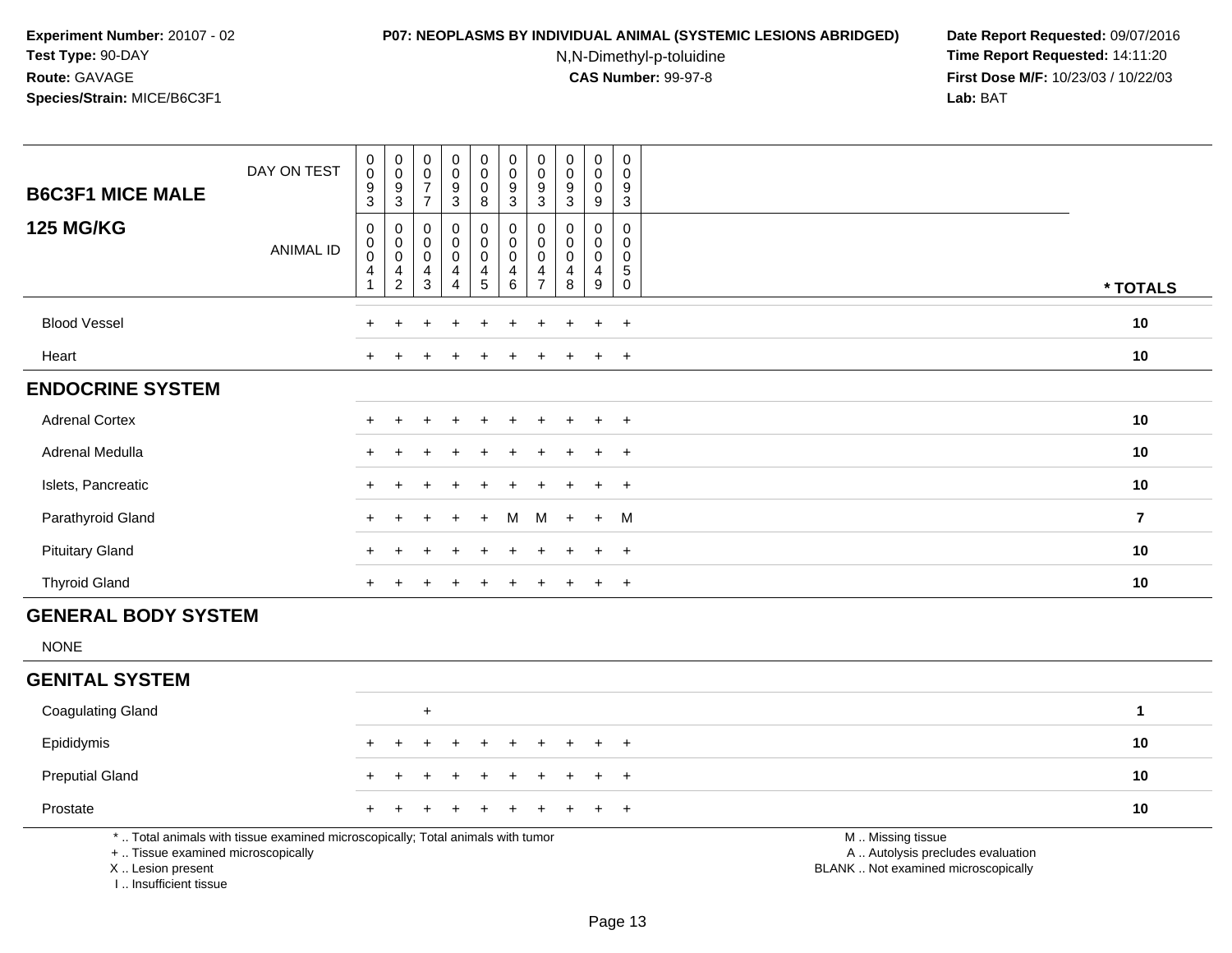## **P07: NEOPLASMS BY INDIVIDUAL ANIMAL (SYSTEMIC LESIONS ABRIDGED) Date Report Requested:** 09/07/2016

N,N-Dimethyl-p-toluidine

| <b>B6C3F1 MICE MALE</b>                                                            | DAY ON TEST                                                                     | $\pmb{0}$<br>$\mathsf{O}\xspace$<br>$\frac{9}{3}$                   | 0<br>$\mathbf 0$<br>$\boldsymbol{9}$<br>$\overline{3}$                      | $\,0\,$<br>$\mathbf 0$<br>$\overline{7}$<br>$\overline{7}$ | $\pmb{0}$<br>$\overline{0}$<br>$\frac{9}{3}$                             | $\pmb{0}$<br>$\mathbf 0$<br>$\mathbf 0$<br>$\overline{8}$               | $\pmb{0}$<br>$\pmb{0}$<br>$\frac{9}{3}$                                  | $\pmb{0}$<br>$\mathbf 0$<br>$\boldsymbol{9}$<br>$\mathbf{3}$     | 0<br>$\mathbf 0$<br>$\boldsymbol{9}$<br>$\overline{3}$        | $\pmb{0}$<br>$\mathbf 0$<br>$\mathbf 0$<br>$\overline{9}$ | 0<br>$\mathbf 0$<br>9<br>$\overline{3}$                      |                                                                                               |          |
|------------------------------------------------------------------------------------|---------------------------------------------------------------------------------|---------------------------------------------------------------------|-----------------------------------------------------------------------------|------------------------------------------------------------|--------------------------------------------------------------------------|-------------------------------------------------------------------------|--------------------------------------------------------------------------|------------------------------------------------------------------|---------------------------------------------------------------|-----------------------------------------------------------|--------------------------------------------------------------|-----------------------------------------------------------------------------------------------|----------|
| <b>125 MG/KG</b>                                                                   | <b>ANIMAL ID</b>                                                                | $\mathbf 0$<br>$\mathbf 0$<br>$\overline{0}$<br>$\overline{4}$<br>1 | $\mathbf 0$<br>$\mathbf 0$<br>$\pmb{0}$<br>$\overline{4}$<br>$\overline{c}$ | $\mathbf 0$<br>0<br>$\mathbf 0$<br>4<br>3                  | 0<br>$\mathbf 0$<br>$\boldsymbol{0}$<br>$\overline{4}$<br>$\overline{4}$ | 0<br>$\mathbf 0$<br>$\ddot{\mathbf{0}}$<br>$\overline{4}$<br>$\sqrt{5}$ | $\mathbf 0$<br>$\mathbf 0$<br>$\mathsf{O}\xspace$<br>$\overline{4}$<br>6 | $\mathbf 0$<br>$\mathbf 0$<br>$\mathbf 0$<br>4<br>$\overline{7}$ | $\Omega$<br>$\mathbf 0$<br>$\mathbf 0$<br>$\overline{4}$<br>8 | $\mathbf 0$<br>0<br>$\mathbf 0$<br>$\overline{4}$<br>9    | $\mathbf 0$<br>0<br>$\mathbf 0$<br>$\sqrt{5}$<br>$\mathbf 0$ |                                                                                               | * TOTALS |
| <b>Seminal Vesicle</b>                                                             |                                                                                 |                                                                     |                                                                             |                                                            |                                                                          |                                                                         |                                                                          |                                                                  |                                                               | $\div$                                                    | $+$                                                          |                                                                                               | 10       |
| <b>Testes</b>                                                                      |                                                                                 |                                                                     |                                                                             |                                                            |                                                                          |                                                                         |                                                                          |                                                                  |                                                               | $\ddot{}$                                                 | $\ddot{}$                                                    |                                                                                               | 10       |
| <b>HEMATOPOIETIC SYSTEM</b>                                                        |                                                                                 |                                                                     |                                                                             |                                                            |                                                                          |                                                                         |                                                                          |                                                                  |                                                               |                                                           |                                                              |                                                                                               |          |
| <b>Bone Marrow</b>                                                                 |                                                                                 |                                                                     |                                                                             |                                                            |                                                                          |                                                                         |                                                                          |                                                                  |                                                               |                                                           | $\ddot{}$                                                    |                                                                                               | 10       |
| Lymph Node, Mandibular                                                             |                                                                                 |                                                                     |                                                                             |                                                            |                                                                          |                                                                         |                                                                          |                                                                  |                                                               | $\ddot{}$                                                 | $\ddot{}$                                                    |                                                                                               | 10       |
| Lymph Node, Mesenteric                                                             |                                                                                 |                                                                     |                                                                             |                                                            |                                                                          |                                                                         |                                                                          |                                                                  |                                                               |                                                           | $\ddot{}$                                                    |                                                                                               | 10       |
| Spleen                                                                             |                                                                                 |                                                                     |                                                                             |                                                            |                                                                          |                                                                         |                                                                          |                                                                  |                                                               |                                                           | $\ddot{}$                                                    |                                                                                               | 10       |
| Thymus                                                                             |                                                                                 | $\ddot{}$                                                           |                                                                             |                                                            |                                                                          |                                                                         |                                                                          |                                                                  |                                                               | $\ddot{}$                                                 | $^{+}$                                                       |                                                                                               | 10       |
| <b>INTEGUMENTARY SYSTEM</b>                                                        |                                                                                 |                                                                     |                                                                             |                                                            |                                                                          |                                                                         |                                                                          |                                                                  |                                                               |                                                           |                                                              |                                                                                               |          |
| Mammary Gland                                                                      |                                                                                 | м                                                                   | M                                                                           | M                                                          | M                                                                        | M                                                                       | M                                                                        | M                                                                | M                                                             | M M                                                       |                                                              |                                                                                               | $\bf{0}$ |
| <b>Skin</b>                                                                        |                                                                                 |                                                                     |                                                                             |                                                            |                                                                          |                                                                         |                                                                          |                                                                  |                                                               |                                                           | $\overline{+}$                                               |                                                                                               | 10       |
| <b>MUSCULOSKELETAL SYSTEM</b>                                                      |                                                                                 |                                                                     |                                                                             |                                                            |                                                                          |                                                                         |                                                                          |                                                                  |                                                               |                                                           |                                                              |                                                                                               |          |
| <b>Bone</b>                                                                        |                                                                                 | $+$                                                                 | $+$                                                                         | $\pm$                                                      | $\ddot{}$                                                                | $\ddot{}$                                                               | $\overline{+}$                                                           | $+$                                                              | $+$                                                           | $+$                                                       | $+$                                                          |                                                                                               | 10       |
| <b>NERVOUS SYSTEM</b>                                                              |                                                                                 |                                                                     |                                                                             |                                                            |                                                                          |                                                                         |                                                                          |                                                                  |                                                               |                                                           |                                                              |                                                                                               |          |
| <b>Brain</b>                                                                       |                                                                                 |                                                                     |                                                                             |                                                            |                                                                          |                                                                         |                                                                          |                                                                  |                                                               | $\ddot{}$                                                 | $+$                                                          |                                                                                               | 10       |
| <b>RESPIRATORY SYSTEM</b>                                                          |                                                                                 |                                                                     |                                                                             |                                                            |                                                                          |                                                                         |                                                                          |                                                                  |                                                               |                                                           |                                                              |                                                                                               |          |
| +  Tissue examined microscopically<br>X  Lesion present<br>I., Insufficient tissue | *  Total animals with tissue examined microscopically; Total animals with tumor |                                                                     |                                                                             |                                                            |                                                                          |                                                                         |                                                                          |                                                                  |                                                               |                                                           |                                                              | M  Missing tissue<br>A  Autolysis precludes evaluation<br>BLANK  Not examined microscopically |          |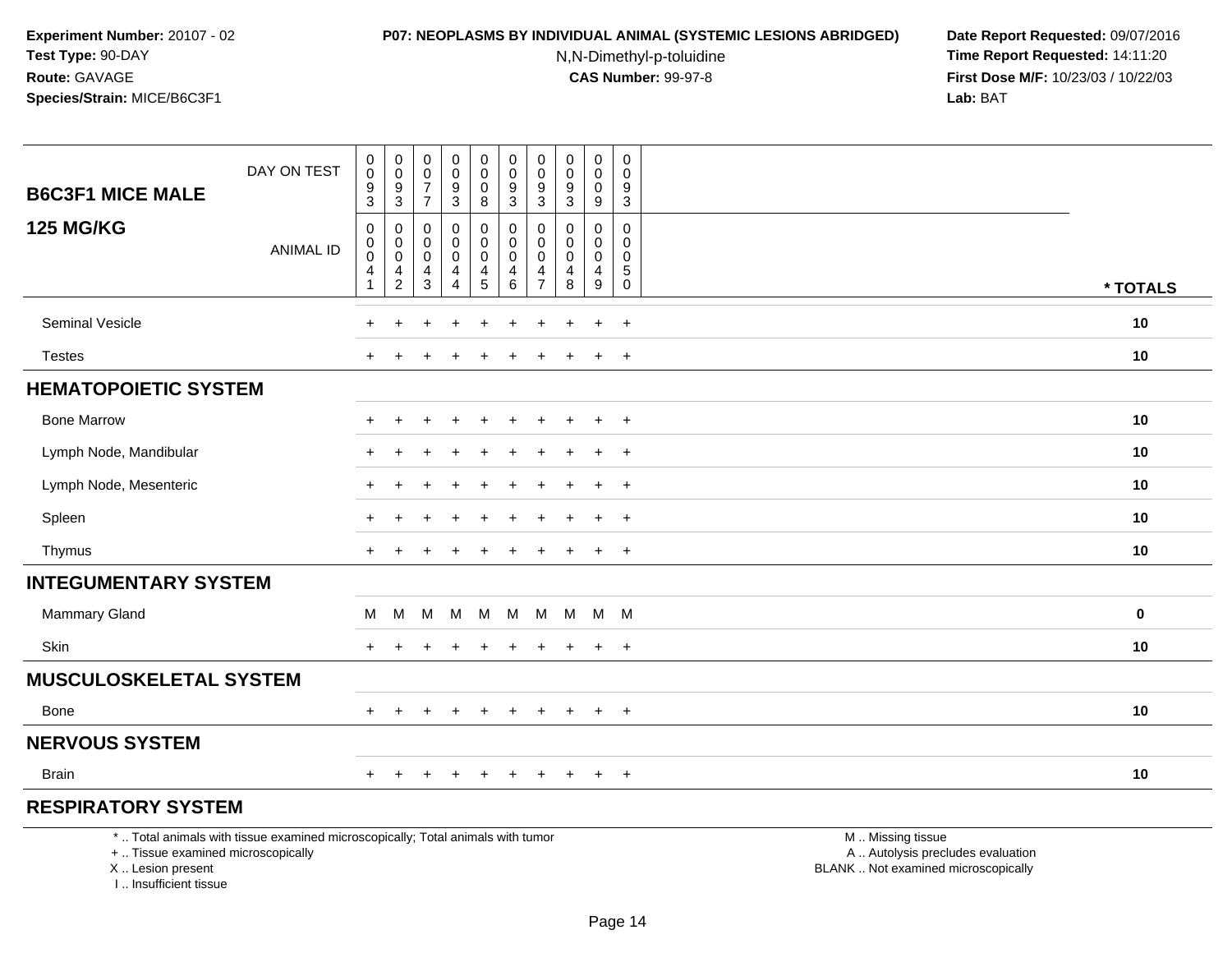#### **P07: NEOPLASMS BY INDIVIDUAL ANIMAL (SYSTEMIC LESIONS ABRIDGED) Date Report Requested:** 09/07/2016

N,N-Dimethyl-p-toluidine

 **Time Report Requested:** 14:11:20 **First Dose M/F:** 10/23/03 / 10/22/03<br>**Lab:** BAT **Lab:** BAT

| DAY ON TEST<br><b>B6C3F1 MICE MALE</b> |           | 0<br>$\mathbf 0$<br>9<br>3  | $\begin{smallmatrix}0\0\0\end{smallmatrix}$<br>9<br>3   | $_{\rm 0}^{\rm 0}$<br>$\overline{7}$<br>$\overline{7}$            | $\begin{smallmatrix} 0\\0 \end{smallmatrix}$<br>$\boldsymbol{9}$<br>$\ensuremath{\mathsf{3}}$            | $\begin{smallmatrix} 0\\0 \end{smallmatrix}$<br>$\pmb{0}$<br>$\bf8$ | $\begin{smallmatrix} 0\\0 \end{smallmatrix}$<br>9<br>3 | $\pmb{0}$<br>$\pmb{0}$<br>9<br>3 | $_{\rm 0}^{\rm 0}$<br>$\boldsymbol{9}$<br>$\mathbf{3}$ | $\begin{smallmatrix} 0\\0 \end{smallmatrix}$<br>$\mathbf 0$<br>9 | $\mathbf 0$<br>0<br>$\boldsymbol{9}$<br>$\sqrt{3}$           |          |
|----------------------------------------|-----------|-----------------------------|---------------------------------------------------------|-------------------------------------------------------------------|----------------------------------------------------------------------------------------------------------|---------------------------------------------------------------------|--------------------------------------------------------|----------------------------------|--------------------------------------------------------|------------------------------------------------------------------|--------------------------------------------------------------|----------|
| <b>125 MG/KG</b>                       | ANIMAL ID | $\mathbf{0}$<br>0<br>0<br>4 | 0<br>$\boldsymbol{0}$<br>$\,0\,$<br>4<br>$\overline{c}$ | $\boldsymbol{0}$<br>$\pmb{0}$<br>$\pmb{0}$<br>$\overline{4}$<br>3 | $\begin{smallmatrix} 0\\0 \end{smallmatrix}$<br>$\mathbf 0$<br>$\overline{\mathbf{4}}$<br>$\overline{4}$ | $_{\rm 0}^{\rm 0}$<br>$\pmb{0}$<br>$\overline{\mathbf{4}}$<br>5     | 0<br>0<br>$\mathbf 0$<br>4<br>6                        | 0<br>0<br>0<br>$\overline{7}$    | 0<br>0<br>$\pmb{0}$<br>$\overline{4}$<br>8             | 0<br>$\mathbf 0$<br>$\mathbf 0$<br>4<br>9                        | $\mathbf 0$<br>0<br>$\mathbf 0$<br>$\sqrt{5}$<br>$\mathbf 0$ | * TOTALS |
| Lung                                   |           | $+$                         | $+$                                                     | $\overline{ }$                                                    | $\pm$                                                                                                    | $\ddot{}$                                                           | $\ddot{}$                                              | $\pm$                            | $\ddot{}$                                              | $+$                                                              | $+$                                                          | 10       |
| Nose                                   |           | $\pm$                       |                                                         | $\pm$                                                             | $\pm$                                                                                                    | $\pm$                                                               | $\pm$                                                  | $\pm$                            | $\ddot{}$                                              | $+$                                                              | $+$                                                          | 10       |
| Trachea                                |           | $\ddot{}$                   |                                                         |                                                                   |                                                                                                          |                                                                     |                                                        |                                  | $\pm$                                                  | $+$                                                              | $+$                                                          | 10       |
| <b>SPECIAL SENSES SYSTEM</b>           |           |                             |                                                         |                                                                   |                                                                                                          |                                                                     |                                                        |                                  |                                                        |                                                                  |                                                              |          |
| Eye                                    |           | $\ddot{}$                   |                                                         | $\pm$                                                             | $+$                                                                                                      | $+$                                                                 | $\ddot{}$                                              | $\pm$                            | $+$                                                    | $+$                                                              | $+$                                                          | 10       |
| Harderian Gland                        |           | $+$                         | $\pm$                                                   | $\pm$                                                             | $\pm$                                                                                                    | $\pm$                                                               | $\ddot{}$                                              | $\pm$                            | $+$                                                    | $+$                                                              | $+$                                                          | 10       |
| <b>URINARY SYSTEM</b>                  |           |                             |                                                         |                                                                   |                                                                                                          |                                                                     |                                                        |                                  |                                                        |                                                                  |                                                              |          |
| Kidney                                 |           | $\ddot{}$                   |                                                         | $\pm$                                                             | $\ddot{}$                                                                                                | $\pm$                                                               | $\pm$                                                  | $\pm$                            | $\ddot{}$                                              | $+$                                                              | $^{+}$                                                       | 10       |
| <b>Urinary Bladder</b>                 |           | $+$                         |                                                         | $\div$                                                            | $\overline{ }$                                                                                           | $\overline{ }$                                                      | ÷                                                      | $\pm$                            | $\ddot{}$                                              | $+$                                                              | $+$                                                          | 10       |
| <b>SYSTEMIC LESIONS</b>                |           |                             |                                                         |                                                                   |                                                                                                          |                                                                     |                                                        |                                  |                                                        |                                                                  |                                                              |          |
| Multiple Organ                         |           | $\ddot{}$                   |                                                         |                                                                   |                                                                                                          |                                                                     |                                                        |                                  | $\ddot{}$                                              | $+$                                                              | $+$                                                          | 10       |

\* .. Total animals with tissue examined microscopically; Total animals with tumor

+ .. Tissue examined microscopically

X .. Lesion present

I .. Insufficient tissue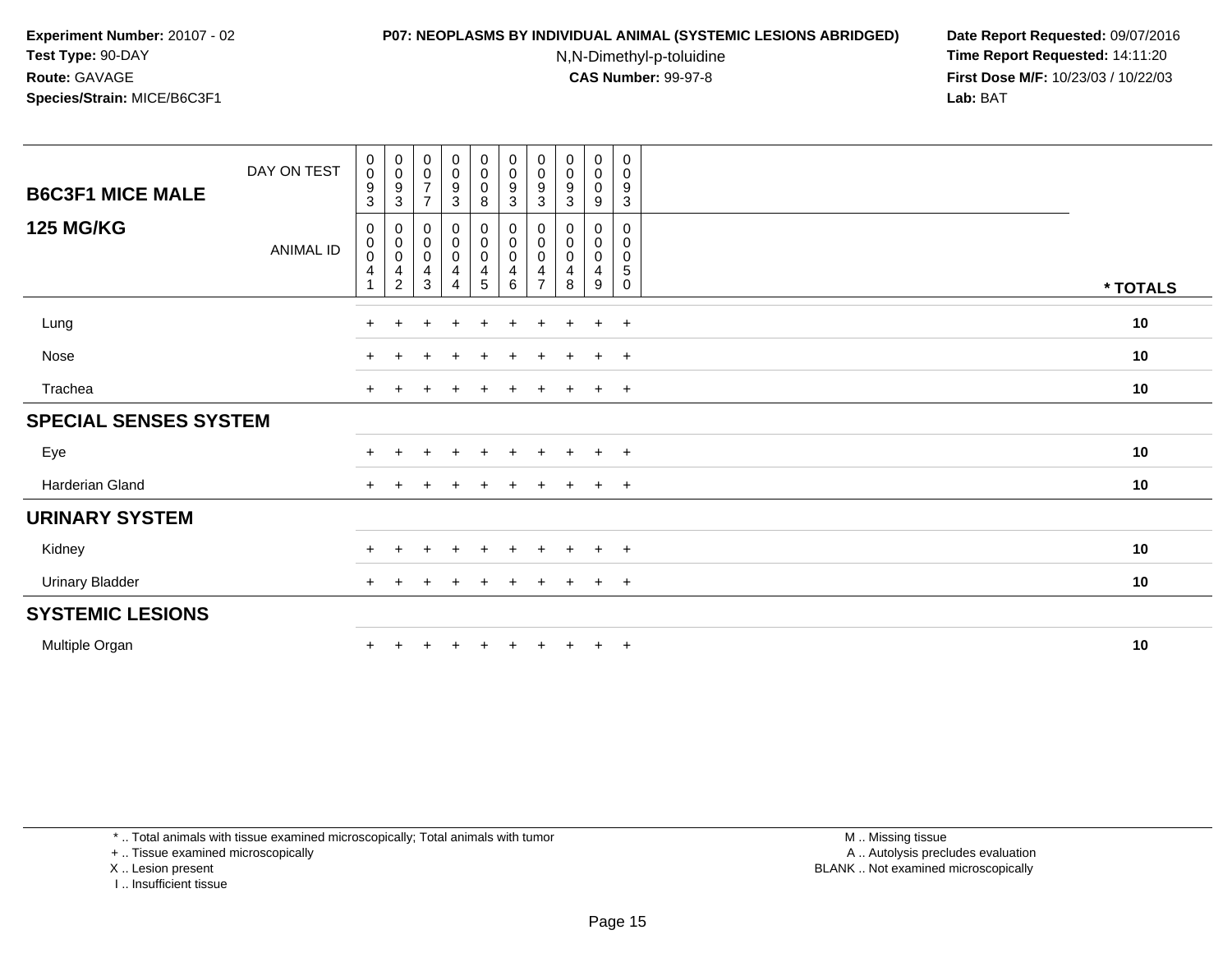#### **P07: NEOPLASMS BY INDIVIDUAL ANIMAL (SYSTEMIC LESIONS ABRIDGED) Date Report Requested:** 09/07/2016

N,N-Dimethyl-p-toluidine

| <b>B6C3F1 MICE MALE</b>                                                          | DAY ON TEST                                                                     | $\begin{smallmatrix}0\0\0\end{smallmatrix}$<br>0<br>$\overline{3}$ | $\pmb{0}$<br>$\overline{0}$<br>$\pmb{0}$<br>$\overline{3}$ | $\boldsymbol{0}$<br>$\mathsf{O}\xspace$<br>$\mathbf 0$<br>$\boldsymbol{9}$ | $\pmb{0}$<br>$\mathbf 0$<br>$\mathbf 0$<br>$\mathbf 3$       | 0<br>$\mathbf 0$<br>$\mathbf 0$<br>$\overline{3}$ | $_{\rm 0}^{\rm 0}$<br>0<br>$\overline{3}$                     | $\mathbf 0$<br>$\mathbf 0$<br>$\mathbf 0$<br>$5\phantom{.0}$ | $\pmb{0}$<br>$\mathsf{O}\xspace$<br>0<br>$\sqrt{3}$                      | $\pmb{0}$<br>$\ddot{\mathbf{0}}$<br>$\boldsymbol{9}$<br>$\overline{3}$ | 0<br>$\mathbf 0$<br>$\mathbf 0$<br>$\sqrt{5}$                |                                                                                               |  |
|----------------------------------------------------------------------------------|---------------------------------------------------------------------------------|--------------------------------------------------------------------|------------------------------------------------------------|----------------------------------------------------------------------------|--------------------------------------------------------------|---------------------------------------------------|---------------------------------------------------------------|--------------------------------------------------------------|--------------------------------------------------------------------------|------------------------------------------------------------------------|--------------------------------------------------------------|-----------------------------------------------------------------------------------------------|--|
| <b>250 MG/KG</b>                                                                 | <b>ANIMAL ID</b>                                                                | 0<br>0<br>$\boldsymbol{0}$<br>$\frac{5}{1}$                        | $\mathbf 0$<br>$\pmb{0}$<br>$\pmb{0}$<br>$\frac{5}{2}$     | $\mathbf 0$<br>0<br>$\mathbf 0$<br>$\frac{5}{3}$                           | 0<br>$\Omega$<br>$\mathbf 0$<br>$\sqrt{5}$<br>$\overline{4}$ | 0<br>$\pmb{0}$<br>$\pmb{0}$<br>$\overline{5}$     | $\mathbf 0$<br>$\mathbf 0$<br>$\mathbf 0$<br>$\overline{5}$ 6 | 0<br>$\Omega$<br>$\mathbf 0$<br>$\frac{5}{7}$                | $\mathbf 0$<br>$\mathbf 0$<br>0<br>$\begin{array}{c} 5 \\ 8 \end{array}$ | $\mathbf 0$<br>$\mathbf 0$<br>$\mathbf 0$<br>$\overline{5}$<br>9       | $\mathbf 0$<br>$\Omega$<br>$\mathbf 0$<br>$\,6$<br>$\pmb{0}$ | * TOTALS                                                                                      |  |
| <b>ALIMENTARY SYSTEM</b>                                                         |                                                                                 |                                                                    |                                                            |                                                                            |                                                              |                                                   |                                                               |                                                              |                                                                          |                                                                        |                                                              |                                                                                               |  |
| Esophagus                                                                        |                                                                                 |                                                                    |                                                            |                                                                            |                                                              |                                                   |                                                               |                                                              |                                                                          |                                                                        | $\ddot{}$                                                    | 10                                                                                            |  |
| Gallbladder                                                                      |                                                                                 |                                                                    |                                                            |                                                                            |                                                              |                                                   |                                                               |                                                              |                                                                          |                                                                        | $\ddot{}$                                                    | 10                                                                                            |  |
| Intestine Large, Cecum                                                           |                                                                                 |                                                                    |                                                            |                                                                            |                                                              |                                                   |                                                               |                                                              |                                                                          |                                                                        | $\overline{+}$                                               | 10                                                                                            |  |
| Intestine Large, Colon                                                           |                                                                                 |                                                                    |                                                            |                                                                            |                                                              |                                                   |                                                               |                                                              |                                                                          |                                                                        | $\ddot{}$                                                    | 10                                                                                            |  |
| Intestine Large, Rectum                                                          |                                                                                 |                                                                    |                                                            |                                                                            |                                                              |                                                   |                                                               |                                                              |                                                                          |                                                                        | $\ddot{}$                                                    | 10                                                                                            |  |
| Intestine Small, Duodenum                                                        |                                                                                 |                                                                    |                                                            |                                                                            |                                                              |                                                   |                                                               |                                                              |                                                                          |                                                                        | $\overline{ }$                                               | 10                                                                                            |  |
| Intestine Small, Ileum                                                           |                                                                                 |                                                                    |                                                            |                                                                            |                                                              |                                                   |                                                               |                                                              |                                                                          |                                                                        | $+$                                                          | 10                                                                                            |  |
| Intestine Small, Jejunum                                                         |                                                                                 | $\div$                                                             |                                                            |                                                                            |                                                              |                                                   |                                                               |                                                              |                                                                          |                                                                        | $\overline{ }$                                               | 10                                                                                            |  |
| Liver                                                                            |                                                                                 |                                                                    |                                                            |                                                                            |                                                              |                                                   |                                                               |                                                              |                                                                          |                                                                        | $+$                                                          | 10                                                                                            |  |
| Pancreas                                                                         |                                                                                 | $+$                                                                | $\div$                                                     |                                                                            |                                                              |                                                   |                                                               |                                                              |                                                                          | $\div$                                                                 | $+$                                                          | 10                                                                                            |  |
| Salivary Glands                                                                  |                                                                                 |                                                                    |                                                            |                                                                            |                                                              |                                                   |                                                               |                                                              |                                                                          |                                                                        | $\overline{+}$                                               | 10                                                                                            |  |
| Stomach, Forestomach                                                             |                                                                                 |                                                                    |                                                            |                                                                            |                                                              |                                                   |                                                               |                                                              |                                                                          |                                                                        | $\overline{ }$                                               | 10                                                                                            |  |
| Stomach, Glandular                                                               |                                                                                 |                                                                    |                                                            |                                                                            |                                                              |                                                   |                                                               |                                                              |                                                                          |                                                                        | $\ddot{}$                                                    | 10                                                                                            |  |
| <b>CARDIOVASCULAR SYSTEM</b>                                                     |                                                                                 |                                                                    |                                                            |                                                                            |                                                              |                                                   |                                                               |                                                              |                                                                          |                                                                        |                                                              |                                                                                               |  |
| <b>Blood Vessel</b>                                                              |                                                                                 | $+$                                                                |                                                            |                                                                            |                                                              | $\ddot{}$                                         |                                                               |                                                              |                                                                          |                                                                        | $+$                                                          | 10                                                                                            |  |
| +  Tissue examined microscopically<br>X  Lesion present<br>I Insufficient tissue | *  Total animals with tissue examined microscopically; Total animals with tumor |                                                                    |                                                            |                                                                            |                                                              |                                                   |                                                               |                                                              |                                                                          |                                                                        |                                                              | M  Missing tissue<br>A  Autolysis precludes evaluation<br>BLANK  Not examined microscopically |  |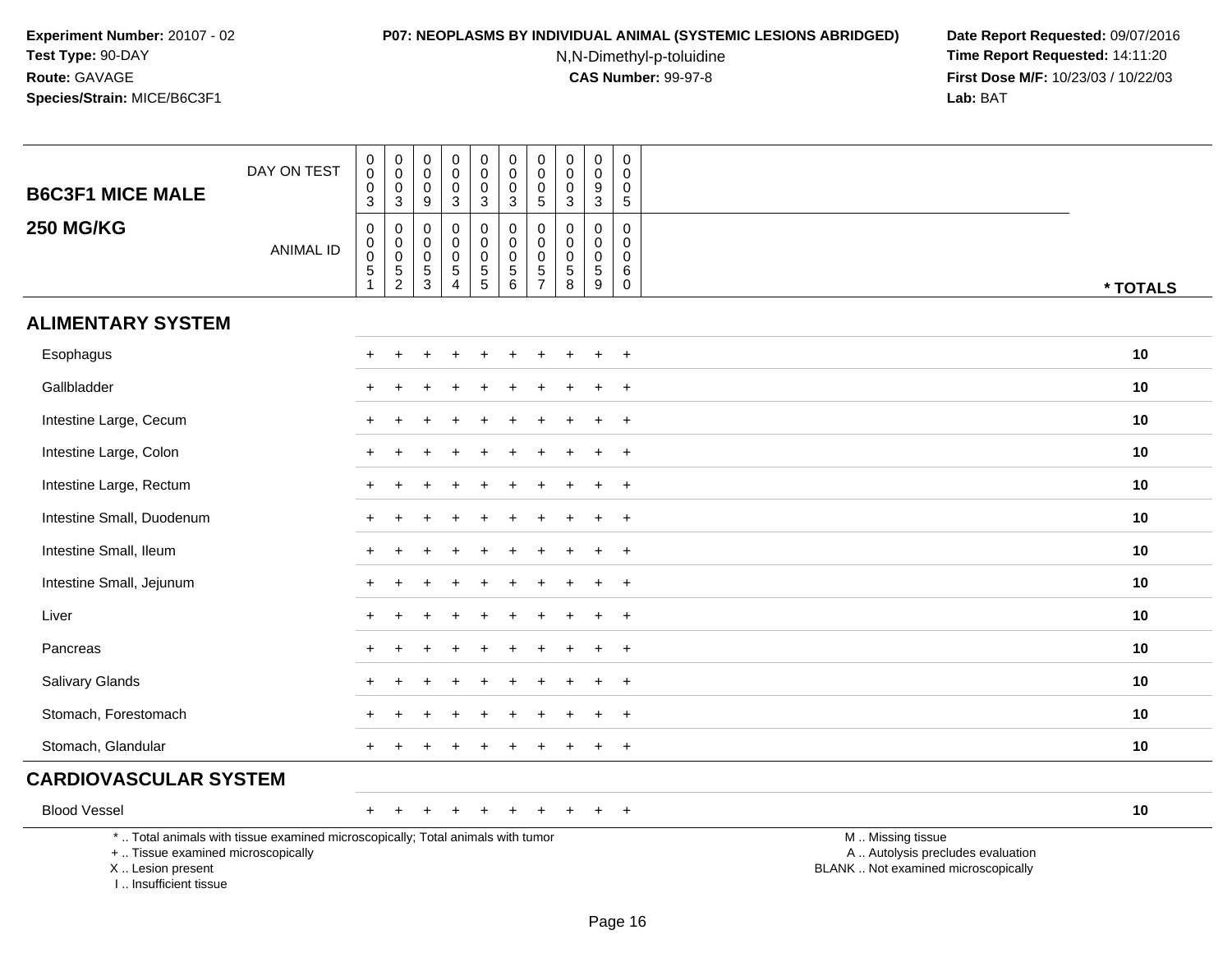#### **P07: NEOPLASMS BY INDIVIDUAL ANIMAL (SYSTEMIC LESIONS ABRIDGED) Date Report Requested:** 09/07/2016

N,N-Dimethyl-p-toluidine

 **Time Report Requested:** 14:11:20 **First Dose M/F:** 10/23/03 / 10/22/03<br>**Lab:** BAT **Lab:** BAT

| <b>B6C3F1 MICE MALE</b> | DAY ON TEST | 0<br>$\mathsf 0$<br>0<br>3                   | $_{\rm 0}^{\rm 0}$<br>$\pmb{0}$<br>3                              | $\begin{smallmatrix}0\0\0\0\end{smallmatrix}$<br>9 | $\begin{smallmatrix}0\0\0\0\end{smallmatrix}$<br>$\mathbf{3}$                   | $\begin{smallmatrix}0\\0\end{smallmatrix}$<br>$\pmb{0}$<br>3 | $\pmb{0}$<br>$\pmb{0}$<br>$\mathbf 0$<br>3 | $\pmb{0}$<br>$\pmb{0}$<br>0<br>5        | $\pmb{0}$<br>$\pmb{0}$<br>$\pmb{0}$<br>3        | 0<br>0<br>9<br>3                          | 0<br>$\mathbf 0$<br>0<br>5 |                  |
|-------------------------|-------------|----------------------------------------------|-------------------------------------------------------------------|----------------------------------------------------|---------------------------------------------------------------------------------|--------------------------------------------------------------|--------------------------------------------|-----------------------------------------|-------------------------------------------------|-------------------------------------------|----------------------------|------------------|
| <b>250 MG/KG</b>        | ANIMAL ID   | $\mathbf 0$<br>$\pmb{0}$<br>$\mathbf 0$<br>5 | 0<br>$\begin{smallmatrix}0\0\0\end{smallmatrix}$<br>$\frac{5}{2}$ | 0<br>$_{\rm 0}^{\rm 0}$<br>$\frac{5}{3}$           | $\boldsymbol{0}$<br>$\begin{matrix} 0 \\ 0 \\ 5 \end{matrix}$<br>$\overline{4}$ | 0<br>$\pmb{0}$<br>$\pmb{0}$<br>$\frac{5}{5}$                 | 0<br>$\mathbf 0$<br>5<br>6                 | 0<br>$\mathbf 0$<br>5<br>$\overline{7}$ | 0<br>$\pmb{0}$<br>$\pmb{0}$<br>$\,$ 5 $\,$<br>8 | 0<br>0<br>$\mathsf 0$<br>$\,$ 5 $\,$<br>9 | 0<br>$\mathbf 0$<br>6<br>0 | * TOTALS         |
| Heart                   |             | $\ddot{}$                                    |                                                                   | $\ddot{}$                                          | $\overline{+}$                                                                  | $+$                                                          | $\ddot{}$                                  | $\pm$                                   | $+$                                             | $+$                                       | $+$                        | 10               |
| <b>ENDOCRINE SYSTEM</b> |             |                                              |                                                                   |                                                    |                                                                                 |                                                              |                                            |                                         |                                                 |                                           |                            |                  |
| <b>Adrenal Cortex</b>   |             | M                                            | $+$                                                               | $+$                                                | $+$                                                                             | $+$                                                          | $+$                                        | $+$                                     | $\pm$                                           | $+$                                       | $+$                        | 9                |
| Adrenal Medulla         |             | M                                            | $+$                                                               | $+$                                                | $+$                                                                             | $+$                                                          | $+$                                        | $+$                                     | $\pm$                                           | $+$                                       | $+$                        | $\boldsymbol{9}$ |
| Islets, Pancreatic      |             |                                              |                                                                   |                                                    | $\div$                                                                          | $+$                                                          |                                            | $+$                                     | $+$                                             | $+$                                       | $+$                        | 10               |
| Parathyroid Gland       |             | $+$                                          | $+$                                                               | $+$                                                | M                                                                               | $+$                                                          | $+$                                        | $+$                                     | $+$                                             | $+$                                       | $+$                        | $\boldsymbol{9}$ |
| <b>Pituitary Gland</b>  |             | M                                            | $+$                                                               | $\ddot{}$                                          | $\ddot{}$                                                                       | $\div$                                                       | $\ddot{}$                                  | $+$                                     |                                                 | $\ddot{}$                                 | $+$                        | $\boldsymbol{9}$ |
| <b>Thyroid Gland</b>    |             | $\ddot{}$                                    | $\div$                                                            | $\div$                                             | $\pm$                                                                           | $\pm$                                                        | $\div$                                     | $\pm$                                   | $+$                                             | $+$                                       | $+$                        | 10               |

## **GENERAL BODY SYSTEM**

NONE

#### **GENITAL SYSTEM**

| Epididymis             |  | + + + + + + + + + + |  |  |  |  | 10 |
|------------------------|--|---------------------|--|--|--|--|----|
| <b>Preputial Gland</b> |  | + + + + + + + + + + |  |  |  |  | 10 |
| Prostate               |  | + + + + + + + + + + |  |  |  |  | 10 |
| <b>Seminal Vesicle</b> |  | + + + + + + + + + + |  |  |  |  | 10 |
| <b>Testes</b>          |  | + + + + + + + + + + |  |  |  |  | 10 |

\* .. Total animals with tissue examined microscopically; Total animals with tumor

+ .. Tissue examined microscopically

X .. Lesion present

I .. Insufficient tissue

M .. Missing tissue

y the contract of the contract of the contract of the contract of the contract of the contract of the contract of  $A$ . Autolysis precludes evaluation

Lesion present BLANK .. Not examined microscopically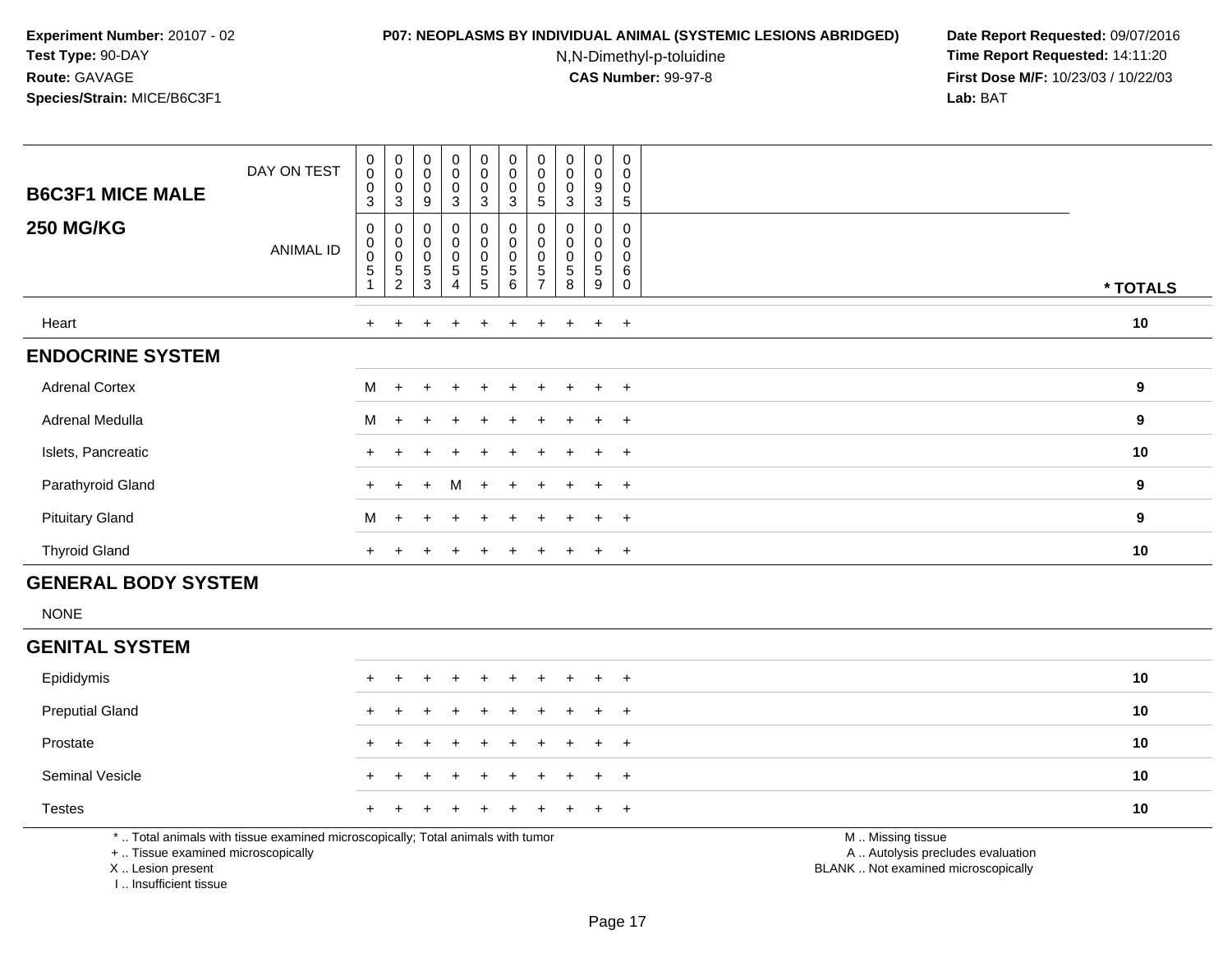#### **P07: NEOPLASMS BY INDIVIDUAL ANIMAL (SYSTEMIC LESIONS ABRIDGED) Date Report Requested:** 09/07/2016

N,N-Dimethyl-p-toluidine

| <b>B6C3F1 MICE MALE</b>                                                          | DAY ON TEST                                                                     | $\mathbf 0$<br>$\ddot{\mathbf{0}}$<br>$\mathbf 0$ | $\mathbf 0$<br>$\overline{0}$<br>$\mathbf 0$ | $\pmb{0}$<br>$\pmb{0}$<br>$\mathbf 0$   | $\mathsf{O}\xspace$<br>$\bar{0}$<br>0 | $\mathbf 0$<br>$\ddot{\mathbf{0}}$<br>0         | $\pmb{0}$<br>$\ddot{\mathbf{0}}$<br>$\mathbf 0$ | $\mathbf 0$<br>$\mathbf 0$<br>0           | $\mathbf 0$<br>0<br>$\mathbf 0$         | $\mathbf 0$<br>$\mathsf{O}\xspace$<br>9 | $\pmb{0}$<br>$\mathbf 0$<br>0   |                                                                                               |  |
|----------------------------------------------------------------------------------|---------------------------------------------------------------------------------|---------------------------------------------------|----------------------------------------------|-----------------------------------------|---------------------------------------|-------------------------------------------------|-------------------------------------------------|-------------------------------------------|-----------------------------------------|-----------------------------------------|---------------------------------|-----------------------------------------------------------------------------------------------|--|
|                                                                                  |                                                                                 | 3                                                 | 3                                            | 9                                       | 3                                     | 3                                               | 3                                               | $\sqrt{5}$                                | 3                                       | 3                                       | 5                               |                                                                                               |  |
| <b>250 MG/KG</b>                                                                 | <b>ANIMAL ID</b>                                                                | $\boldsymbol{0}$<br>$\mathbf 0$<br>$\mathbf 0$    | $\mathbf 0$<br>$\mathbf 0$<br>$\mathbf 0$    | $\mathbf 0$<br>$\mathbf 0$<br>$\pmb{0}$ | $\mathbf 0$<br>0<br>$\boldsymbol{0}$  | 0<br>$\mathsf{O}\xspace$<br>$\mathsf{O}\xspace$ | $\mathbf 0$<br>$\pmb{0}$<br>$\mathbf 0$         | $\mathbf 0$<br>$\mathbf 0$<br>$\mathbf 0$ | $\mathbf 0$<br>$\mathbf 0$<br>$\pmb{0}$ | $\mathbf 0$<br>0<br>$\mathbf 0$         | $\mathbf 0$<br>0<br>$\mathbf 0$ |                                                                                               |  |
|                                                                                  |                                                                                 | $\overline{5}$<br>1                               | $\sqrt{5}$<br>$\overline{c}$                 | $\,$ 5 $\,$<br>3                        | 5<br>$\overline{4}$                   | $\frac{5}{5}$                                   | $\,$ 5 $\,$<br>$\,6\,$                          | $\sqrt{5}$<br>$\overline{7}$              | 5<br>8                                  | $\sqrt{5}$<br>9                         | $\,6\,$<br>$\mathbf 0$          |                                                                                               |  |
|                                                                                  |                                                                                 |                                                   |                                              |                                         |                                       |                                                 |                                                 |                                           |                                         |                                         |                                 | * TOTALS                                                                                      |  |
| <b>HEMATOPOIETIC SYSTEM</b>                                                      |                                                                                 |                                                   |                                              |                                         |                                       |                                                 |                                                 |                                           |                                         |                                         |                                 |                                                                                               |  |
| <b>Bone Marrow</b>                                                               |                                                                                 |                                                   |                                              |                                         |                                       |                                                 |                                                 |                                           |                                         |                                         | $\ddot{}$                       | 10                                                                                            |  |
| Lymph Node                                                                       |                                                                                 | $\ddot{}$                                         |                                              |                                         |                                       |                                                 |                                                 |                                           | $\ddot{}$                               |                                         |                                 | $\overline{2}$                                                                                |  |
| Lymph Node, Mandibular                                                           |                                                                                 |                                                   |                                              |                                         |                                       |                                                 |                                                 |                                           | м                                       | $\overline{+}$                          | $+$                             | 9                                                                                             |  |
| Lymph Node, Mesenteric                                                           |                                                                                 | $\ddot{}$                                         | $\ddot{}$                                    | M                                       | $\ddot{}$                             | $\ddot{}$                                       | $\ddot{}$                                       | ÷                                         | ٠                                       | $\ddot{}$                               | $+$                             | 9                                                                                             |  |
| Spleen                                                                           |                                                                                 |                                                   |                                              |                                         |                                       |                                                 |                                                 |                                           |                                         |                                         | $\ddot{}$                       | 10                                                                                            |  |
| Thymus                                                                           |                                                                                 |                                                   |                                              |                                         |                                       |                                                 |                                                 |                                           |                                         | $\ddot{}$                               | $+$                             | 10                                                                                            |  |
| <b>INTEGUMENTARY SYSTEM</b>                                                      |                                                                                 |                                                   |                                              |                                         |                                       |                                                 |                                                 |                                           |                                         |                                         |                                 |                                                                                               |  |
| Mammary Gland                                                                    |                                                                                 | м                                                 | M                                            | M                                       | M                                     | M                                               | M                                               | M                                         | M                                       | M                                       | - M                             | $\bf{0}$                                                                                      |  |
| Skin                                                                             |                                                                                 |                                                   |                                              |                                         |                                       |                                                 |                                                 |                                           |                                         | $\ddot{}$                               | $+$                             | 10                                                                                            |  |
| <b>MUSCULOSKELETAL SYSTEM</b>                                                    |                                                                                 |                                                   |                                              |                                         |                                       |                                                 |                                                 |                                           |                                         |                                         |                                 |                                                                                               |  |
| <b>Bone</b>                                                                      |                                                                                 | $+$                                               | $+$                                          |                                         | $+$                                   | $+$                                             | $+$                                             | $+$                                       | $+$                                     | $+$                                     | $+$                             | 10                                                                                            |  |
| <b>NERVOUS SYSTEM</b>                                                            |                                                                                 |                                                   |                                              |                                         |                                       |                                                 |                                                 |                                           |                                         |                                         |                                 |                                                                                               |  |
| <b>Brain</b>                                                                     |                                                                                 |                                                   | $\ddot{}$                                    |                                         | $\div$                                | $\ddot{}$                                       | $\pm$                                           | $\ddot{}$                                 | $\div$                                  | $\ddot{}$                               | $+$                             | 10                                                                                            |  |
| <b>RESPIRATORY SYSTEM</b>                                                        |                                                                                 |                                                   |                                              |                                         |                                       |                                                 |                                                 |                                           |                                         |                                         |                                 |                                                                                               |  |
| Lung                                                                             |                                                                                 |                                                   |                                              |                                         |                                       |                                                 |                                                 |                                           |                                         |                                         | $\ddot{}$                       | 10                                                                                            |  |
| +  Tissue examined microscopically<br>X  Lesion present<br>I Insufficient tissue | *  Total animals with tissue examined microscopically; Total animals with tumor |                                                   |                                              |                                         |                                       |                                                 |                                                 |                                           |                                         |                                         |                                 | M  Missing tissue<br>A  Autolysis precludes evaluation<br>BLANK  Not examined microscopically |  |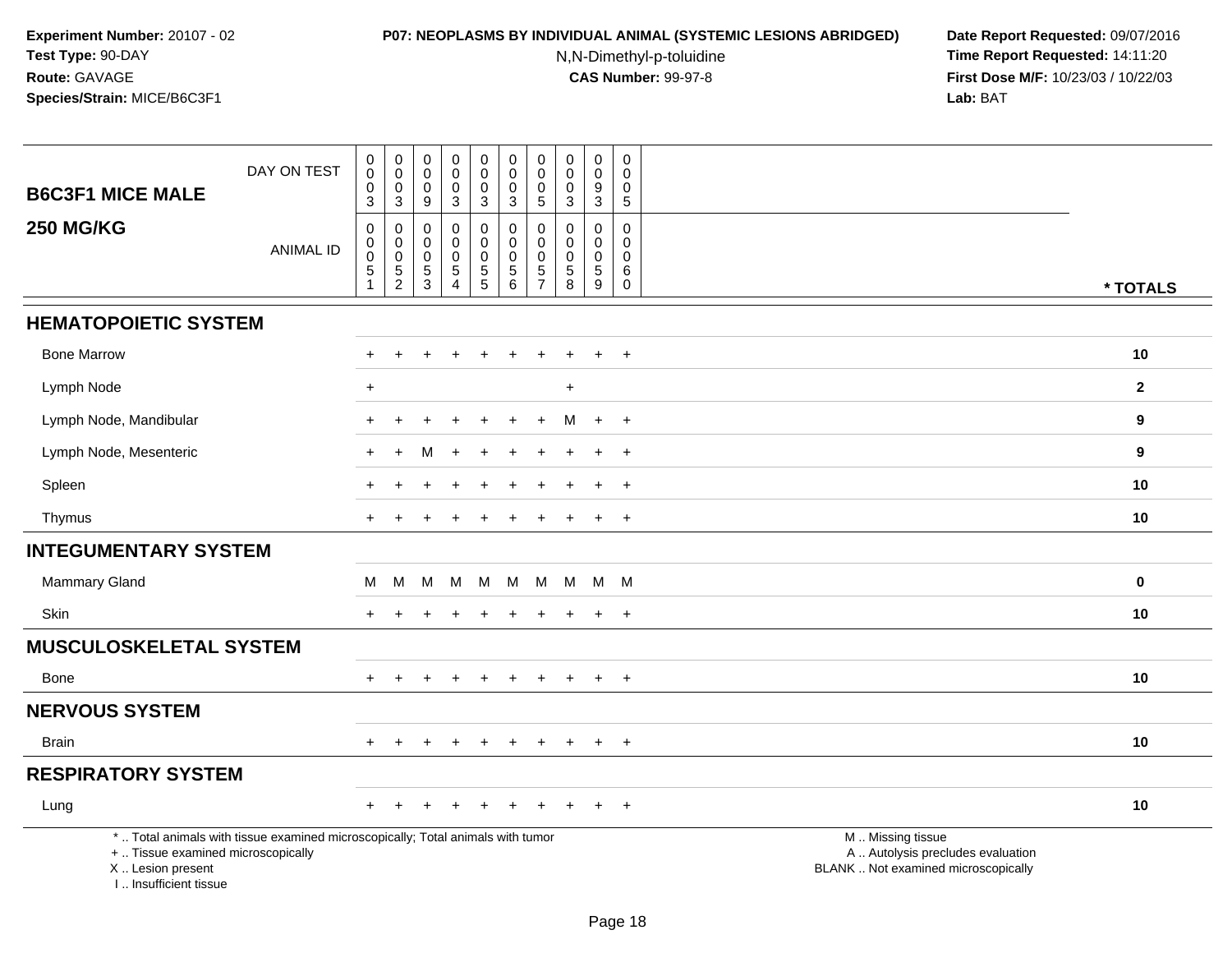#### **P07: NEOPLASMS BY INDIVIDUAL ANIMAL (SYSTEMIC LESIONS ABRIDGED) Date Report Requested:** 09/07/2016

N,N-Dimethyl-p-toluidine

 **Time Report Requested:** 14:11:20 **First Dose M/F:** 10/23/03 / 10/22/03<br>**Lab:** BAT **Lab:** BAT

| <b>B6C3F1 MICE MALE</b><br><b>250 MG/KG</b> | DAY ON TEST<br><b>ANIMAL ID</b> | $\mathbf 0$<br>$\mathsf 0$<br>$\mathbf 0$<br>3<br>0<br>$\mathbf 0$<br>$\pmb{0}$<br>$\sqrt{5}$ | $\begin{smallmatrix} 0\\0 \end{smallmatrix}$<br>0<br>3<br>0<br>$\begin{smallmatrix}0\0\0\end{smallmatrix}$<br>$\mathbf 5$ | $\begin{smallmatrix} 0\\0 \end{smallmatrix}$<br>$\pmb{0}$<br>9<br>0<br>$\begin{smallmatrix}0\0\0\5\end{smallmatrix}$ | $_{\rm 0}^{\rm 0}$<br>$\pmb{0}$<br>$\mathbf{3}$<br>$\mathbf 0$<br>$\begin{matrix} 0 \\ 0 \\ 5 \end{matrix}$ | $\begin{smallmatrix} 0\\0 \end{smallmatrix}$<br>$_{3}^{\rm 0}$<br>0<br>$\pmb{0}$<br>$\pmb{0}$<br>$\,$ 5 $\,$ | $\begin{smallmatrix} 0\\0 \end{smallmatrix}$<br>$\pmb{0}$<br>3<br>0<br>$\pmb{0}$<br>$\pmb{0}$<br>5 | $_{\rm 0}^{\rm 0}$<br>0<br>5<br>5 | $_{\rm 0}^{\rm 0}$<br>$\pmb{0}$<br>3<br>0<br>0<br>$\mathbf 5$ | $\begin{smallmatrix} 0\\0 \end{smallmatrix}$<br>$\boldsymbol{9}$<br>$\mathbf{3}$<br>0<br>$\mathbf 0$<br>$\mathbf 0$<br>5 | 0<br>$\boldsymbol{0}$<br>0<br>$\mathbf 5$<br>0<br>$\mathbf 0$<br>$\mathbf 0$<br>6 |          |
|---------------------------------------------|---------------------------------|-----------------------------------------------------------------------------------------------|---------------------------------------------------------------------------------------------------------------------------|----------------------------------------------------------------------------------------------------------------------|-------------------------------------------------------------------------------------------------------------|--------------------------------------------------------------------------------------------------------------|----------------------------------------------------------------------------------------------------|-----------------------------------|---------------------------------------------------------------|--------------------------------------------------------------------------------------------------------------------------|-----------------------------------------------------------------------------------|----------|
|                                             |                                 |                                                                                               | $\overline{c}$                                                                                                            | 3                                                                                                                    | $\overline{4}$                                                                                              | $\sqrt{5}$                                                                                                   | 6                                                                                                  |                                   | 8                                                             | 9                                                                                                                        | $\Omega$                                                                          | * TOTALS |
| Nose                                        |                                 | $+$                                                                                           | $+$                                                                                                                       | $\pm$                                                                                                                | $\overline{+}$                                                                                              | $\overline{+}$                                                                                               | $\ddot{}$                                                                                          | $\pm$                             | $\pm$                                                         | $+$                                                                                                                      | $+$                                                                               | 10       |
| Trachea                                     |                                 | $\pm$                                                                                         |                                                                                                                           |                                                                                                                      | $\div$                                                                                                      |                                                                                                              |                                                                                                    |                                   |                                                               | $\pm$                                                                                                                    | $+$                                                                               | 10       |
| <b>SPECIAL SENSES SYSTEM</b>                |                                 |                                                                                               |                                                                                                                           |                                                                                                                      |                                                                                                             |                                                                                                              |                                                                                                    |                                   |                                                               |                                                                                                                          |                                                                                   |          |
| Eye                                         |                                 | $+$                                                                                           | $+$                                                                                                                       | $\ddot{}$                                                                                                            | $\pm$                                                                                                       | $\pm$                                                                                                        | $+$                                                                                                | $+$                               | $+$                                                           | $+$                                                                                                                      | $+$                                                                               | 10       |
| Harderian Gland                             |                                 | $+$                                                                                           | $+$                                                                                                                       | $+$                                                                                                                  | $+$                                                                                                         | $^{+}$                                                                                                       | $+$                                                                                                | $+$                               | $+$                                                           | $+$                                                                                                                      | $+$                                                                               | 10       |
| <b>URINARY SYSTEM</b>                       |                                 |                                                                                               |                                                                                                                           |                                                                                                                      |                                                                                                             |                                                                                                              |                                                                                                    |                                   |                                                               |                                                                                                                          |                                                                                   |          |
| Kidney                                      |                                 | $+$                                                                                           | $+$                                                                                                                       | $\ddot{}$                                                                                                            | $\pm$                                                                                                       | $+$                                                                                                          | $\pm$                                                                                              | $+$                               | $+$                                                           | $+$                                                                                                                      | $+$                                                                               | 10       |
| <b>Urinary Bladder</b>                      |                                 | $+$                                                                                           |                                                                                                                           | $\pm$                                                                                                                | $\pm$                                                                                                       | $\pm$                                                                                                        |                                                                                                    |                                   | $\pm$                                                         | $+$                                                                                                                      | $+$                                                                               | 10       |
| <b>SYSTEMIC LESIONS</b>                     |                                 |                                                                                               |                                                                                                                           |                                                                                                                      |                                                                                                             |                                                                                                              |                                                                                                    |                                   |                                                               |                                                                                                                          |                                                                                   |          |
| Multiple Organ                              |                                 |                                                                                               |                                                                                                                           |                                                                                                                      |                                                                                                             |                                                                                                              |                                                                                                    |                                   | $\pm$                                                         | $+$                                                                                                                      | $+$                                                                               | 10       |

\*\*\* END OF MALE DATA \*\*\*

\* .. Total animals with tissue examined microscopically; Total animals with tumor

+ .. Tissue examined microscopically

X .. Lesion present

I .. Insufficient tissue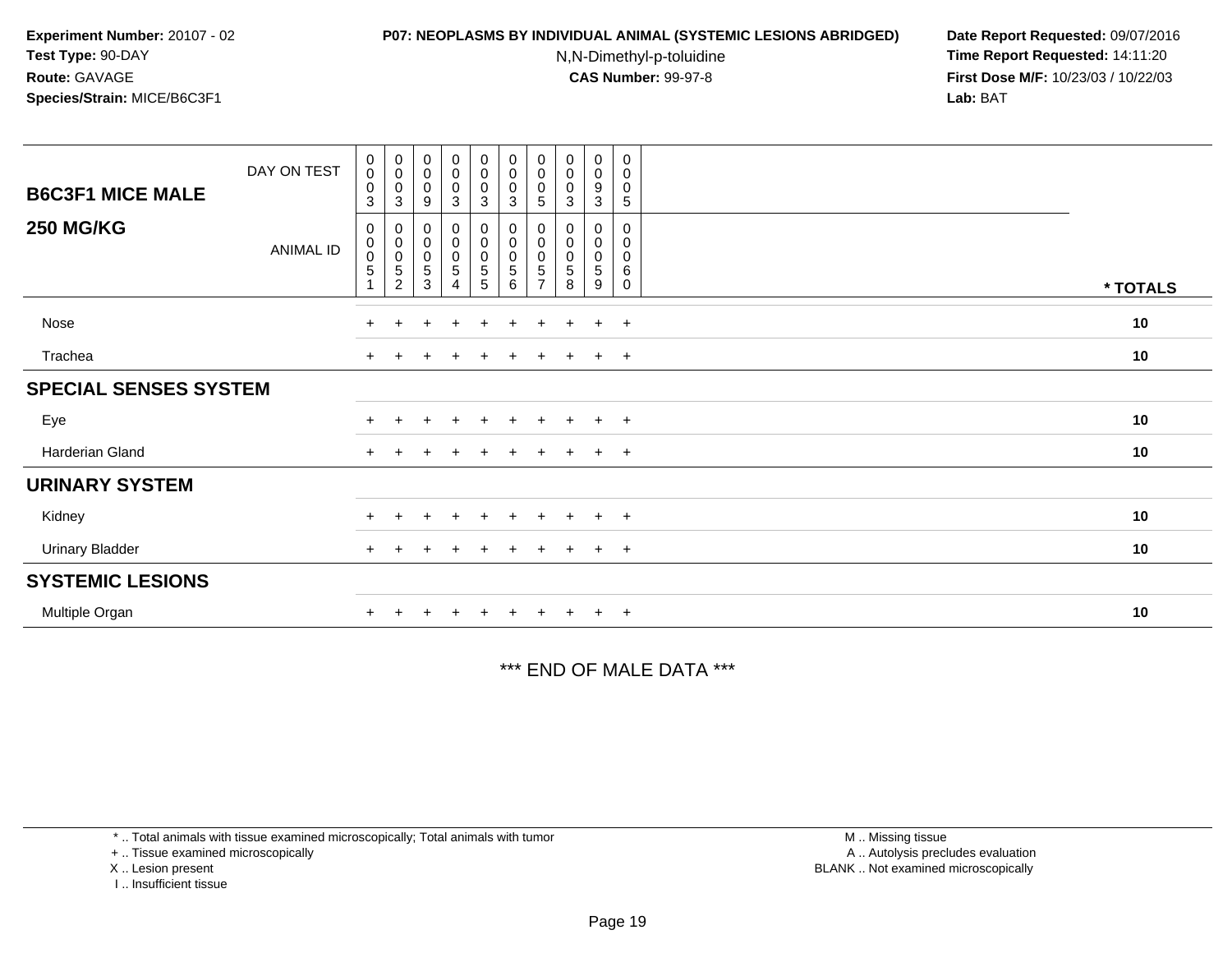#### **P07: NEOPLASMS BY INDIVIDUAL ANIMAL (SYSTEMIC LESIONS ABRIDGED) Date Report Requested:** 09/07/2016

N,N-Dimethyl-p-toluidine

| <b>B6C3F1 MICE FEMALE</b>                                                                                                                                           | DAY ON TEST      | $\begin{smallmatrix}0\0\0\end{smallmatrix}$<br>$\boldsymbol{9}$<br>3 | $\pmb{0}$<br>$\frac{0}{9}$<br>$\overline{3}$   | $\boldsymbol{0}$<br>$\ddot{\mathbf{0}}$<br>$\boldsymbol{9}$<br>$\mathsf 3$ | $\pmb{0}$<br>$\mathbf 0$<br>9<br>$\mathbf{3}$                          | 0<br>$\mathbf 0$<br>$\boldsymbol{9}$<br>3 | $\begin{smallmatrix}0\0\0\end{smallmatrix}$<br>$\overline{9}$<br>$\mathbf{3}$ | $\mathsf 0$<br>$\mathsf{O}\xspace$<br>$\boldsymbol{9}$<br>3 | $\mathbf 0$<br>$\mathbf 0$<br>9<br>$\mathbf{3}$ | $\mathbf 0$<br>$\mathbf 0$<br>9<br>$\mathbf{3}$         | 0<br>$\mathbf 0$<br>9<br>$\mathbf{3}$                                      |                                                                                               |
|---------------------------------------------------------------------------------------------------------------------------------------------------------------------|------------------|----------------------------------------------------------------------|------------------------------------------------|----------------------------------------------------------------------------|------------------------------------------------------------------------|-------------------------------------------|-------------------------------------------------------------------------------|-------------------------------------------------------------|-------------------------------------------------|---------------------------------------------------------|----------------------------------------------------------------------------|-----------------------------------------------------------------------------------------------|
| 0 MG/KG                                                                                                                                                             | <b>ANIMAL ID</b> | $\pmb{0}$<br>$\pmb{0}$<br>$\pmb{0}$<br>$\overline{6}$<br>1           | 0<br>$\pmb{0}$<br>$\mathsf 0$<br>$\frac{6}{2}$ | $\mathbf 0$<br>0<br>$\mathbf 0$<br>$^6_3$                                  | $\mathbf 0$<br>$\mathbf 0$<br>$\mathbf 0$<br>$\,6\,$<br>$\overline{4}$ | 0<br>$\mathbf 0$<br>$\mathbf 0$<br>$^6$ 5 | $\mathbf 0$<br>$\mathbf 0$<br>$\pmb{0}$<br>$\frac{6}{6}$                      | $\mathbf 0$<br>$\mathbf 0$<br>$\mathbf 0$<br>$\frac{6}{7}$  | $\mathbf 0$<br>$\mathbf 0$<br>0<br>6<br>$\,8\,$ | $\mathbf 0$<br>$\mathbf 0$<br>$\mathbf 0$<br>$\,6$<br>9 | $\mathbf 0$<br>$\mathbf 0$<br>$\mathbf 0$<br>$\overline{7}$<br>$\mathbf 0$ | * TOTALS                                                                                      |
| <b>ALIMENTARY SYSTEM</b>                                                                                                                                            |                  |                                                                      |                                                |                                                                            |                                                                        |                                           |                                                                               |                                                             |                                                 |                                                         |                                                                            |                                                                                               |
| Esophagus                                                                                                                                                           |                  |                                                                      |                                                |                                                                            |                                                                        |                                           |                                                                               |                                                             |                                                 |                                                         | $\ddot{}$                                                                  | 10                                                                                            |
| Gallbladder                                                                                                                                                         |                  |                                                                      |                                                |                                                                            |                                                                        |                                           |                                                                               |                                                             |                                                 |                                                         | $\ddot{}$                                                                  | 10                                                                                            |
| Intestine Large, Cecum                                                                                                                                              |                  |                                                                      |                                                |                                                                            |                                                                        |                                           |                                                                               |                                                             |                                                 |                                                         | $+$                                                                        | 10                                                                                            |
| Intestine Large, Colon                                                                                                                                              |                  |                                                                      |                                                |                                                                            |                                                                        |                                           |                                                                               |                                                             |                                                 |                                                         | $+$                                                                        | 10                                                                                            |
| Intestine Large, Rectum                                                                                                                                             |                  |                                                                      |                                                |                                                                            |                                                                        |                                           |                                                                               |                                                             |                                                 |                                                         | $\ddot{}$                                                                  | 10                                                                                            |
| Intestine Small, Duodenum                                                                                                                                           |                  |                                                                      |                                                |                                                                            |                                                                        |                                           |                                                                               |                                                             |                                                 |                                                         | $\ddot{}$                                                                  | 10                                                                                            |
| Intestine Small, Ileum                                                                                                                                              |                  | $+$                                                                  |                                                |                                                                            |                                                                        |                                           |                                                                               |                                                             |                                                 |                                                         | $+$                                                                        | 10                                                                                            |
| Intestine Small, Jejunum                                                                                                                                            |                  |                                                                      |                                                |                                                                            |                                                                        |                                           |                                                                               |                                                             |                                                 |                                                         | $+$                                                                        | 10                                                                                            |
| Liver                                                                                                                                                               |                  |                                                                      |                                                |                                                                            |                                                                        |                                           |                                                                               |                                                             |                                                 |                                                         | $\ddot{}$                                                                  | 10                                                                                            |
| Pancreas                                                                                                                                                            |                  |                                                                      |                                                |                                                                            |                                                                        |                                           |                                                                               |                                                             |                                                 |                                                         | $\overline{+}$                                                             | 10                                                                                            |
| Salivary Glands                                                                                                                                                     |                  |                                                                      |                                                |                                                                            |                                                                        |                                           |                                                                               |                                                             |                                                 |                                                         | $+$                                                                        | 10                                                                                            |
| Stomach, Forestomach                                                                                                                                                |                  |                                                                      |                                                |                                                                            |                                                                        |                                           |                                                                               |                                                             |                                                 |                                                         | $\ddot{}$                                                                  | 10                                                                                            |
| Stomach, Glandular                                                                                                                                                  |                  |                                                                      |                                                |                                                                            |                                                                        |                                           |                                                                               |                                                             |                                                 |                                                         | $\ddot{}$                                                                  | 10                                                                                            |
| <b>CARDIOVASCULAR SYSTEM</b>                                                                                                                                        |                  |                                                                      |                                                |                                                                            |                                                                        |                                           |                                                                               |                                                             |                                                 |                                                         |                                                                            |                                                                                               |
| <b>Blood Vessel</b>                                                                                                                                                 |                  | $+$                                                                  | $\div$                                         |                                                                            |                                                                        | $\div$                                    |                                                                               | $\pm$                                                       |                                                 | ÷                                                       | $+$                                                                        | 10                                                                                            |
| *  Total animals with tissue examined microscopically; Total animals with tumor<br>+  Tissue examined microscopically<br>X  Lesion present<br>I Insufficient tissue |                  |                                                                      |                                                |                                                                            |                                                                        |                                           |                                                                               |                                                             |                                                 |                                                         |                                                                            | M  Missing tissue<br>A  Autolysis precludes evaluation<br>BLANK  Not examined microscopically |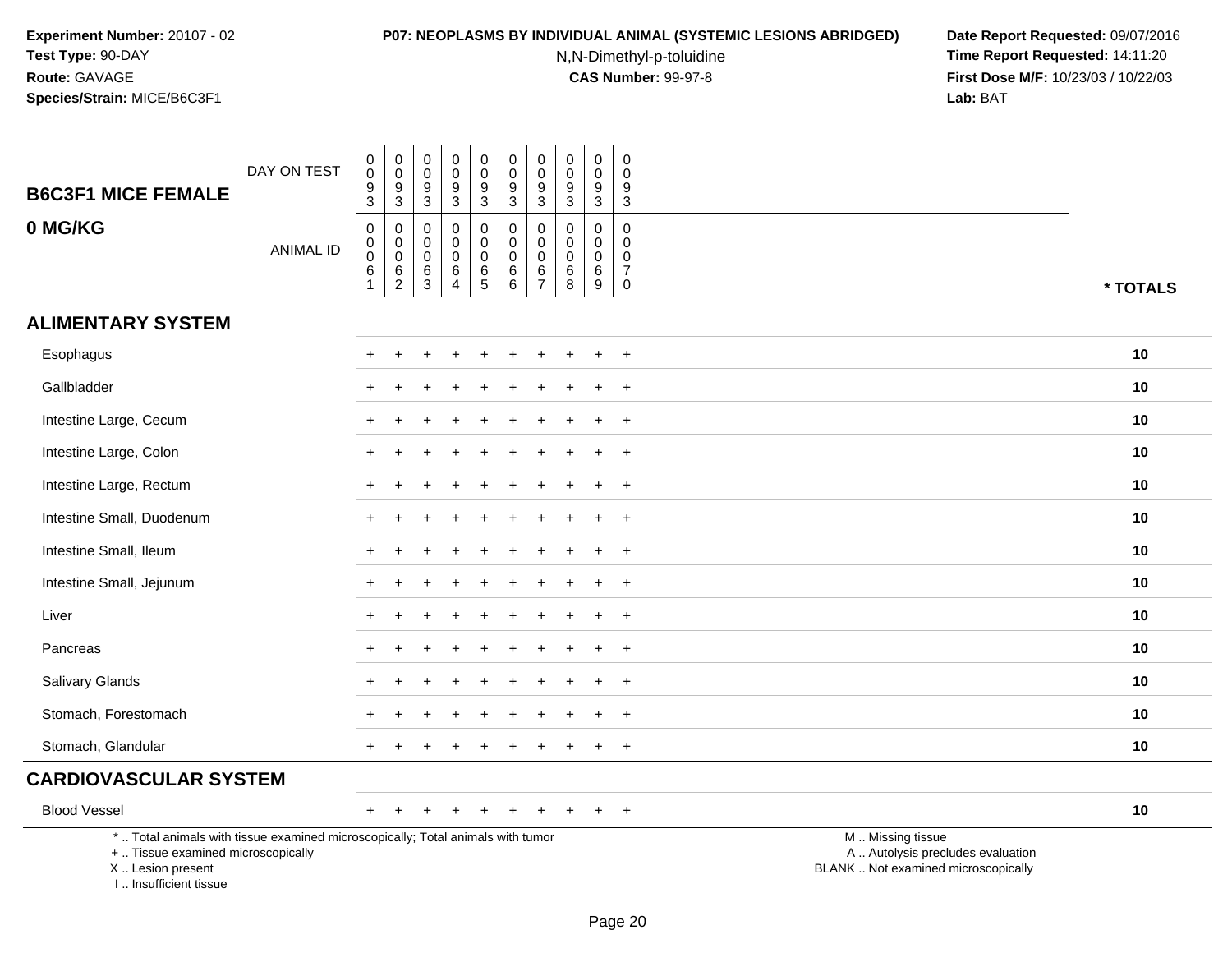#### **P07: NEOPLASMS BY INDIVIDUAL ANIMAL (SYSTEMIC LESIONS ABRIDGED) Date Report Requested:** 09/07/2016

N,N-Dimethyl-p-toluidine

| <b>B6C3F1 MICE FEMALE</b>                                                                                                                                           | DAY ON TEST      | $\pmb{0}$<br>$\pmb{0}$<br>$\boldsymbol{9}$<br>3                 | $\begin{smallmatrix} 0\\0 \end{smallmatrix}$<br>$\boldsymbol{9}$<br>$\mathbf{3}$ | $\mathbf 0$<br>$\mathsf{O}\xspace$<br>$\boldsymbol{9}$<br>3 | $\begin{smallmatrix}0\0\0\end{smallmatrix}$<br>$\overline{9}$<br>3 | $\pmb{0}$<br>$\overline{0}$<br>$\overline{9}$<br>$\mathbf{3}$                | $\pmb{0}$<br>$\ddot{\mathbf{0}}$<br>$\boldsymbol{9}$<br>$\mathbf{3}$ | $\mathbf 0$<br>$\mathbf 0$<br>9<br>3                                  | $\pmb{0}$<br>0<br>$9\,$<br>3           | $\pmb{0}$<br>0<br>$\boldsymbol{9}$<br>3                        | $\mathbf 0$<br>$\mathbf{0}$<br>9<br>$\mathbf{3}$                                     |                                                                                               |          |
|---------------------------------------------------------------------------------------------------------------------------------------------------------------------|------------------|-----------------------------------------------------------------|----------------------------------------------------------------------------------|-------------------------------------------------------------|--------------------------------------------------------------------|------------------------------------------------------------------------------|----------------------------------------------------------------------|-----------------------------------------------------------------------|----------------------------------------|----------------------------------------------------------------|--------------------------------------------------------------------------------------|-----------------------------------------------------------------------------------------------|----------|
| 0 MG/KG                                                                                                                                                             | <b>ANIMAL ID</b> | $\mathbf 0$<br>$\boldsymbol{0}$<br>$\mathbf 0$<br>$\,6\,$<br>-1 | $\boldsymbol{0}$<br>$\mathbf 0$<br>$\mathbf 0$<br>6<br>$\sqrt{2}$                | $\pmb{0}$<br>$\pmb{0}$<br>$\pmb{0}$<br>6<br>$\mathsf 3$     | 0<br>0<br>$\mathsf{O}\xspace$<br>$\,6\,$<br>$\overline{4}$         | $\pmb{0}$<br>$\mathsf{O}\xspace$<br>$\mathbf 0$<br>$\,6\,$<br>$\overline{5}$ | $\pmb{0}$<br>$\pmb{0}$<br>$\mathsf{O}\xspace$<br>$\,6$<br>$\,6\,$    | $\mathbf 0$<br>$\mathbf{0}$<br>$\mathbf 0$<br>$\,6$<br>$\overline{7}$ | 0<br>$\Omega$<br>$\mathbf 0$<br>6<br>8 | $\mathbf 0$<br>0<br>$\mathbf 0$<br>$\,6\,$<br>$\boldsymbol{9}$ | $\mathsf 0$<br>$\mathbf 0$<br>$\mathbf 0$<br>$\boldsymbol{7}$<br>$\mathsf{O}\xspace$ |                                                                                               | * TOTALS |
| Heart                                                                                                                                                               |                  | $+$                                                             | ÷                                                                                |                                                             |                                                                    | ÷.                                                                           |                                                                      | ÷                                                                     |                                        | $\ddot{+}$                                                     | $+$                                                                                  |                                                                                               | 10       |
| <b>ENDOCRINE SYSTEM</b>                                                                                                                                             |                  |                                                                 |                                                                                  |                                                             |                                                                    |                                                                              |                                                                      |                                                                       |                                        |                                                                |                                                                                      |                                                                                               |          |
| <b>Adrenal Cortex</b>                                                                                                                                               |                  |                                                                 |                                                                                  |                                                             |                                                                    |                                                                              |                                                                      |                                                                       |                                        | $\ddot{}$                                                      | $+$                                                                                  |                                                                                               | 10       |
| <b>Adrenal Medulla</b>                                                                                                                                              |                  |                                                                 |                                                                                  |                                                             |                                                                    |                                                                              |                                                                      |                                                                       |                                        |                                                                | $\ddot{}$                                                                            |                                                                                               | 10       |
| Islets, Pancreatic                                                                                                                                                  |                  |                                                                 |                                                                                  |                                                             |                                                                    |                                                                              |                                                                      |                                                                       |                                        |                                                                | $\ddot{}$                                                                            |                                                                                               | 10       |
| Parathyroid Gland                                                                                                                                                   |                  |                                                                 |                                                                                  |                                                             |                                                                    |                                                                              |                                                                      |                                                                       | м                                      | $\ddot{}$                                                      | $+$                                                                                  |                                                                                               | 9        |
| <b>Pituitary Gland</b>                                                                                                                                              |                  |                                                                 |                                                                                  |                                                             |                                                                    |                                                                              |                                                                      |                                                                       |                                        | $\ddot{}$                                                      | $+$                                                                                  |                                                                                               | 10       |
| <b>Thyroid Gland</b>                                                                                                                                                |                  | $+$                                                             |                                                                                  |                                                             |                                                                    | $\div$                                                                       | $\ddot{}$                                                            | $\pm$                                                                 |                                        | $\ddot{}$                                                      | $+$                                                                                  |                                                                                               | 10       |
| <b>GENERAL BODY SYSTEM</b>                                                                                                                                          |                  |                                                                 |                                                                                  |                                                             |                                                                    |                                                                              |                                                                      |                                                                       |                                        |                                                                |                                                                                      |                                                                                               |          |
| <b>NONE</b>                                                                                                                                                         |                  |                                                                 |                                                                                  |                                                             |                                                                    |                                                                              |                                                                      |                                                                       |                                        |                                                                |                                                                                      |                                                                                               |          |
| <b>GENITAL SYSTEM</b>                                                                                                                                               |                  |                                                                 |                                                                                  |                                                             |                                                                    |                                                                              |                                                                      |                                                                       |                                        |                                                                |                                                                                      |                                                                                               |          |
| <b>Clitoral Gland</b>                                                                                                                                               |                  |                                                                 |                                                                                  |                                                             |                                                                    |                                                                              |                                                                      |                                                                       |                                        |                                                                | $\ddot{}$                                                                            |                                                                                               | 10       |
| Ovary                                                                                                                                                               |                  |                                                                 |                                                                                  |                                                             |                                                                    |                                                                              |                                                                      |                                                                       |                                        |                                                                | $\ddot{}$                                                                            |                                                                                               | 10       |
| Uterus                                                                                                                                                              |                  | $\pm$                                                           |                                                                                  |                                                             | $\div$                                                             |                                                                              |                                                                      |                                                                       |                                        | $\ddot{}$                                                      | $+$                                                                                  |                                                                                               | 10       |
| <b>HEMATOPOIETIC SYSTEM</b>                                                                                                                                         |                  |                                                                 |                                                                                  |                                                             |                                                                    |                                                                              |                                                                      |                                                                       |                                        |                                                                |                                                                                      |                                                                                               |          |
| <b>Bone Marrow</b>                                                                                                                                                  |                  |                                                                 |                                                                                  |                                                             |                                                                    |                                                                              |                                                                      |                                                                       |                                        |                                                                | $^{+}$                                                                               |                                                                                               | 10       |
| *  Total animals with tissue examined microscopically; Total animals with tumor<br>+  Tissue examined microscopically<br>X  Lesion present<br>I Insufficient tissue |                  |                                                                 |                                                                                  |                                                             |                                                                    |                                                                              |                                                                      |                                                                       |                                        |                                                                |                                                                                      | M  Missing tissue<br>A  Autolysis precludes evaluation<br>BLANK  Not examined microscopically |          |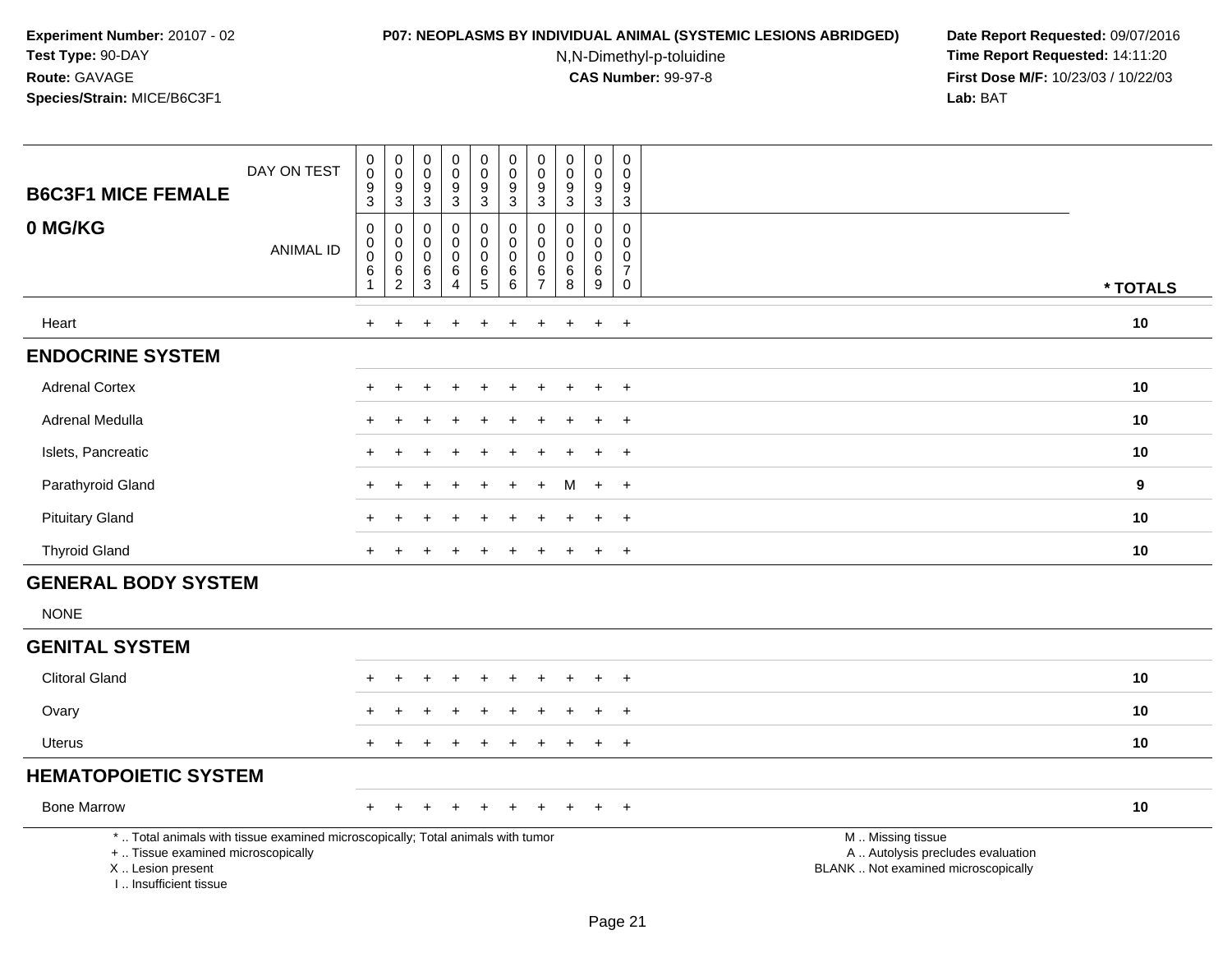#### **P07: NEOPLASMS BY INDIVIDUAL ANIMAL (SYSTEMIC LESIONS ABRIDGED) Date Report Requested:** 09/07/2016

N,N-Dimethyl-p-toluidine

 **Time Report Requested:** 14:11:20 **First Dose M/F:** 10/23/03 / 10/22/03<br>**Lab:** BAT **Lab:** BAT

| DAY ON TEST<br><b>B6C3F1 MICE FEMALE</b> | $_{\rm 0}^{\rm 0}$<br>$\frac{9}{3}$                                     | $\begin{smallmatrix} 0\\0 \end{smallmatrix}$<br>$\frac{9}{3}$ | $\pmb{0}$<br>$\overline{0}$<br>$\frac{9}{3}$          | $\pmb{0}$<br>$\pmb{0}$<br>$\frac{9}{3}$                    | $\pmb{0}$<br>$\pmb{0}$<br>$\frac{9}{3}$                 | $\begin{smallmatrix} 0\\0 \end{smallmatrix}$<br>$\frac{9}{3}$ | $\pmb{0}$<br>$\pmb{0}$<br>$\boldsymbol{9}$<br>3 | $\pmb{0}$<br>$\ddot{\mathbf{0}}$<br>$\frac{9}{3}$       | $\pmb{0}$<br>$\pmb{0}$<br>$\frac{9}{3}$                      | $\mathbf 0$<br>$\mathbf 0$<br>9<br>3                   |          |
|------------------------------------------|-------------------------------------------------------------------------|---------------------------------------------------------------|-------------------------------------------------------|------------------------------------------------------------|---------------------------------------------------------|---------------------------------------------------------------|-------------------------------------------------|---------------------------------------------------------|--------------------------------------------------------------|--------------------------------------------------------|----------|
| 0 MG/KG<br><b>ANIMAL ID</b>              | $\mathbf 0$<br>$\pmb{0}$<br>$\pmb{0}$<br>$6\phantom{a}$<br>$\mathbf{1}$ | $\mathbf 0$<br>0<br>$\mathbf 0$<br>$\,6\,$<br>$\sqrt{2}$      | $\mathbf 0$<br>$\pmb{0}$<br>$\pmb{0}$<br>$\,6\,$<br>3 | 0<br>$\pmb{0}$<br>$\mathbf 0$<br>$\,6\,$<br>$\overline{4}$ | 0<br>$\mathsf 0$<br>$\mathbf 0$<br>6<br>$5\phantom{.0}$ | 0<br>$\mathsf 0$<br>$\mathsf 0$<br>$\,6\,$<br>$\,6\,$         | $\mathbf 0$<br>0<br>0<br>6<br>$\overline{7}$    | $\mathbf 0$<br>$\mathbf 0$<br>$\pmb{0}$<br>$\,6\,$<br>8 | 0<br>$\mathbf 0$<br>$\pmb{0}$<br>$\,6\,$<br>$\boldsymbol{9}$ | 0<br>$\mathbf 0$<br>$\mathbf 0$<br>$\overline{7}$<br>0 | * TOTALS |
| Lymph Node, Mandibular                   | $+$                                                                     | $\ddot{}$                                                     | $\ddot{}$                                             | $\ddot{}$                                                  | $\ddot{}$                                               | $\ddot{}$                                                     | $+$                                             | $\ddot{}$                                               | $+$                                                          | $+$                                                    | 10       |
| Lymph Node, Mesenteric                   | $\ddot{}$                                                               | ÷                                                             |                                                       | ÷                                                          |                                                         | $\div$                                                        | $\pm$                                           |                                                         | $+$                                                          | $+$                                                    | 10       |
| Spleen                                   | $+$                                                                     | ÷                                                             |                                                       | $\div$                                                     |                                                         | $\ddot{}$                                                     | $\pm$                                           |                                                         | $+$                                                          | $+$                                                    | 10       |
| Thymus                                   | $+$                                                                     |                                                               |                                                       |                                                            |                                                         | $\div$                                                        |                                                 |                                                         | $\ddot{}$                                                    | $^{+}$                                                 | 10       |
| <b>INTEGUMENTARY SYSTEM</b>              |                                                                         |                                                               |                                                       |                                                            |                                                         |                                                               |                                                 |                                                         |                                                              |                                                        |          |
| <b>Mammary Gland</b>                     | $\pm$                                                                   |                                                               |                                                       |                                                            |                                                         |                                                               |                                                 |                                                         | $\ddot{}$                                                    | $\overline{+}$                                         | 10       |
| Skin                                     | $+$                                                                     |                                                               |                                                       |                                                            |                                                         |                                                               |                                                 |                                                         | $\ddot{}$                                                    | $\overline{+}$                                         | 10       |
| <b>MUSCULOSKELETAL SYSTEM</b>            |                                                                         |                                                               |                                                       |                                                            |                                                         |                                                               |                                                 |                                                         |                                                              |                                                        |          |
| <b>Bone</b>                              | $+$                                                                     | $+$                                                           | $\pm$                                                 | $+$                                                        | $+$                                                     | $\ddot{}$                                                     | $+$                                             | $\pm$                                                   | $+$                                                          | $+$                                                    | 10       |
| <b>NERVOUS SYSTEM</b>                    |                                                                         |                                                               |                                                       |                                                            |                                                         |                                                               |                                                 |                                                         |                                                              |                                                        |          |
| <b>Brain</b>                             | $+$                                                                     |                                                               |                                                       | $\ddot{}$                                                  |                                                         | $\ddot{}$                                                     | $\pm$                                           | $\ddot{}$                                               | $+$                                                          | $+$                                                    | 10       |
| <b>RESPIRATORY SYSTEM</b>                |                                                                         |                                                               |                                                       |                                                            |                                                         |                                                               |                                                 |                                                         |                                                              |                                                        |          |
| Lung                                     | $\ddot{}$                                                               | ÷                                                             |                                                       |                                                            |                                                         |                                                               |                                                 |                                                         | $\ddot{}$                                                    | $+$                                                    | 10       |
| Nose                                     | $+$                                                                     | $\ddot{}$                                                     |                                                       | ÷                                                          |                                                         | $\div$                                                        |                                                 |                                                         | $\ddot{}$                                                    | $\overline{+}$                                         | 10       |
| Trachea                                  | $\ddot{}$                                                               |                                                               |                                                       |                                                            |                                                         |                                                               |                                                 |                                                         | $\ddot{}$                                                    | $\overline{+}$                                         | 10       |

### **SPECIAL SENSES SYSTEM**

\* .. Total animals with tissue examined microscopically; Total animals with tumor

+ .. Tissue examined microscopically

X .. Lesion present

I .. Insufficient tissue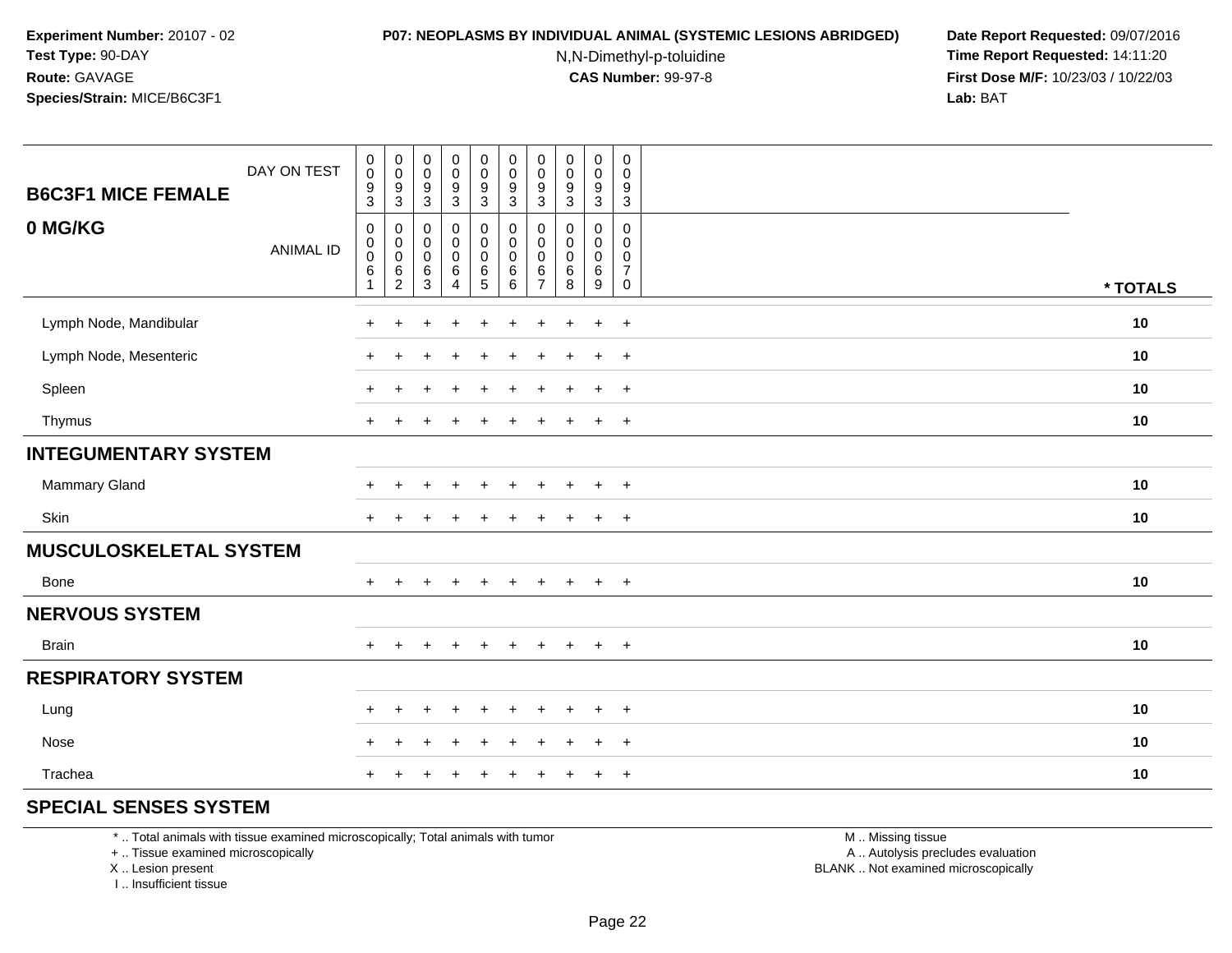#### **P07: NEOPLASMS BY INDIVIDUAL ANIMAL (SYSTEMIC LESIONS ABRIDGED) Date Report Requested:** 09/07/2016

N,N-Dimethyl-p-toluidine

 **Time Report Requested:** 14:11:20 **First Dose M/F:** 10/23/03 / 10/22/03<br>**Lab:** BAT **Lab:** BAT

| <b>B6C3F1 MICE FEMALE</b> | DAY ON TEST | $\begin{smallmatrix}0\0\0\9\end{smallmatrix}$<br>$\sqrt{3}$   | $\begin{smallmatrix}0\\0\\9\end{smallmatrix}$<br>$\ensuremath{\mathsf{3}}$ | $\begin{smallmatrix}0\0\0\9\end{smallmatrix}$<br>$\mathbf{3}$          | $\begin{smallmatrix}0\0\0\9\end{smallmatrix}$<br>$\mathbf{3}$ | 0<br>0<br>9<br>3                | $\begin{smallmatrix}0\\0\end{smallmatrix}$<br>9<br>$\sqrt{3}$ | $_0^0$<br>$\boldsymbol{9}$<br>3                        | O<br>0<br>9<br>3 | $_{\rm 0}^{\rm 0}$<br>$\boldsymbol{9}$<br>3         | 0<br>0<br>9<br>3                             |          |
|---------------------------|-------------|---------------------------------------------------------------|----------------------------------------------------------------------------|------------------------------------------------------------------------|---------------------------------------------------------------|---------------------------------|---------------------------------------------------------------|--------------------------------------------------------|------------------|-----------------------------------------------------|----------------------------------------------|----------|
| 0 MG/KG                   | ANIMAL ID   | $\pmb{0}$<br>$\begin{smallmatrix}0\0\0\end{smallmatrix}$<br>6 | $\begin{smallmatrix}0\\0\\0\end{smallmatrix}$<br>$\,6\,$<br>$\overline{c}$ | $\begin{smallmatrix}0\\0\\0\end{smallmatrix}$<br>$\,6$<br>$\mathbf{3}$ | $\begin{matrix} 0 \\ 0 \\ 0 \end{matrix}$<br>$\,6\,$<br>4     | 0<br>0<br>$\mathbf 0$<br>6<br>5 | 0<br>$\pmb{0}$<br>$\pmb{0}$<br>6<br>6                         | $_{\rm 0}^{\rm 0}$<br>$\pmb{0}$<br>6<br>$\overline{ }$ | 0<br>0<br>6<br>8 | $\pmb{0}$<br>$\pmb{0}$<br>$\pmb{0}$<br>$\,6\,$<br>9 | 0<br>0<br>0<br>$\overline{\phantom{a}}$<br>0 | * TOTALS |
|                           |             |                                                               |                                                                            |                                                                        |                                                               |                                 |                                                               |                                                        |                  |                                                     |                                              |          |
| Eye                       |             |                                                               |                                                                            |                                                                        |                                                               |                                 |                                                               | $\pm$                                                  | $+$              |                                                     | $+$                                          | 10       |
| Harderian Gland           |             | $+$                                                           | $+$                                                                        | $+$                                                                    | $+$                                                           | $+$                             |                                                               |                                                        | $M + + + + +$    |                                                     |                                              | 9        |
| <b>URINARY SYSTEM</b>     |             |                                                               |                                                                            |                                                                        |                                                               |                                 |                                                               |                                                        |                  |                                                     |                                              |          |
| Kidney                    |             | $+$                                                           |                                                                            |                                                                        | ÷                                                             | $\ddot{}$                       | $+$                                                           | $+$                                                    | $+$              |                                                     | $+$ $+$                                      | 10       |
| <b>Urinary Bladder</b>    |             | $+$                                                           |                                                                            |                                                                        |                                                               | $\ddot{}$                       | $+$                                                           | $+$                                                    | $+$              |                                                     | $+$ $+$                                      | 10       |
| <b>SYSTEMIC LESIONS</b>   |             |                                                               |                                                                            |                                                                        |                                                               |                                 |                                                               |                                                        |                  |                                                     |                                              |          |
| Multiple Organ            |             |                                                               |                                                                            |                                                                        |                                                               | $\div$                          | $+$                                                           | $+$                                                    | $+$              |                                                     | $+$ $+$                                      | 10       |

\* .. Total animals with tissue examined microscopically; Total animals with tumor

+ .. Tissue examined microscopically

- X .. Lesion present
- I .. Insufficient tissue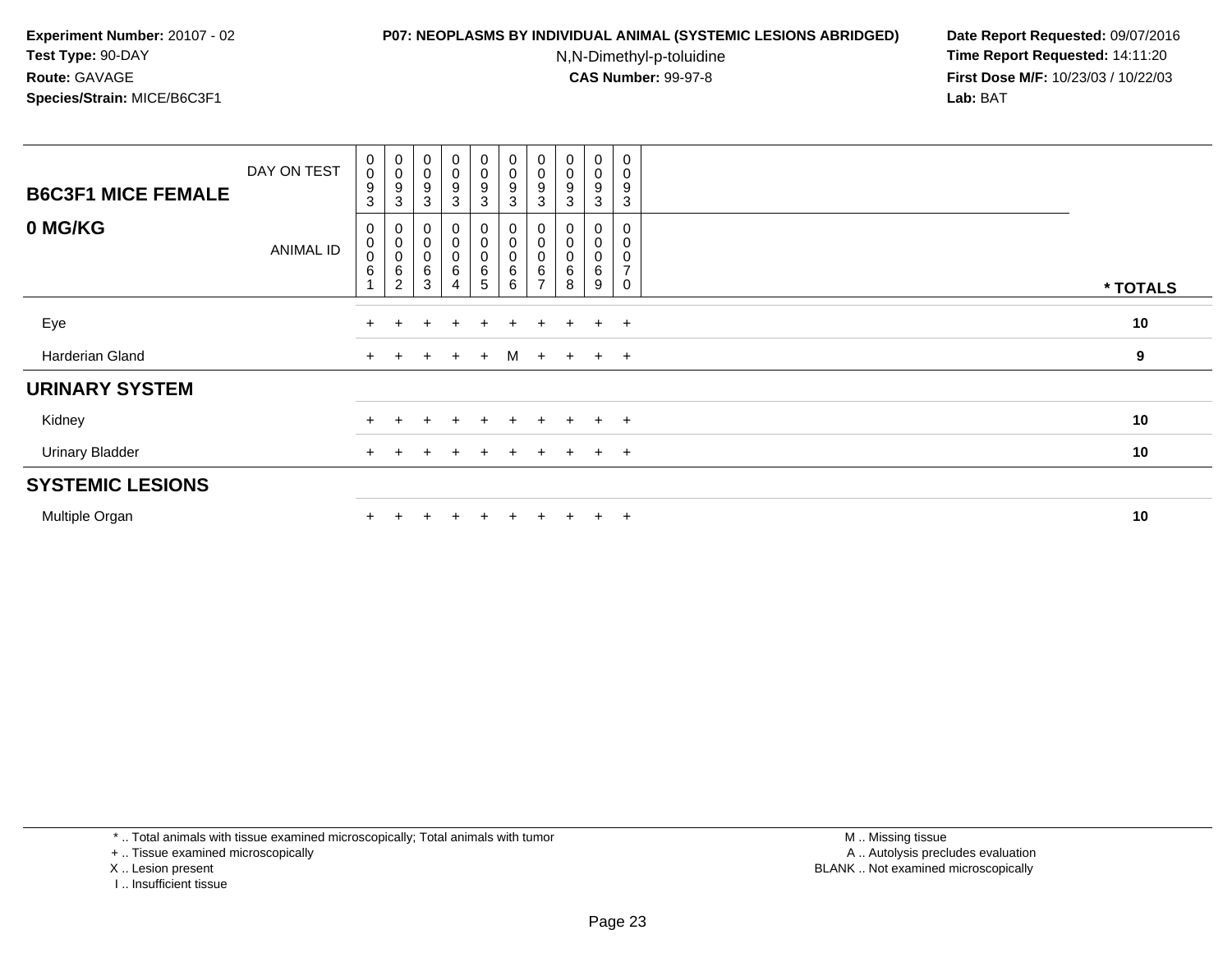# **P07: NEOPLASMS BY INDIVIDUAL ANIMAL (SYSTEMIC LESIONS ABRIDGED) Date Report Requested:** 09/07/2016

N,N-Dimethyl-p-toluidine

| <b>B6C3F1 MICE FEMALE</b>                                                                                                                                           | DAY ON TEST      | 0<br>$\pmb{0}$<br>9<br>3                                        | $\boldsymbol{0}$<br>$\mathbf 0$<br>9<br>$\mathsf 3$                           | $\mathbf 0$<br>0<br>9<br>3                   | $\pmb{0}$<br>0<br>9<br>$\mathbf{3}$                               | $\pmb{0}$<br>$\mathbf 0$<br>$\boldsymbol{9}$<br>$\mathfrak{S}$                | $\pmb{0}$<br>$\pmb{0}$<br>$\boldsymbol{9}$<br>$\mathbf{3}$ | $\mathbf 0$<br>$\mathbf 0$<br>$9\,$<br>$\mathbf{3}$                           | $\pmb{0}$<br>0<br>9<br>3           | $\mathbf 0$<br>0<br>$9\,$<br>$\mathbf{3}$                                     | $\mathbf 0$<br>$\Omega$<br>9<br>$\mathbf{3}$     |                                                                                               |
|---------------------------------------------------------------------------------------------------------------------------------------------------------------------|------------------|-----------------------------------------------------------------|-------------------------------------------------------------------------------|----------------------------------------------|-------------------------------------------------------------------|-------------------------------------------------------------------------------|------------------------------------------------------------|-------------------------------------------------------------------------------|------------------------------------|-------------------------------------------------------------------------------|--------------------------------------------------|-----------------------------------------------------------------------------------------------|
| 15 MG/KG                                                                                                                                                            | <b>ANIMAL ID</b> | 0<br>$\pmb{0}$<br>$\mathbf 0$<br>$\overline{7}$<br>$\mathbf{1}$ | $\pmb{0}$<br>$\mathbf 0$<br>$\mathbf 0$<br>$\boldsymbol{7}$<br>$\overline{2}$ | 0<br>0<br>$\mathbf 0$<br>$\overline{7}$<br>3 | 0<br>$\mathbf 0$<br>$\pmb{0}$<br>$\overline{7}$<br>$\overline{4}$ | $\mathbf 0$<br>$\mathsf 0$<br>${\bf 0}$<br>$\boldsymbol{7}$<br>$\overline{5}$ | $\pmb{0}$<br>$\mathbf 0$<br>$\frac{0}{7}$<br>$\,6\,$       | $\mathbf 0$<br>$\mathbf 0$<br>$\mathbf 0$<br>$\overline{7}$<br>$\overline{7}$ | 0<br>0<br>0<br>$\overline{7}$<br>8 | $\mathbf 0$<br>$\mathbf 0$<br>$\pmb{0}$<br>$\overline{7}$<br>$\boldsymbol{9}$ | 0<br>$\Omega$<br>$\mathbf 0$<br>8<br>$\mathbf 0$ | * TOTALS                                                                                      |
| <b>ALIMENTARY SYSTEM</b>                                                                                                                                            |                  |                                                                 |                                                                               |                                              |                                                                   |                                                                               |                                                            |                                                                               |                                    |                                                                               |                                                  |                                                                                               |
| Liver                                                                                                                                                               |                  |                                                                 |                                                                               | $\ddot{}$                                    |                                                                   | $\div$                                                                        | $\pm$                                                      | $\pm$                                                                         | $\pm$                              | $+$                                                                           | $+$                                              | 10                                                                                            |
| <b>CARDIOVASCULAR SYSTEM</b>                                                                                                                                        |                  |                                                                 |                                                                               |                                              |                                                                   |                                                                               |                                                            |                                                                               |                                    |                                                                               |                                                  |                                                                                               |
| <b>NONE</b>                                                                                                                                                         |                  |                                                                 |                                                                               |                                              |                                                                   |                                                                               |                                                            |                                                                               |                                    |                                                                               |                                                  |                                                                                               |
| <b>ENDOCRINE SYSTEM</b>                                                                                                                                             |                  |                                                                 |                                                                               |                                              |                                                                   |                                                                               |                                                            |                                                                               |                                    |                                                                               |                                                  |                                                                                               |
| <b>NONE</b>                                                                                                                                                         |                  |                                                                 |                                                                               |                                              |                                                                   |                                                                               |                                                            |                                                                               |                                    |                                                                               |                                                  |                                                                                               |
| <b>GENERAL BODY SYSTEM</b>                                                                                                                                          |                  |                                                                 |                                                                               |                                              |                                                                   |                                                                               |                                                            |                                                                               |                                    |                                                                               |                                                  |                                                                                               |
| <b>NONE</b>                                                                                                                                                         |                  |                                                                 |                                                                               |                                              |                                                                   |                                                                               |                                                            |                                                                               |                                    |                                                                               |                                                  |                                                                                               |
| <b>GENITAL SYSTEM</b>                                                                                                                                               |                  |                                                                 |                                                                               |                                              |                                                                   |                                                                               |                                                            |                                                                               |                                    |                                                                               |                                                  |                                                                                               |
| <b>NONE</b>                                                                                                                                                         |                  |                                                                 |                                                                               |                                              |                                                                   |                                                                               |                                                            |                                                                               |                                    |                                                                               |                                                  |                                                                                               |
| <b>HEMATOPOIETIC SYSTEM</b>                                                                                                                                         |                  |                                                                 |                                                                               |                                              |                                                                   |                                                                               |                                                            |                                                                               |                                    |                                                                               |                                                  |                                                                                               |
| <b>Bone Marrow</b>                                                                                                                                                  |                  |                                                                 |                                                                               |                                              |                                                                   |                                                                               |                                                            |                                                                               |                                    |                                                                               | $\overline{1}$                                   | 10                                                                                            |
| Lymph Node, Mandibular                                                                                                                                              |                  |                                                                 |                                                                               |                                              |                                                                   |                                                                               |                                                            |                                                                               |                                    |                                                                               | $\overline{1}$                                   | 10                                                                                            |
| Lymph Node, Mesenteric                                                                                                                                              |                  |                                                                 |                                                                               |                                              |                                                                   |                                                                               |                                                            |                                                                               |                                    |                                                                               | $\div$                                           | 10                                                                                            |
| Spleen                                                                                                                                                              |                  |                                                                 |                                                                               |                                              |                                                                   |                                                                               |                                                            |                                                                               |                                    |                                                                               | $\pm$                                            | 10                                                                                            |
| Thymus                                                                                                                                                              |                  |                                                                 |                                                                               |                                              |                                                                   |                                                                               |                                                            |                                                                               |                                    |                                                                               | $\overline{ }$                                   | 10                                                                                            |
| *  Total animals with tissue examined microscopically; Total animals with tumor<br>+  Tissue examined microscopically<br>X  Lesion present<br>I Insufficient tissue |                  |                                                                 |                                                                               |                                              |                                                                   |                                                                               |                                                            |                                                                               |                                    |                                                                               |                                                  | M  Missing tissue<br>A  Autolysis precludes evaluation<br>BLANK  Not examined microscopically |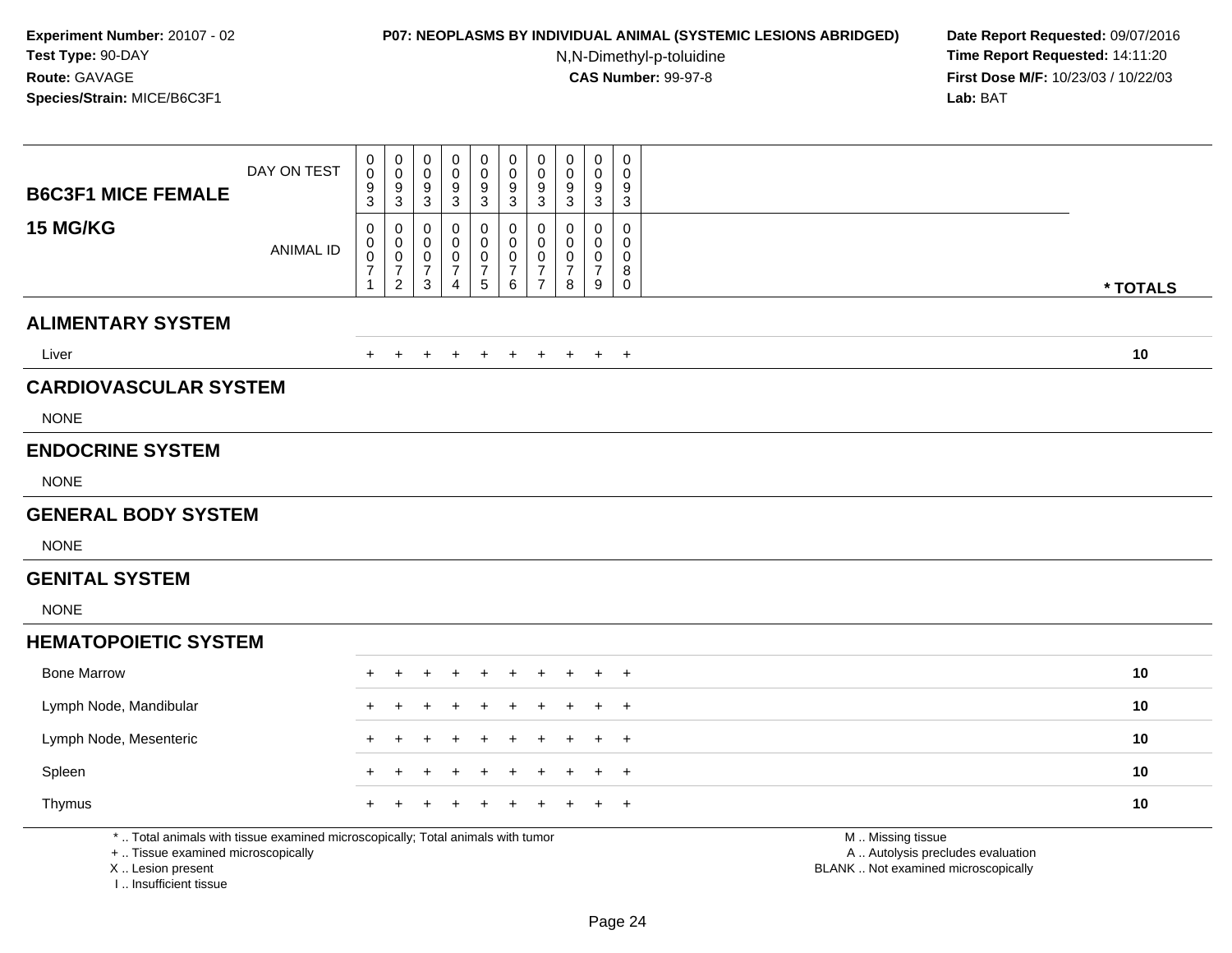### **P07: NEOPLASMS BY INDIVIDUAL ANIMAL (SYSTEMIC LESIONS ABRIDGED) Date Report Requested:** 09/07/2016

N,N-Dimethyl-p-toluidine

|                                                                                                                                                                     | DAY ON TEST      | $\mathbf 0$<br>$\mathbf 0$<br>$\boldsymbol{9}$              | $\pmb{0}$<br>$\pmb{0}$<br>$\boldsymbol{9}$                        | $\mathbf 0$<br>$\mathbf 0$<br>$9\,$               | 0<br>$\mathbf 0$<br>9                            | $\pmb{0}$<br>$\pmb{0}$<br>$\boldsymbol{9}$                | $\pmb{0}$<br>$\mathsf 0$<br>$\boldsymbol{9}$      | $\pmb{0}$<br>$\mathbf 0$<br>9           | $\pmb{0}$<br>$\mathbf 0$<br>$9\,$       | $\mathbf 0$<br>$\mathbf 0$<br>9                          | $\mathbf 0$<br>$\mathbf 0$<br>9             |                                                                                               |          |
|---------------------------------------------------------------------------------------------------------------------------------------------------------------------|------------------|-------------------------------------------------------------|-------------------------------------------------------------------|---------------------------------------------------|--------------------------------------------------|-----------------------------------------------------------|---------------------------------------------------|-----------------------------------------|-----------------------------------------|----------------------------------------------------------|---------------------------------------------|-----------------------------------------------------------------------------------------------|----------|
| <b>B6C3F1 MICE FEMALE</b>                                                                                                                                           |                  | 3                                                           | $\mathbf{3}$                                                      | 3                                                 | $\sqrt{3}$                                       | $\mathbf{3}$                                              | $\mathbf{3}$                                      | $\mathbf{3}$                            | $\sqrt{3}$                              | $\mathbf{3}$                                             | $\mathbf{3}$                                |                                                                                               |          |
| 15 MG/KG                                                                                                                                                            | <b>ANIMAL ID</b> | $\mathbf 0$<br>$\mathbf 0$<br>$\mathbf 0$<br>$\overline{7}$ | $\mathbf 0$<br>$\pmb{0}$<br>$\mathsf{O}\xspace$<br>$\overline{7}$ | 0<br>$\mathbf 0$<br>$\mathbf 0$<br>$\overline{7}$ | 0<br>$\Omega$<br>$\mathbf 0$<br>$\boldsymbol{7}$ | 0<br>$\mathbf 0$<br>$\mathsf{O}\xspace$<br>$\overline{7}$ | 0<br>$\mathbf 0$<br>$\mathbf 0$<br>$\overline{7}$ | 0<br>$\mathbf 0$<br>0<br>$\overline{7}$ | 0<br>$\mathbf 0$<br>0<br>$\overline{7}$ | $\mathbf 0$<br>$\Omega$<br>$\mathbf 0$<br>$\overline{7}$ | $\mathbf 0$<br>$\Omega$<br>$\mathbf 0$<br>8 |                                                                                               |          |
|                                                                                                                                                                     |                  | $\mathbf{1}$                                                | $\overline{2}$                                                    | $\sqrt{3}$                                        | 4                                                | 5                                                         | $6\phantom{1}6$                                   | $\overline{7}$                          | 8                                       | 9                                                        | $\mathbf 0$                                 |                                                                                               | * TOTALS |
| <b>INTEGUMENTARY SYSTEM</b>                                                                                                                                         |                  |                                                             |                                                                   |                                                   |                                                  |                                                           |                                                   |                                         |                                         |                                                          |                                             |                                                                                               |          |
| <b>NONE</b>                                                                                                                                                         |                  |                                                             |                                                                   |                                                   |                                                  |                                                           |                                                   |                                         |                                         |                                                          |                                             |                                                                                               |          |
| <b>MUSCULOSKELETAL SYSTEM</b>                                                                                                                                       |                  |                                                             |                                                                   |                                                   |                                                  |                                                           |                                                   |                                         |                                         |                                                          |                                             |                                                                                               |          |
| <b>NONE</b>                                                                                                                                                         |                  |                                                             |                                                                   |                                                   |                                                  |                                                           |                                                   |                                         |                                         |                                                          |                                             |                                                                                               |          |
| <b>NERVOUS SYSTEM</b>                                                                                                                                               |                  |                                                             |                                                                   |                                                   |                                                  |                                                           |                                                   |                                         |                                         |                                                          |                                             |                                                                                               |          |
| <b>NONE</b>                                                                                                                                                         |                  |                                                             |                                                                   |                                                   |                                                  |                                                           |                                                   |                                         |                                         |                                                          |                                             |                                                                                               |          |
| <b>RESPIRATORY SYSTEM</b>                                                                                                                                           |                  |                                                             |                                                                   |                                                   |                                                  |                                                           |                                                   |                                         |                                         |                                                          |                                             |                                                                                               |          |
| Lung                                                                                                                                                                |                  |                                                             |                                                                   |                                                   |                                                  |                                                           |                                                   |                                         |                                         |                                                          | $+$                                         |                                                                                               | 10       |
| Nose                                                                                                                                                                |                  |                                                             |                                                                   |                                                   |                                                  |                                                           |                                                   |                                         |                                         |                                                          | $\ddot{}$                                   |                                                                                               | 10       |
| Trachea                                                                                                                                                             |                  |                                                             |                                                                   |                                                   |                                                  |                                                           |                                                   |                                         |                                         |                                                          | $+$                                         |                                                                                               | 10       |
| <b>SPECIAL SENSES SYSTEM</b>                                                                                                                                        |                  |                                                             |                                                                   |                                                   |                                                  |                                                           |                                                   |                                         |                                         |                                                          |                                             |                                                                                               |          |
| <b>NONE</b>                                                                                                                                                         |                  |                                                             |                                                                   |                                                   |                                                  |                                                           |                                                   |                                         |                                         |                                                          |                                             |                                                                                               |          |
| <b>URINARY SYSTEM</b>                                                                                                                                               |                  |                                                             |                                                                   |                                                   |                                                  |                                                           |                                                   |                                         |                                         |                                                          |                                             |                                                                                               |          |
| Kidney                                                                                                                                                              |                  |                                                             |                                                                   |                                                   |                                                  |                                                           |                                                   |                                         |                                         | $\pm$                                                    | $+$                                         |                                                                                               | 10       |
| <b>SYSTEMIC LESIONS</b>                                                                                                                                             |                  |                                                             |                                                                   |                                                   |                                                  |                                                           |                                                   |                                         |                                         |                                                          |                                             |                                                                                               |          |
| Multiple Organ                                                                                                                                                      |                  |                                                             |                                                                   |                                                   |                                                  |                                                           |                                                   |                                         |                                         |                                                          | $+$                                         |                                                                                               | 10       |
| *  Total animals with tissue examined microscopically; Total animals with tumor<br>+  Tissue examined microscopically<br>X  Lesion present<br>I Insufficient tissue |                  |                                                             |                                                                   |                                                   |                                                  |                                                           |                                                   |                                         |                                         |                                                          |                                             | M  Missing tissue<br>A  Autolysis precludes evaluation<br>BLANK  Not examined microscopically |          |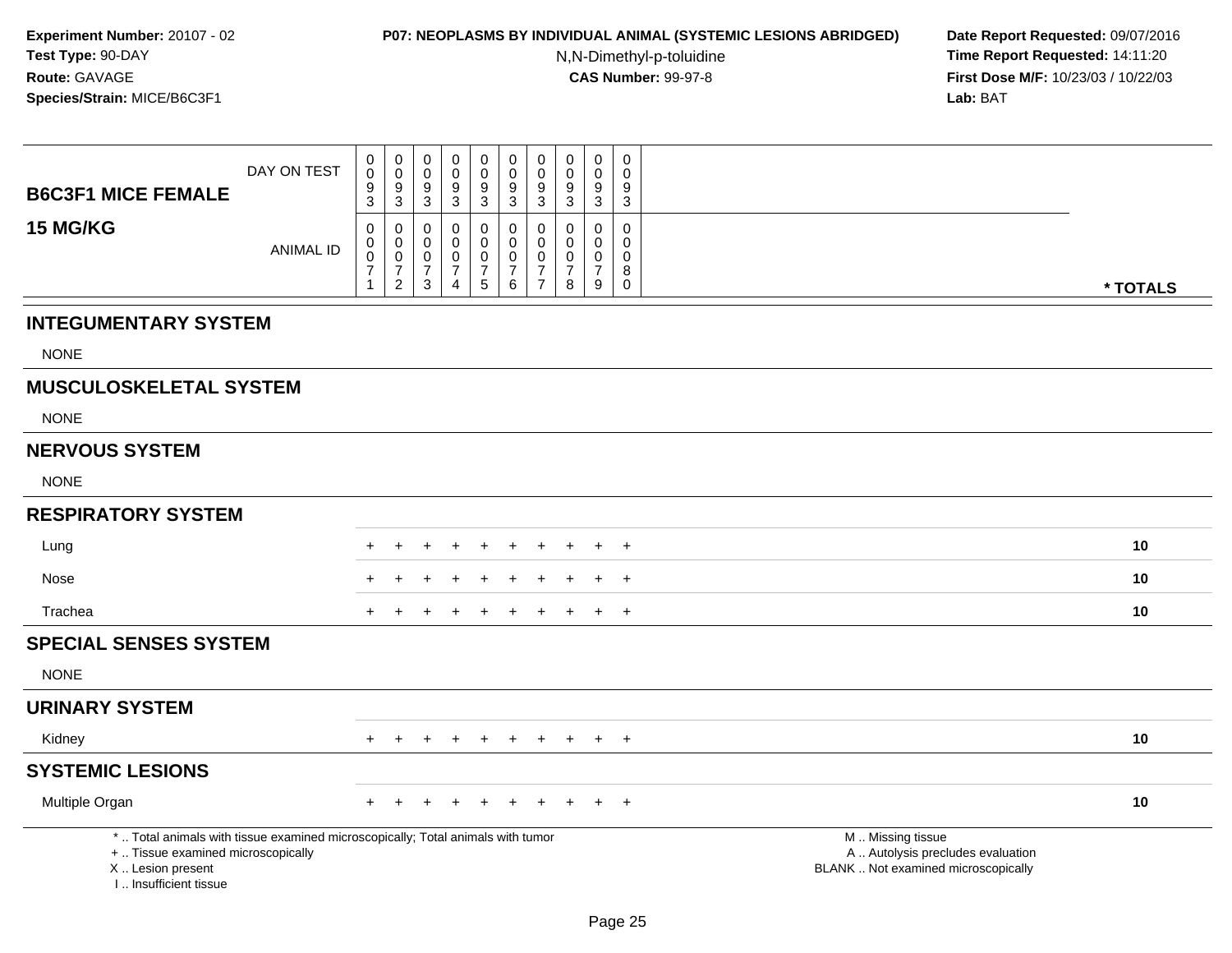# **P07: NEOPLASMS BY INDIVIDUAL ANIMAL (SYSTEMIC LESIONS ABRIDGED) Date Report Requested:** 09/07/2016

N,N-Dimethyl-p-toluidine

| <b>B6C3F1 MICE FEMALE</b>                                                                                                                                           | DAY ON TEST      | 0<br>$\pmb{0}$<br>9<br>3                   | $\boldsymbol{0}$<br>$\mathsf{O}\xspace$<br>$\boldsymbol{9}$<br>$\mathbf{3}$ | $\boldsymbol{0}$<br>$\mathbf 0$<br>9<br>$\mathfrak{S}$    | $\pmb{0}$<br>0<br>9<br>3                   | $\pmb{0}$<br>$\mathbf 0$<br>$\boldsymbol{9}$<br>$\mathsf 3$                    | $\pmb{0}$<br>0<br>9<br>$\mathbf{3}$                             | $\pmb{0}$<br>$\mathbf 0$<br>$9\,$<br>$\mathbf 3$               | $\pmb{0}$<br>$\mathbf 0$<br>$9\,$<br>3 | $\mathbf 0$<br>0<br>9<br>$\mathbf{3}$                       | 0<br>$\mathbf 0$<br>9<br>3                                          |                                                                                               |
|---------------------------------------------------------------------------------------------------------------------------------------------------------------------|------------------|--------------------------------------------|-----------------------------------------------------------------------------|-----------------------------------------------------------|--------------------------------------------|--------------------------------------------------------------------------------|-----------------------------------------------------------------|----------------------------------------------------------------|----------------------------------------|-------------------------------------------------------------|---------------------------------------------------------------------|-----------------------------------------------------------------------------------------------|
| 30 MG/KG                                                                                                                                                            | <b>ANIMAL ID</b> | 0<br>0<br>$\mathsf 0$<br>8<br>$\mathbf{1}$ | $\pmb{0}$<br>$\overline{0}$<br>0<br>$\frac{8}{2}$                           | $\pmb{0}$<br>$\mathbf 0$<br>$\mathsf{O}\xspace$<br>$^8_3$ | 0<br>0<br>$\pmb{0}$<br>8<br>$\overline{4}$ | $\pmb{0}$<br>$\mathbf 0$<br>$\pmb{0}$<br>$\begin{array}{c} 8 \\ 5 \end{array}$ | 0<br>$\mathbf 0$<br>$\mathsf{O}\xspace$<br>8<br>$6\overline{6}$ | $\mathbf 0$<br>$\pmb{0}$<br>$\mathbf 0$<br>8<br>$\overline{7}$ | 0<br>0<br>$\mathbf 0$<br>8<br>8        | 0<br>$\mathbf 0$<br>$\mathsf{O}\xspace$<br>8<br>$\mathsf g$ | $\mathsf{O}\xspace$<br>$\mathbf 0$<br>$\pmb{0}$<br>9<br>$\mathbf 0$ | * TOTALS                                                                                      |
| <b>ALIMENTARY SYSTEM</b>                                                                                                                                            |                  |                                            |                                                                             |                                                           |                                            |                                                                                |                                                                 |                                                                |                                        |                                                             |                                                                     |                                                                                               |
| Liver                                                                                                                                                               |                  |                                            |                                                                             | $\pm$                                                     | $\div$                                     |                                                                                | $\overline{+}$                                                  | $\pm$                                                          | $\pm$                                  | $+$                                                         | $+$                                                                 | 10                                                                                            |
| <b>CARDIOVASCULAR SYSTEM</b>                                                                                                                                        |                  |                                            |                                                                             |                                                           |                                            |                                                                                |                                                                 |                                                                |                                        |                                                             |                                                                     |                                                                                               |
| <b>NONE</b>                                                                                                                                                         |                  |                                            |                                                                             |                                                           |                                            |                                                                                |                                                                 |                                                                |                                        |                                                             |                                                                     |                                                                                               |
| <b>ENDOCRINE SYSTEM</b>                                                                                                                                             |                  |                                            |                                                                             |                                                           |                                            |                                                                                |                                                                 |                                                                |                                        |                                                             |                                                                     |                                                                                               |
| <b>NONE</b>                                                                                                                                                         |                  |                                            |                                                                             |                                                           |                                            |                                                                                |                                                                 |                                                                |                                        |                                                             |                                                                     |                                                                                               |
| <b>GENERAL BODY SYSTEM</b>                                                                                                                                          |                  |                                            |                                                                             |                                                           |                                            |                                                                                |                                                                 |                                                                |                                        |                                                             |                                                                     |                                                                                               |
| <b>NONE</b>                                                                                                                                                         |                  |                                            |                                                                             |                                                           |                                            |                                                                                |                                                                 |                                                                |                                        |                                                             |                                                                     |                                                                                               |
| <b>GENITAL SYSTEM</b>                                                                                                                                               |                  |                                            |                                                                             |                                                           |                                            |                                                                                |                                                                 |                                                                |                                        |                                                             |                                                                     |                                                                                               |
| <b>NONE</b>                                                                                                                                                         |                  |                                            |                                                                             |                                                           |                                            |                                                                                |                                                                 |                                                                |                                        |                                                             |                                                                     |                                                                                               |
| <b>HEMATOPOIETIC SYSTEM</b>                                                                                                                                         |                  |                                            |                                                                             |                                                           |                                            |                                                                                |                                                                 |                                                                |                                        |                                                             |                                                                     |                                                                                               |
| <b>Bone Marrow</b>                                                                                                                                                  |                  |                                            |                                                                             |                                                           |                                            |                                                                                |                                                                 |                                                                |                                        |                                                             | $\overline{+}$                                                      | 10                                                                                            |
| Lymph Node, Mandibular                                                                                                                                              |                  |                                            |                                                                             |                                                           |                                            |                                                                                |                                                                 |                                                                |                                        |                                                             | $\ddot{}$                                                           | 10                                                                                            |
| Lymph Node, Mesenteric                                                                                                                                              |                  |                                            |                                                                             |                                                           |                                            |                                                                                |                                                                 |                                                                |                                        |                                                             | $\ddot{}$                                                           | 10                                                                                            |
| Spleen                                                                                                                                                              |                  |                                            |                                                                             |                                                           |                                            |                                                                                |                                                                 |                                                                |                                        |                                                             | $\pm$                                                               | 10                                                                                            |
| Thymus                                                                                                                                                              |                  |                                            |                                                                             |                                                           |                                            |                                                                                |                                                                 |                                                                |                                        |                                                             | $\overline{ }$                                                      | 10                                                                                            |
| *  Total animals with tissue examined microscopically; Total animals with tumor<br>+  Tissue examined microscopically<br>X  Lesion present<br>I Insufficient tissue |                  |                                            |                                                                             |                                                           |                                            |                                                                                |                                                                 |                                                                |                                        |                                                             |                                                                     | M  Missing tissue<br>A  Autolysis precludes evaluation<br>BLANK  Not examined microscopically |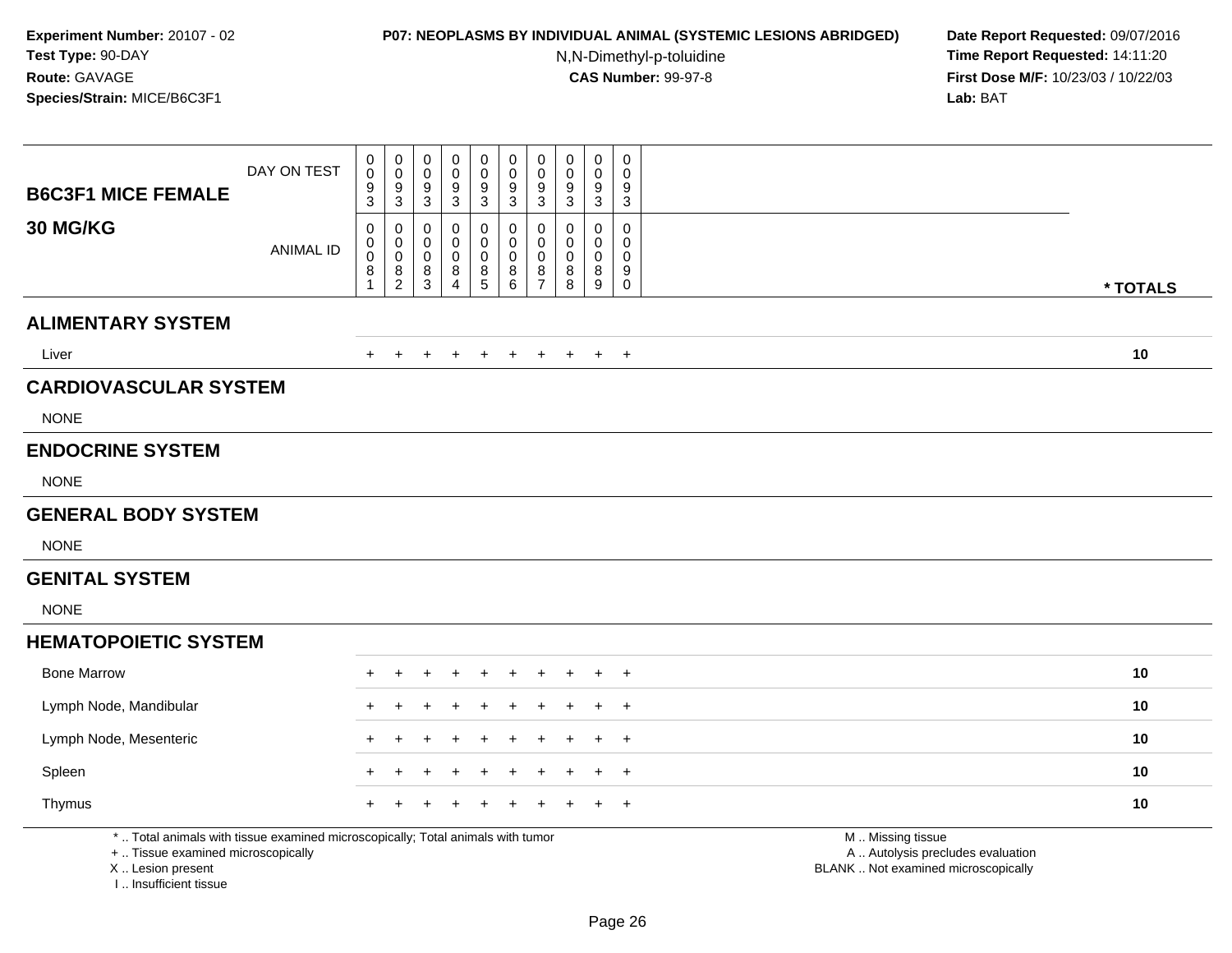### **P07: NEOPLASMS BY INDIVIDUAL ANIMAL (SYSTEMIC LESIONS ABRIDGED) Date Report Requested:** 09/07/2016

N,N-Dimethyl-p-toluidine

|                                                                                                                                                                       | DAY ON TEST      | $\pmb{0}$<br>$\mathbf 0$<br>$\boldsymbol{9}$ | $\pmb{0}$<br>$\pmb{0}$<br>$\boldsymbol{9}$      | $\mathbf 0$<br>$\mathbf 0$<br>$9\,$ | $\mathbf 0$<br>$\mathbf 0$<br>9 | $\pmb{0}$<br>$\pmb{0}$<br>9 | $\pmb{0}$<br>$\mathbf 0$<br>$\boldsymbol{9}$ | $\pmb{0}$<br>$\mathbf 0$<br>9   | $\mathbf 0$<br>$\mathbf 0$ | $\pmb{0}$<br>$\mathbf 0$<br>$9\,$         | $\mathbf 0$<br>$\mathbf 0$<br>9           |                                                                                               |          |
|-----------------------------------------------------------------------------------------------------------------------------------------------------------------------|------------------|----------------------------------------------|-------------------------------------------------|-------------------------------------|---------------------------------|-----------------------------|----------------------------------------------|---------------------------------|----------------------------|-------------------------------------------|-------------------------------------------|-----------------------------------------------------------------------------------------------|----------|
| <b>B6C3F1 MICE FEMALE</b>                                                                                                                                             |                  | 3                                            | $\mathbf{3}$                                    | 3                                   | $\mathbf{3}$                    | 3                           | $\mathbf{3}$                                 | $\sqrt{3}$                      | $\frac{9}{3}$              | $\mathbf{3}$                              | $\mathbf{3}$                              |                                                                                               |          |
| <b>30 MG/KG</b>                                                                                                                                                       | <b>ANIMAL ID</b> | 0<br>$\mathbf 0$<br>$\mathbf 0$              | $\mathbf 0$<br>$\pmb{0}$<br>$\mathsf{O}\xspace$ | 0<br>0<br>$\mathbf 0$               | 0<br>0<br>$\mathbf 0$           | 0<br>0<br>$\mathbf 0$       | 0<br>$\mathbf 0$<br>$\mathbf 0$              | $\mathbf 0$<br>$\mathbf 0$<br>0 | 0<br>0<br>$\mathbf 0$      | $\mathbf 0$<br>$\mathbf 0$<br>$\mathbf 0$ | $\mathbf 0$<br>$\mathbf 0$<br>$\mathbf 0$ |                                                                                               |          |
|                                                                                                                                                                       |                  | 8<br>-1                                      | 8<br>$\sqrt{2}$                                 | 8<br>$\mathbf{3}$                   | 8<br>4                          | 8<br>5                      | 8<br>$\,6\,$                                 | 8<br>$\overline{7}$             | 8<br>8                     | 8<br>9                                    | $9\,$<br>$\mathbf 0$                      |                                                                                               | * TOTALS |
|                                                                                                                                                                       |                  |                                              |                                                 |                                     |                                 |                             |                                              |                                 |                            |                                           |                                           |                                                                                               |          |
| <b>INTEGUMENTARY SYSTEM</b>                                                                                                                                           |                  |                                              |                                                 |                                     |                                 |                             |                                              |                                 |                            |                                           |                                           |                                                                                               |          |
| <b>NONE</b>                                                                                                                                                           |                  |                                              |                                                 |                                     |                                 |                             |                                              |                                 |                            |                                           |                                           |                                                                                               |          |
| <b>MUSCULOSKELETAL SYSTEM</b>                                                                                                                                         |                  |                                              |                                                 |                                     |                                 |                             |                                              |                                 |                            |                                           |                                           |                                                                                               |          |
| <b>NONE</b>                                                                                                                                                           |                  |                                              |                                                 |                                     |                                 |                             |                                              |                                 |                            |                                           |                                           |                                                                                               |          |
| <b>NERVOUS SYSTEM</b>                                                                                                                                                 |                  |                                              |                                                 |                                     |                                 |                             |                                              |                                 |                            |                                           |                                           |                                                                                               |          |
| <b>NONE</b>                                                                                                                                                           |                  |                                              |                                                 |                                     |                                 |                             |                                              |                                 |                            |                                           |                                           |                                                                                               |          |
| <b>RESPIRATORY SYSTEM</b>                                                                                                                                             |                  |                                              |                                                 |                                     |                                 |                             |                                              |                                 |                            |                                           |                                           |                                                                                               |          |
| Lung                                                                                                                                                                  |                  |                                              |                                                 |                                     |                                 |                             |                                              | $\div$                          |                            | ÷                                         | $+$                                       |                                                                                               | 10       |
| Nose                                                                                                                                                                  |                  |                                              |                                                 |                                     |                                 |                             |                                              |                                 |                            |                                           | $\ddot{}$                                 |                                                                                               | 10       |
| Trachea                                                                                                                                                               |                  |                                              |                                                 |                                     |                                 |                             |                                              |                                 |                            |                                           | $+$                                       |                                                                                               | 10       |
| <b>SPECIAL SENSES SYSTEM</b>                                                                                                                                          |                  |                                              |                                                 |                                     |                                 |                             |                                              |                                 |                            |                                           |                                           |                                                                                               |          |
| <b>NONE</b>                                                                                                                                                           |                  |                                              |                                                 |                                     |                                 |                             |                                              |                                 |                            |                                           |                                           |                                                                                               |          |
| <b>URINARY SYSTEM</b>                                                                                                                                                 |                  |                                              |                                                 |                                     |                                 |                             |                                              |                                 |                            |                                           |                                           |                                                                                               |          |
| Kidney                                                                                                                                                                |                  |                                              |                                                 |                                     |                                 |                             |                                              |                                 |                            | $+$                                       | $+$                                       |                                                                                               | 10       |
| <b>SYSTEMIC LESIONS</b>                                                                                                                                               |                  |                                              |                                                 |                                     |                                 |                             |                                              |                                 |                            |                                           |                                           |                                                                                               |          |
| Multiple Organ                                                                                                                                                        |                  |                                              |                                                 |                                     |                                 |                             |                                              |                                 |                            |                                           | $+$                                       |                                                                                               | 10       |
| *  Total animals with tissue examined microscopically; Total animals with tumor<br>+  Tissue examined microscopically<br>X  Lesion present<br>I., Insufficient tissue |                  |                                              |                                                 |                                     |                                 |                             |                                              |                                 |                            |                                           |                                           | M  Missing tissue<br>A  Autolysis precludes evaluation<br>BLANK  Not examined microscopically |          |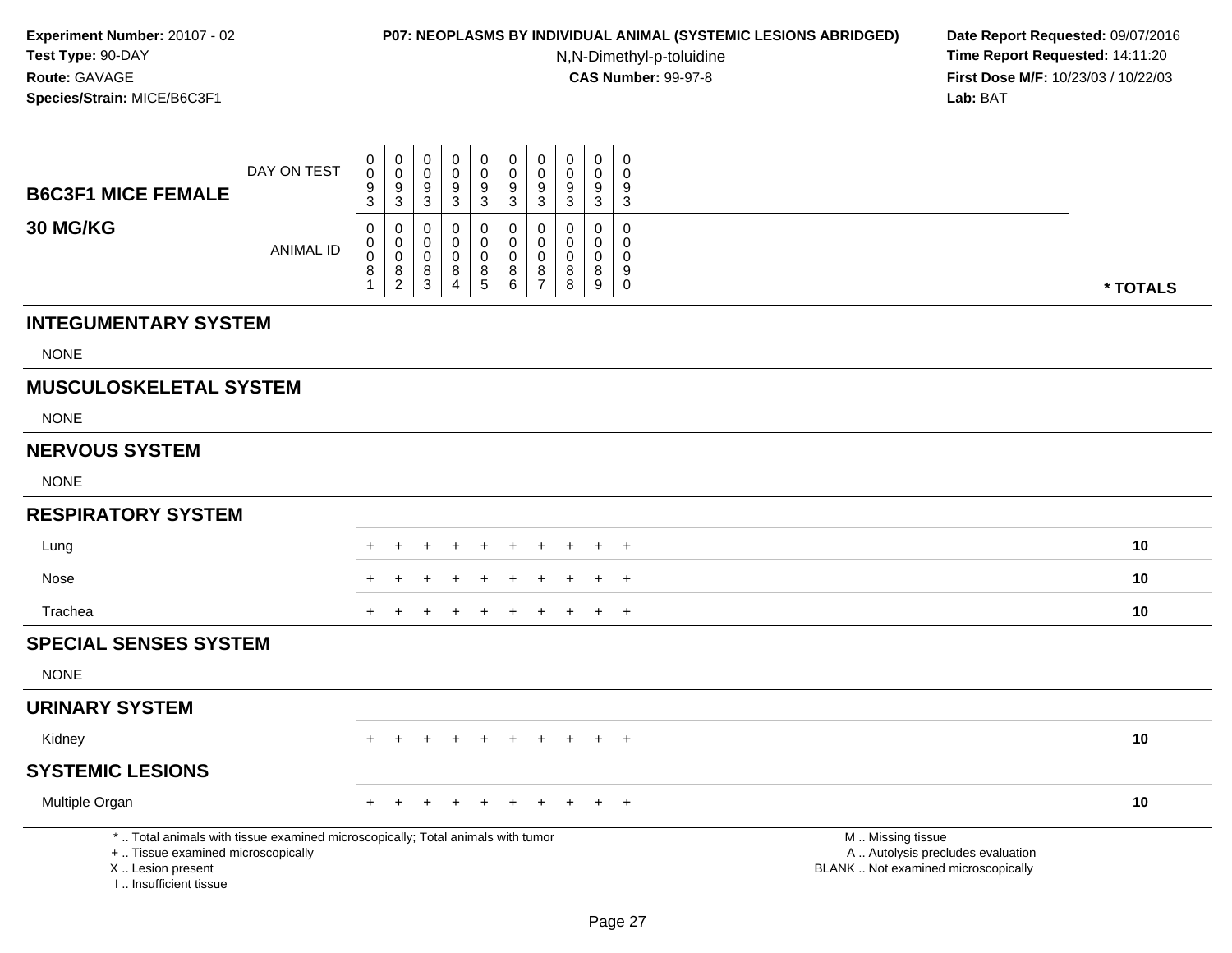# **P07: NEOPLASMS BY INDIVIDUAL ANIMAL (SYSTEMIC LESIONS ABRIDGED) Date Report Requested:** 09/07/2016

N,N-Dimethyl-p-toluidine

| <b>B6C3F1 MICE FEMALE</b>                                                                                                                                           | DAY ON TEST      | $\,0\,$<br>$\pmb{0}$<br>9<br>3 | $\pmb{0}$<br>$\pmb{0}$<br>$\frac{9}{3}$                   | $\pmb{0}$<br>$\mathbf 0$<br>$\boldsymbol{9}$<br>$\overline{3}$ | $\pmb{0}$<br>0<br>9<br>3           | $\mathsf 0$<br>$\pmb{0}$<br>$\boldsymbol{9}$<br>$\overline{3}$                   | $\pmb{0}$<br>$\mathsf 0$<br>$\boldsymbol{9}$<br>$\mathbf{3}$ | $\pmb{0}$<br>$\pmb{0}$<br>$9\,$<br>$\mathbf 3$                       | $\pmb{0}$<br>$\mathbf 0$<br>9<br>3        | $\mathbf 0$<br>$\mathbf 0$<br>9<br>$\overline{3}$                  | $\pmb{0}$<br>$\Omega$<br>9<br>$\mathbf{3}$                     |                                                                                               |
|---------------------------------------------------------------------------------------------------------------------------------------------------------------------|------------------|--------------------------------|-----------------------------------------------------------|----------------------------------------------------------------|------------------------------------|----------------------------------------------------------------------------------|--------------------------------------------------------------|----------------------------------------------------------------------|-------------------------------------------|--------------------------------------------------------------------|----------------------------------------------------------------|-----------------------------------------------------------------------------------------------|
| 60 MG/KG                                                                                                                                                            | <b>ANIMAL ID</b> | 0<br>0<br>$\mathsf 0$<br>9     | 0<br>$\mathsf{O}$<br>$\ddot{\mathbf{0}}$<br>$\frac{9}{2}$ | 0<br>$\mathbf 0$<br>$\mathbf 0$<br>$\frac{9}{3}$               | 0<br>0<br>0<br>9<br>$\overline{4}$ | 0<br>$\mathbf 0$<br>$\mathsf{O}\xspace$<br>$\begin{array}{c} 9 \\ 5 \end{array}$ | 0<br>$\mathbf 0$<br>$\mathsf{O}\xspace$<br>$^9$ 6            | $\mathbf 0$<br>$\mathbf 0$<br>$\mathbf 0$<br>$9\,$<br>$\overline{7}$ | 0<br>$\mathbf 0$<br>$\mathbf 0$<br>9<br>8 | 0<br>$\mathbf 0$<br>$\mathsf{O}\xspace$<br>$9\,$<br>$\overline{9}$ | 0<br>$\mathbf 0$<br>$\mathbf{1}$<br>$\mathbf 0$<br>$\mathbf 0$ | * TOTALS                                                                                      |
| <b>ALIMENTARY SYSTEM</b>                                                                                                                                            |                  |                                |                                                           |                                                                |                                    |                                                                                  |                                                              |                                                                      |                                           |                                                                    |                                                                |                                                                                               |
| Liver                                                                                                                                                               |                  |                                |                                                           | $\pm$                                                          | $\pm$                              |                                                                                  | $\pm$                                                        |                                                                      |                                           | $+$                                                                | $+$                                                            | 10                                                                                            |
| <b>CARDIOVASCULAR SYSTEM</b>                                                                                                                                        |                  |                                |                                                           |                                                                |                                    |                                                                                  |                                                              |                                                                      |                                           |                                                                    |                                                                |                                                                                               |
| <b>NONE</b>                                                                                                                                                         |                  |                                |                                                           |                                                                |                                    |                                                                                  |                                                              |                                                                      |                                           |                                                                    |                                                                |                                                                                               |
| <b>ENDOCRINE SYSTEM</b>                                                                                                                                             |                  |                                |                                                           |                                                                |                                    |                                                                                  |                                                              |                                                                      |                                           |                                                                    |                                                                |                                                                                               |
| <b>NONE</b>                                                                                                                                                         |                  |                                |                                                           |                                                                |                                    |                                                                                  |                                                              |                                                                      |                                           |                                                                    |                                                                |                                                                                               |
| <b>GENERAL BODY SYSTEM</b>                                                                                                                                          |                  |                                |                                                           |                                                                |                                    |                                                                                  |                                                              |                                                                      |                                           |                                                                    |                                                                |                                                                                               |
| <b>NONE</b>                                                                                                                                                         |                  |                                |                                                           |                                                                |                                    |                                                                                  |                                                              |                                                                      |                                           |                                                                    |                                                                |                                                                                               |
| <b>GENITAL SYSTEM</b>                                                                                                                                               |                  |                                |                                                           |                                                                |                                    |                                                                                  |                                                              |                                                                      |                                           |                                                                    |                                                                |                                                                                               |
| <b>NONE</b>                                                                                                                                                         |                  |                                |                                                           |                                                                |                                    |                                                                                  |                                                              |                                                                      |                                           |                                                                    |                                                                |                                                                                               |
| <b>HEMATOPOIETIC SYSTEM</b>                                                                                                                                         |                  |                                |                                                           |                                                                |                                    |                                                                                  |                                                              |                                                                      |                                           |                                                                    |                                                                |                                                                                               |
| <b>Bone Marrow</b>                                                                                                                                                  |                  |                                |                                                           |                                                                |                                    |                                                                                  |                                                              |                                                                      |                                           |                                                                    | $\ddot{}$                                                      | 10                                                                                            |
| Lymph Node, Mandibular                                                                                                                                              |                  |                                |                                                           |                                                                |                                    |                                                                                  |                                                              |                                                                      |                                           |                                                                    | $\overline{ }$                                                 | 10                                                                                            |
| Lymph Node, Mesenteric                                                                                                                                              |                  |                                |                                                           |                                                                |                                    |                                                                                  |                                                              |                                                                      |                                           |                                                                    | $\ddot{}$                                                      | 10                                                                                            |
| Spleen                                                                                                                                                              |                  |                                |                                                           |                                                                |                                    |                                                                                  |                                                              |                                                                      |                                           |                                                                    | $\overline{+}$                                                 | 10                                                                                            |
| Thymus                                                                                                                                                              |                  |                                |                                                           |                                                                |                                    |                                                                                  |                                                              |                                                                      |                                           |                                                                    | $\ddot{}$                                                      | 10                                                                                            |
| *  Total animals with tissue examined microscopically; Total animals with tumor<br>+  Tissue examined microscopically<br>X  Lesion present<br>I Insufficient tissue |                  |                                |                                                           |                                                                |                                    |                                                                                  |                                                              |                                                                      |                                           |                                                                    |                                                                | M  Missing tissue<br>A  Autolysis precludes evaluation<br>BLANK  Not examined microscopically |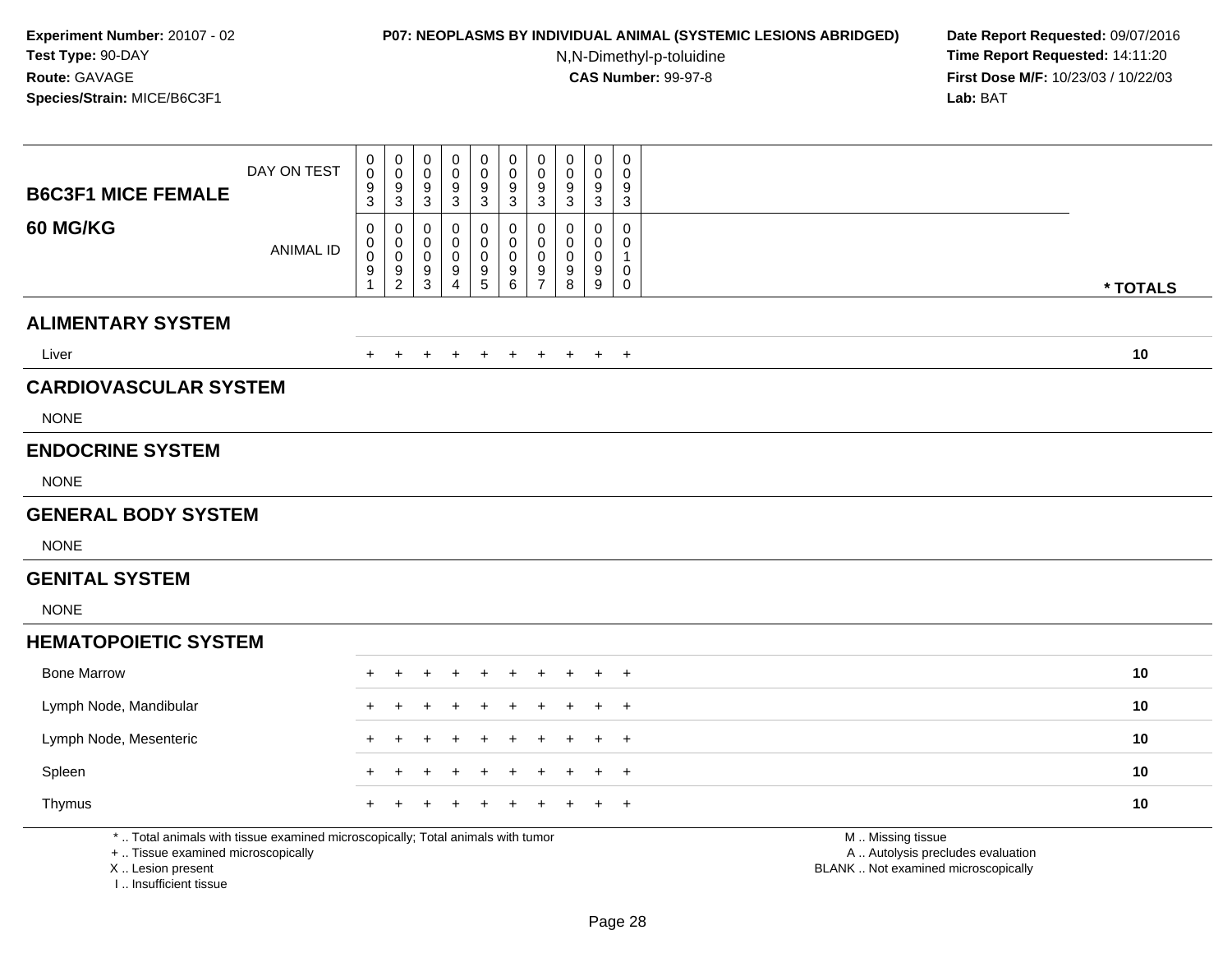### **P07: NEOPLASMS BY INDIVIDUAL ANIMAL (SYSTEMIC LESIONS ABRIDGED) Date Report Requested:** 09/07/2016

N,N-Dimethyl-p-toluidine

| <b>B6C3F1 MICE FEMALE</b>                                                                                                                                           | DAY ON TEST      | $\mathbf 0$<br>$\mathbf 0$<br>$\frac{9}{3}$ | $\mathbf 0$<br>$\mathsf 0$<br>$\boldsymbol{9}$ | $\pmb{0}$<br>$\mathbf 0$<br>9 | $\mathsf 0$<br>$\mathbf 0$<br>9 | $\mathsf{O}\xspace$<br>$\mathsf{O}\xspace$<br>$9\,$  | $\mathsf 0$<br>$\ddot{\mathbf{0}}$<br>$\frac{9}{3}$ | $\pmb{0}$<br>$\mathbf 0$<br>9   | $\boldsymbol{0}$<br>$\mathbf 0$<br>$9\,$ | $\mathbf 0$<br>$\mathbf 0$<br>9 | $\mathbf 0$<br>$\Omega$<br>9 |                                                                                               |          |
|---------------------------------------------------------------------------------------------------------------------------------------------------------------------|------------------|---------------------------------------------|------------------------------------------------|-------------------------------|---------------------------------|------------------------------------------------------|-----------------------------------------------------|---------------------------------|------------------------------------------|---------------------------------|------------------------------|-----------------------------------------------------------------------------------------------|----------|
|                                                                                                                                                                     |                  |                                             | $\mathbf{3}$                                   | $\mathbf{3}$                  | 3                               | 3                                                    |                                                     | $\mathbf{3}$                    | $\mathbf{3}$                             | $\mathbf{3}$                    | $\mathbf{3}$                 |                                                                                               |          |
| <b>60 MG/KG</b>                                                                                                                                                     | <b>ANIMAL ID</b> | $\mathbf 0$<br>$\mathbf 0$                  | 0<br>$\mathbf 0$                               | $\mathbf 0$<br>$\mathbf 0$    | $\mathbf 0$<br>0                | 0<br>0                                               | $\pmb{0}$<br>$\mathbf 0$                            | $\mathbf 0$<br>$\mathbf 0$      | 0<br>0                                   | $\pmb{0}$<br>$\mathbf 0$        | 0<br>$\mathbf 0$             |                                                                                               |          |
|                                                                                                                                                                     |                  | $\ddot{\mathbf{0}}$<br>$\boldsymbol{9}$     | $\mathsf 0$<br>$\frac{9}{2}$                   | $\mathbf 0$<br>$9\,$          | $\mathbf 0$<br>9                | $\mathbf 0$<br>$\begin{array}{c} 9 \\ 5 \end{array}$ | $\mathbf 0$<br>$^9$ 6                               | $\mathbf 0$<br>$\boldsymbol{9}$ | $\boldsymbol{0}$<br>9                    | $\mathbf 0$<br>$\boldsymbol{9}$ | $\mathbf{1}$<br>$\mathbf 0$  |                                                                                               |          |
|                                                                                                                                                                     |                  |                                             |                                                | 3                             | 4                               |                                                      |                                                     | $\overline{7}$                  | 8                                        | 9                               | $\mathbf 0$                  |                                                                                               | * TOTALS |
| <b>INTEGUMENTARY SYSTEM</b>                                                                                                                                         |                  |                                             |                                                |                               |                                 |                                                      |                                                     |                                 |                                          |                                 |                              |                                                                                               |          |
| <b>NONE</b>                                                                                                                                                         |                  |                                             |                                                |                               |                                 |                                                      |                                                     |                                 |                                          |                                 |                              |                                                                                               |          |
| <b>MUSCULOSKELETAL SYSTEM</b>                                                                                                                                       |                  |                                             |                                                |                               |                                 |                                                      |                                                     |                                 |                                          |                                 |                              |                                                                                               |          |
| <b>NONE</b>                                                                                                                                                         |                  |                                             |                                                |                               |                                 |                                                      |                                                     |                                 |                                          |                                 |                              |                                                                                               |          |
| <b>NERVOUS SYSTEM</b>                                                                                                                                               |                  |                                             |                                                |                               |                                 |                                                      |                                                     |                                 |                                          |                                 |                              |                                                                                               |          |
| <b>NONE</b>                                                                                                                                                         |                  |                                             |                                                |                               |                                 |                                                      |                                                     |                                 |                                          |                                 |                              |                                                                                               |          |
| <b>RESPIRATORY SYSTEM</b>                                                                                                                                           |                  |                                             |                                                |                               |                                 |                                                      |                                                     |                                 |                                          |                                 |                              |                                                                                               |          |
| Lung                                                                                                                                                                |                  |                                             |                                                |                               |                                 |                                                      |                                                     |                                 |                                          |                                 | $+$                          |                                                                                               | 10       |
| Nose                                                                                                                                                                |                  |                                             |                                                |                               |                                 |                                                      |                                                     |                                 |                                          |                                 | $\ddot{}$                    |                                                                                               | 10       |
| Trachea                                                                                                                                                             |                  |                                             |                                                |                               |                                 |                                                      |                                                     |                                 |                                          |                                 | $+$                          |                                                                                               | 10       |
| <b>SPECIAL SENSES SYSTEM</b>                                                                                                                                        |                  |                                             |                                                |                               |                                 |                                                      |                                                     |                                 |                                          |                                 |                              |                                                                                               |          |
| <b>NONE</b>                                                                                                                                                         |                  |                                             |                                                |                               |                                 |                                                      |                                                     |                                 |                                          |                                 |                              |                                                                                               |          |
| <b>URINARY SYSTEM</b>                                                                                                                                               |                  |                                             |                                                |                               |                                 |                                                      |                                                     |                                 |                                          |                                 |                              |                                                                                               |          |
| Kidney                                                                                                                                                              |                  |                                             |                                                |                               |                                 |                                                      |                                                     |                                 |                                          | $+$                             | $+$                          |                                                                                               | 10       |
| <b>SYSTEMIC LESIONS</b>                                                                                                                                             |                  |                                             |                                                |                               |                                 |                                                      |                                                     |                                 |                                          |                                 |                              |                                                                                               |          |
| Multiple Organ                                                                                                                                                      |                  |                                             |                                                |                               |                                 |                                                      |                                                     |                                 |                                          |                                 | $\overline{+}$               |                                                                                               | 10       |
| *  Total animals with tissue examined microscopically; Total animals with tumor<br>+  Tissue examined microscopically<br>X  Lesion present<br>I Insufficient tissue |                  |                                             |                                                |                               |                                 |                                                      |                                                     |                                 |                                          |                                 |                              | M  Missing tissue<br>A  Autolysis precludes evaluation<br>BLANK  Not examined microscopically |          |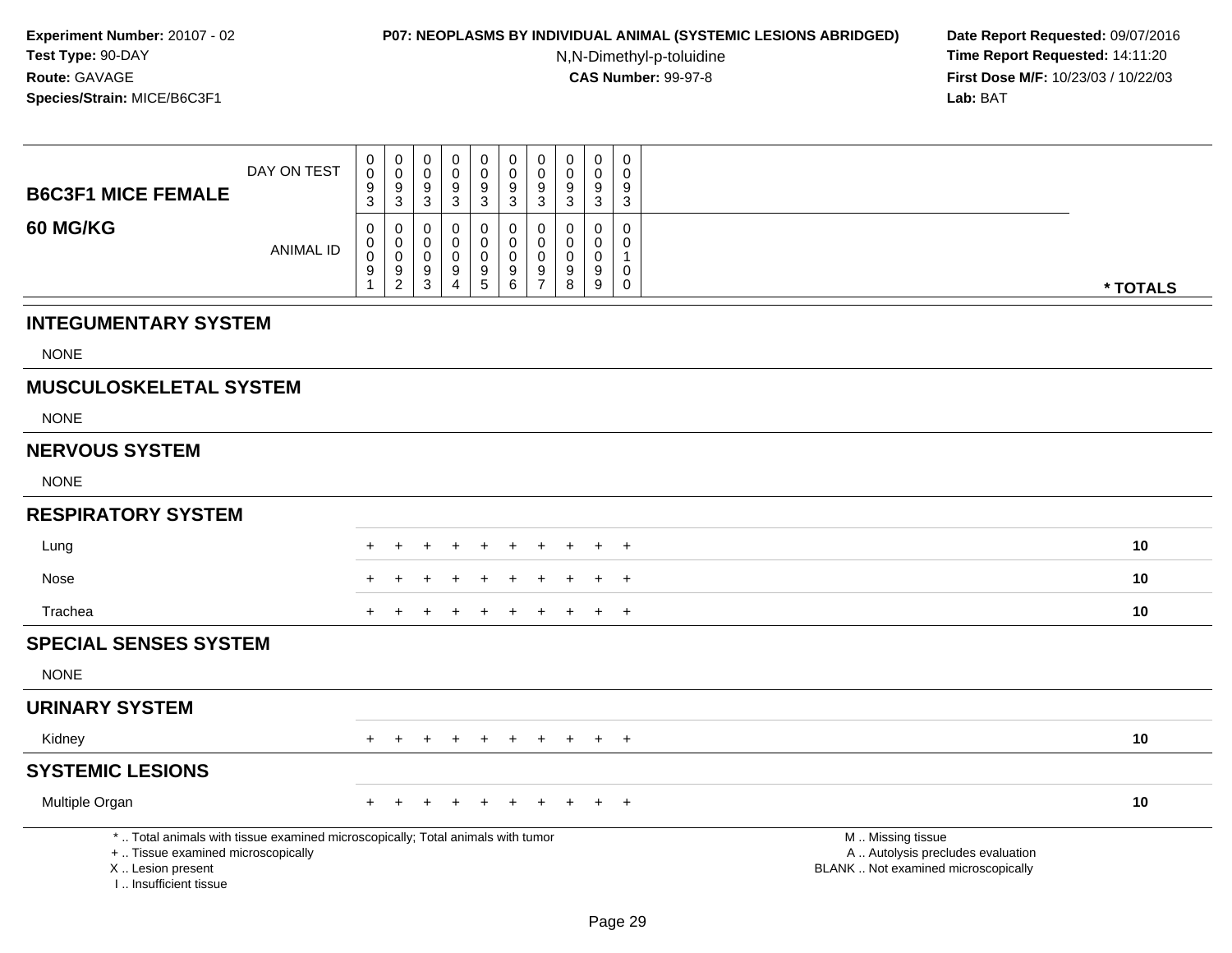#### **P07: NEOPLASMS BY INDIVIDUAL ANIMAL (SYSTEMIC LESIONS ABRIDGED) Date Report Requested:** 09/07/2016

N,N-Dimethyl-p-toluidine

| <b>B6C3F1 MICE FEMALE</b>                                                                                                                                           | DAY ON TEST      | 0<br>$\mathbf 0$<br>$\boldsymbol{9}$<br>$\mathbf{3}$ | $\boldsymbol{0}$<br>$\pmb{0}$<br>$\overline{9}$<br>$\mathbf{3}$           | 0<br>$\mathbf 0$<br>$\mathbf 0$<br>$\overline{4}$                         | 0<br>$\mathbf 0$<br>9<br>$\mathbf 3$                              | 0<br>$\pmb{0}$<br>$\boldsymbol{9}$<br>$\ensuremath{\mathsf{3}}$                   | 0<br>$\mathbf 0$<br>$\boldsymbol{9}$<br>$\mathbf{3}$                | 0<br>0<br>9<br>$\mathbf{3}$                                       | 0<br>$\pmb{0}$<br>9<br>$\mathbf{3}$                       | $\overline{0}$<br>$\pmb{0}$<br>$\boldsymbol{9}$<br>$\mathbf 3$              | 0<br>0<br>$\mathbf 0$<br>$\overline{4}$                  |                                                                                               |          |
|---------------------------------------------------------------------------------------------------------------------------------------------------------------------|------------------|------------------------------------------------------|---------------------------------------------------------------------------|---------------------------------------------------------------------------|-------------------------------------------------------------------|-----------------------------------------------------------------------------------|---------------------------------------------------------------------|-------------------------------------------------------------------|-----------------------------------------------------------|-----------------------------------------------------------------------------|----------------------------------------------------------|-----------------------------------------------------------------------------------------------|----------|
| <b>125 MG/KG</b>                                                                                                                                                    | <b>ANIMAL ID</b> | $\mathsf 0$<br>0<br>$\mathbf{1}$<br>$\pmb{0}$<br>1   | $\mathbf 0$<br>$\mathbf 0$<br>$\mathbf{1}$<br>$\pmb{0}$<br>$\overline{2}$ | $\mathbf 0$<br>$\mathbf 0$<br>$\mathbf{1}$<br>$\mathbf 0$<br>$\mathbf{3}$ | $\mathbf 0$<br>$\mathbf 0$<br>$\mathbf{1}$<br>0<br>$\overline{4}$ | $\mathbf 0$<br>$\pmb{0}$<br>$\mathbf{1}$<br>$\begin{array}{c} 0 \\ 5 \end{array}$ | $\mathbf 0$<br>$\mathbf 0$<br>$\mathbf{1}$<br>$\boldsymbol{0}$<br>6 | $\mathbf 0$<br>$\mathbf 0$<br>$\mathbf{1}$<br>0<br>$\overline{7}$ | $\Omega$<br>$\mathbf 0$<br>$\mathbf{1}$<br>$\pmb{0}$<br>8 | $\mathbf 0$<br>$\mathbf 0$<br>$\mathbf{1}$<br>$\mathbf 0$<br>$\overline{9}$ | $\mathbf 0$<br>$\mathbf{0}$<br>-1<br>$\overline{1}$<br>0 |                                                                                               | * TOTALS |
| <b>ALIMENTARY SYSTEM</b>                                                                                                                                            |                  |                                                      |                                                                           |                                                                           |                                                                   |                                                                                   |                                                                     |                                                                   |                                                           |                                                                             |                                                          |                                                                                               |          |
| Esophagus                                                                                                                                                           |                  |                                                      |                                                                           |                                                                           |                                                                   |                                                                                   |                                                                     |                                                                   |                                                           |                                                                             | $\overline{+}$                                           |                                                                                               | 10       |
| Gallbladder                                                                                                                                                         |                  |                                                      |                                                                           |                                                                           |                                                                   |                                                                                   |                                                                     |                                                                   |                                                           |                                                                             | $\ddot{}$                                                |                                                                                               | 10       |
| Intestine Large, Cecum                                                                                                                                              |                  |                                                      |                                                                           |                                                                           |                                                                   |                                                                                   |                                                                     |                                                                   |                                                           |                                                                             | $+$                                                      |                                                                                               | 10       |
| Intestine Large, Colon                                                                                                                                              |                  |                                                      |                                                                           |                                                                           |                                                                   |                                                                                   |                                                                     |                                                                   |                                                           |                                                                             | $\overline{ }$                                           |                                                                                               | 10       |
| Intestine Large, Rectum                                                                                                                                             |                  |                                                      |                                                                           |                                                                           |                                                                   |                                                                                   |                                                                     |                                                                   |                                                           |                                                                             | $+$                                                      |                                                                                               | 10       |
| Intestine Small, Duodenum                                                                                                                                           |                  |                                                      |                                                                           |                                                                           |                                                                   |                                                                                   |                                                                     |                                                                   |                                                           |                                                                             | $+$                                                      |                                                                                               | 10       |
| Intestine Small, Ileum                                                                                                                                              |                  |                                                      |                                                                           |                                                                           |                                                                   |                                                                                   |                                                                     |                                                                   |                                                           |                                                                             | $\overline{ }$                                           |                                                                                               | 10       |
| Intestine Small, Jejunum                                                                                                                                            |                  |                                                      |                                                                           |                                                                           |                                                                   |                                                                                   |                                                                     |                                                                   |                                                           |                                                                             | $\overline{ }$                                           |                                                                                               | 10       |
| Liver                                                                                                                                                               |                  | $+$                                                  |                                                                           |                                                                           |                                                                   |                                                                                   |                                                                     |                                                                   |                                                           | $\overline{ }$                                                              | $+$                                                      |                                                                                               | 10       |
| Pancreas                                                                                                                                                            |                  |                                                      |                                                                           |                                                                           |                                                                   |                                                                                   |                                                                     |                                                                   |                                                           |                                                                             | $\overline{ }$                                           |                                                                                               | 10       |
| Salivary Glands                                                                                                                                                     |                  |                                                      |                                                                           |                                                                           |                                                                   |                                                                                   |                                                                     |                                                                   |                                                           |                                                                             | $\div$                                                   |                                                                                               | 10       |
| Stomach, Forestomach                                                                                                                                                |                  |                                                      |                                                                           |                                                                           |                                                                   |                                                                                   |                                                                     |                                                                   |                                                           |                                                                             | $\ddot{}$                                                |                                                                                               | 10       |
| Stomach, Glandular                                                                                                                                                  |                  |                                                      |                                                                           |                                                                           |                                                                   |                                                                                   |                                                                     |                                                                   |                                                           |                                                                             | $+$                                                      |                                                                                               | 10       |
| <b>CARDIOVASCULAR SYSTEM</b>                                                                                                                                        |                  |                                                      |                                                                           |                                                                           |                                                                   |                                                                                   |                                                                     |                                                                   |                                                           |                                                                             |                                                          |                                                                                               |          |
| <b>Blood Vessel</b>                                                                                                                                                 |                  |                                                      |                                                                           |                                                                           |                                                                   |                                                                                   |                                                                     |                                                                   |                                                           |                                                                             | $\overline{+}$                                           |                                                                                               | 10       |
| *  Total animals with tissue examined microscopically; Total animals with tumor<br>+  Tissue examined microscopically<br>X  Lesion present<br>I Insufficient tissue |                  |                                                      |                                                                           |                                                                           |                                                                   |                                                                                   |                                                                     |                                                                   |                                                           |                                                                             |                                                          | M  Missing tissue<br>A  Autolysis precludes evaluation<br>BLANK  Not examined microscopically |          |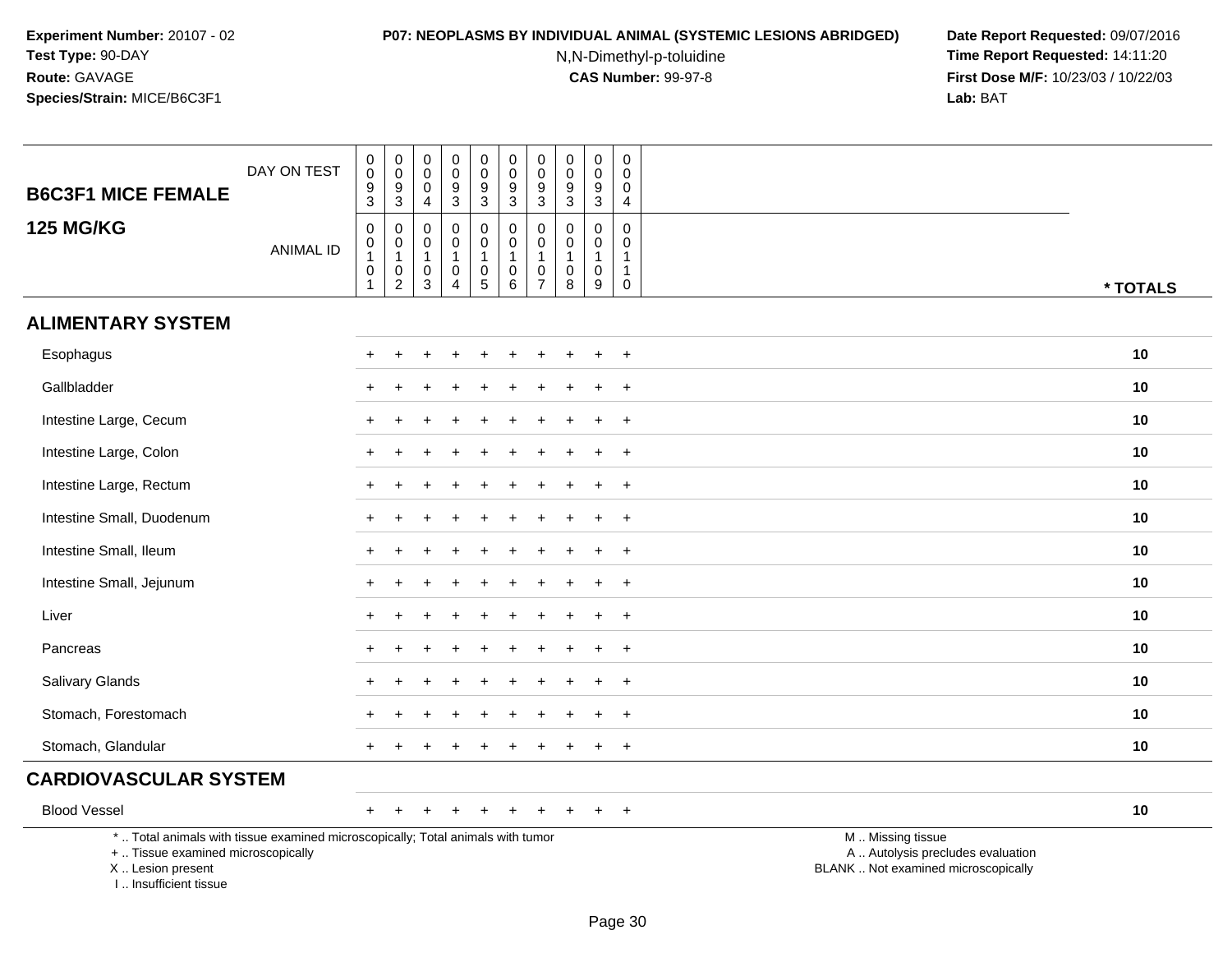#### **P07: NEOPLASMS BY INDIVIDUAL ANIMAL (SYSTEMIC LESIONS ABRIDGED) Date Report Requested:** 09/07/2016

N,N-Dimethyl-p-toluidine

| <b>B6C3F1 MICE FEMALE</b>                                                                                                                                           | DAY ON TEST      | $\begin{smallmatrix} 0\\0 \end{smallmatrix}$<br>$\frac{9}{3}$       | $\pmb{0}$<br>$\overline{0}$<br>$\boldsymbol{9}$<br>3 | $\mathbf 0$<br>$\mathbf 0$<br>$\mathbf 0$<br>$\overline{4}$             | $\pmb{0}$<br>$\overline{0}$<br>9<br>$\mathbf{3}$     | $\pmb{0}$<br>$\overline{0}$<br>$\boldsymbol{9}$<br>$\overline{3}$                   | $\mathbf 0$<br>$\overline{0}$<br>$\boldsymbol{9}$<br>$\overline{3}$ | $_{\rm 0}^{\rm 0}$<br>$\frac{9}{3}$                                         | $\mathsf{O}\xspace$<br>$\ddot{\mathbf{0}}$<br>9<br>$\overline{3}$ | $\mathbf 0$<br>$\overline{0}$<br>$\boldsymbol{9}$<br>$\overline{3}$ | $\pmb{0}$<br>$\ddot{\mathbf{0}}$<br>$\mathbf 0$<br>$\overline{4}$                 |                                                                                               |                |
|---------------------------------------------------------------------------------------------------------------------------------------------------------------------|------------------|---------------------------------------------------------------------|------------------------------------------------------|-------------------------------------------------------------------------|------------------------------------------------------|-------------------------------------------------------------------------------------|---------------------------------------------------------------------|-----------------------------------------------------------------------------|-------------------------------------------------------------------|---------------------------------------------------------------------|-----------------------------------------------------------------------------------|-----------------------------------------------------------------------------------------------|----------------|
| <b>125 MG/KG</b>                                                                                                                                                    | <b>ANIMAL ID</b> | $\pmb{0}$<br>$\pmb{0}$<br>$\mathbf{1}$<br>$\pmb{0}$<br>$\mathbf{1}$ | 0<br>0<br>$\mathbf{1}$<br>$\mathbf 0$<br>$\sqrt{2}$  | $\mathbf 0$<br>$\mathbf 0$<br>$\mathbf{1}$<br>$\mathbf 0$<br>$\sqrt{3}$ | 0<br>$\mathbf 0$<br>$\mathbf{1}$<br>$\mathbf 0$<br>4 | $\mathsf 0$<br>$\mathbf 0$<br>$\mathbf{1}$<br>$\mathsf{O}\xspace$<br>$\overline{5}$ | $\pmb{0}$<br>$\pmb{0}$<br>$\mathbf{1}$<br>$\mathbf 0$<br>$\,6\,$    | $\mathbf 0$<br>$\mathbf 0$<br>$\mathbf{1}$<br>$\mathbf 0$<br>$\overline{7}$ | $\mathbf 0$<br>0<br>$\mathbf{1}$<br>$\mathbf 0$<br>8              | 0<br>0<br>$\mathbf{1}$<br>$\mathsf{O}\xspace$<br>9                  | $\mathsf{O}\xspace$<br>$\mathbf 0$<br>$\mathbf{1}$<br>$\mathbf{1}$<br>$\mathbf 0$ |                                                                                               | * TOTALS       |
| Heart                                                                                                                                                               |                  | $\ddot{}$                                                           | ÷                                                    |                                                                         |                                                      | $\div$                                                                              | +                                                                   | +                                                                           |                                                                   | $\ddot{}$                                                           | $+$                                                                               |                                                                                               | 10             |
| <b>ENDOCRINE SYSTEM</b>                                                                                                                                             |                  |                                                                     |                                                      |                                                                         |                                                      |                                                                                     |                                                                     |                                                                             |                                                                   |                                                                     |                                                                                   |                                                                                               |                |
| <b>Adrenal Cortex</b>                                                                                                                                               |                  |                                                                     |                                                      |                                                                         |                                                      |                                                                                     |                                                                     |                                                                             |                                                                   | $\ddot{}$                                                           | $+$                                                                               |                                                                                               | 10             |
| Adrenal Medulla                                                                                                                                                     |                  |                                                                     |                                                      |                                                                         |                                                      |                                                                                     |                                                                     |                                                                             |                                                                   | ÷                                                                   | $+$                                                                               |                                                                                               | 10             |
| Islets, Pancreatic                                                                                                                                                  |                  |                                                                     |                                                      |                                                                         |                                                      |                                                                                     |                                                                     |                                                                             |                                                                   |                                                                     | $\ddot{}$                                                                         |                                                                                               | 10             |
| Parathyroid Gland                                                                                                                                                   |                  | $\ddot{}$                                                           | М                                                    |                                                                         |                                                      |                                                                                     |                                                                     |                                                                             |                                                                   | $\ddot{}$                                                           | M                                                                                 |                                                                                               | $\overline{7}$ |
| <b>Pituitary Gland</b>                                                                                                                                              |                  |                                                                     |                                                      |                                                                         |                                                      |                                                                                     |                                                                     |                                                                             |                                                                   | $\ddot{}$                                                           | $+$                                                                               |                                                                                               | 10             |
| <b>Thyroid Gland</b>                                                                                                                                                |                  | $\ddot{}$                                                           |                                                      |                                                                         |                                                      |                                                                                     | $\div$                                                              | +                                                                           |                                                                   | $\ddot{}$                                                           | $^{+}$                                                                            |                                                                                               | 10             |
| <b>GENERAL BODY SYSTEM</b>                                                                                                                                          |                  |                                                                     |                                                      |                                                                         |                                                      |                                                                                     |                                                                     |                                                                             |                                                                   |                                                                     |                                                                                   |                                                                                               |                |
| <b>NONE</b>                                                                                                                                                         |                  |                                                                     |                                                      |                                                                         |                                                      |                                                                                     |                                                                     |                                                                             |                                                                   |                                                                     |                                                                                   |                                                                                               |                |
| <b>GENITAL SYSTEM</b>                                                                                                                                               |                  |                                                                     |                                                      |                                                                         |                                                      |                                                                                     |                                                                     |                                                                             |                                                                   |                                                                     |                                                                                   |                                                                                               |                |
| <b>Clitoral Gland</b>                                                                                                                                               |                  |                                                                     |                                                      |                                                                         |                                                      |                                                                                     |                                                                     |                                                                             |                                                                   |                                                                     |                                                                                   |                                                                                               | 10             |
| Ovary                                                                                                                                                               |                  |                                                                     |                                                      |                                                                         |                                                      |                                                                                     |                                                                     |                                                                             |                                                                   |                                                                     | $\overline{+}$                                                                    |                                                                                               | 10             |
| <b>Uterus</b>                                                                                                                                                       |                  | $\ddot{}$                                                           |                                                      |                                                                         | ÷                                                    |                                                                                     |                                                                     |                                                                             |                                                                   | $\ddot{}$                                                           | $^{+}$                                                                            |                                                                                               | 10             |
| <b>HEMATOPOIETIC SYSTEM</b>                                                                                                                                         |                  |                                                                     |                                                      |                                                                         |                                                      |                                                                                     |                                                                     |                                                                             |                                                                   |                                                                     |                                                                                   |                                                                                               |                |
| <b>Bone Marrow</b>                                                                                                                                                  |                  |                                                                     |                                                      |                                                                         |                                                      |                                                                                     |                                                                     |                                                                             |                                                                   |                                                                     | $^{+}$                                                                            |                                                                                               | 10             |
| *  Total animals with tissue examined microscopically; Total animals with tumor<br>+  Tissue examined microscopically<br>X  Lesion present<br>I Insufficient tissue |                  |                                                                     |                                                      |                                                                         |                                                      |                                                                                     |                                                                     |                                                                             |                                                                   |                                                                     |                                                                                   | M  Missing tissue<br>A  Autolysis precludes evaluation<br>BLANK  Not examined microscopically |                |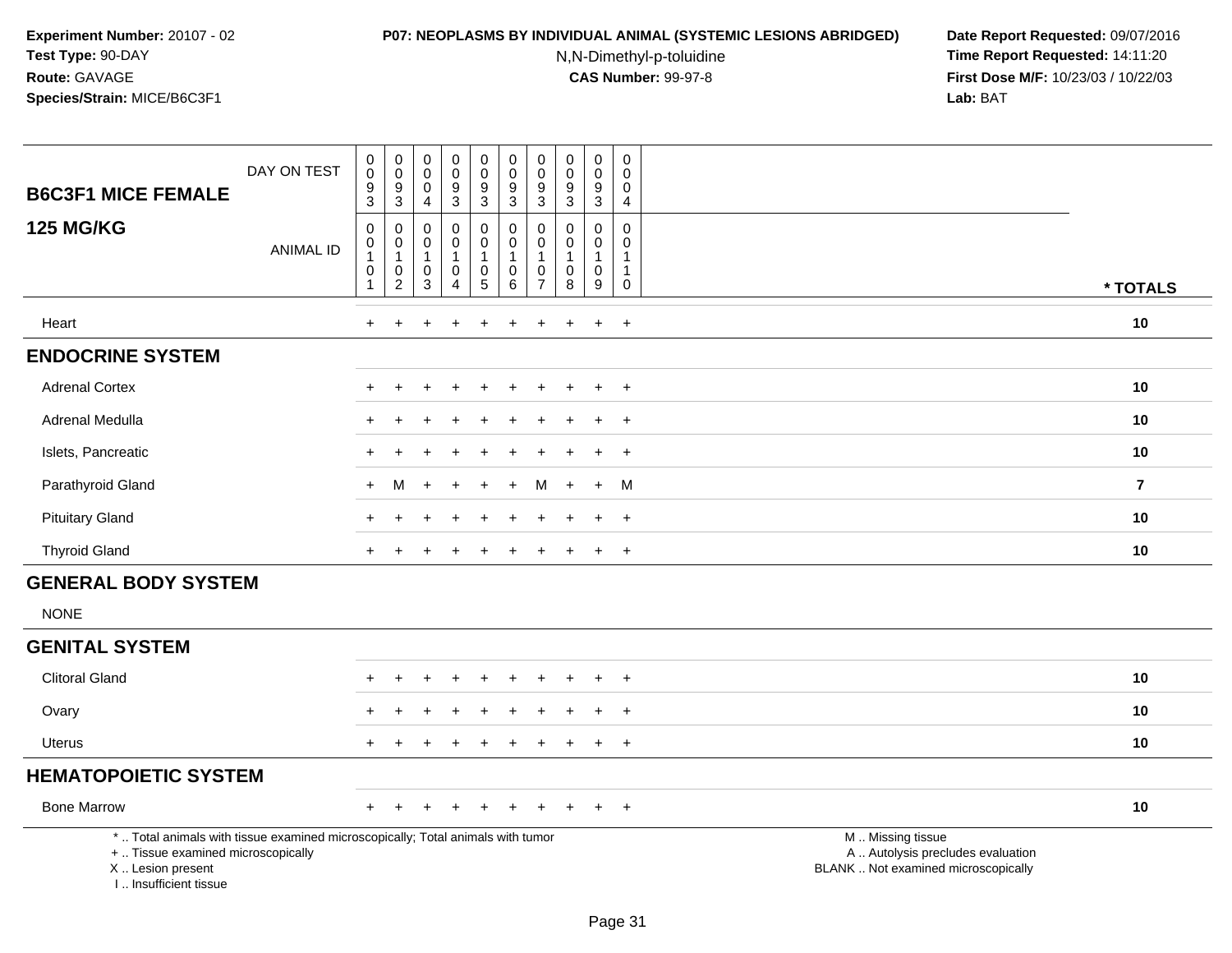#### **P07: NEOPLASMS BY INDIVIDUAL ANIMAL (SYSTEMIC LESIONS ABRIDGED) Date Report Requested:** 09/07/2016

N,N-Dimethyl-p-toluidine

 **Time Report Requested:** 14:11:20 **First Dose M/F:** 10/23/03 / 10/22/03<br>**Lab:** BAT **Lab:** BAT

| DAY ON TEST<br><b>B6C3F1 MICE FEMALE</b> | $\boldsymbol{0}$<br>$\pmb{0}$<br>$\frac{9}{3}$ | $\pmb{0}$<br>$\pmb{0}$<br>$^9_3$                                     | $\boldsymbol{0}$<br>$\pmb{0}$<br>$\mathbf 0$<br>$\overline{4}$               | $\pmb{0}$<br>$\pmb{0}$<br>$\frac{9}{3}$              | $\overline{0}$<br>$\mathbf 0$<br>$\frac{9}{3}$                      | $\mathbf 0$<br>$\pmb{0}$<br>$\frac{9}{3}$ | $\pmb{0}$<br>0<br>$\frac{9}{3}$               | $\mathbf 0$<br>$\pmb{0}$<br>$\boldsymbol{9}$<br>$\mathbf{3}$ | 0<br>$\pmb{0}$<br>$\boldsymbol{9}$<br>$\mathbf{3}$ | $\mathbf 0$<br>$\mathbf 0$<br>$\mathbf 0$<br>4              |          |
|------------------------------------------|------------------------------------------------|----------------------------------------------------------------------|------------------------------------------------------------------------------|------------------------------------------------------|---------------------------------------------------------------------|-------------------------------------------|-----------------------------------------------|--------------------------------------------------------------|----------------------------------------------------|-------------------------------------------------------------|----------|
| <b>125 MG/KG</b><br><b>ANIMAL ID</b>     | $\mathsf{O}$<br>0<br>0<br>$\mathbf{1}$         | $\pmb{0}$<br>$\pmb{0}$<br>$\mathbf 1$<br>$\pmb{0}$<br>$\overline{c}$ | $\boldsymbol{0}$<br>$\pmb{0}$<br>$\mathbf{1}$<br>$\mathbf 0$<br>$\mathbf{3}$ | 0<br>$\mathsf 0$<br>$\mathbf{1}$<br>$\mathsf 0$<br>4 | $\pmb{0}$<br>$\pmb{0}$<br>$\mathbf{1}$<br>$\mathbf 0$<br>$\sqrt{5}$ | 0<br>$\pmb{0}$<br>1<br>$\mathbf 0$<br>6   | 0<br>0<br>$\mathbf{1}$<br>0<br>$\overline{7}$ | $\mathbf 0$<br>$\mathbf 0$<br>$\mathbf 0$<br>8               | 0<br>0<br>$\mathbf{1}$<br>$\mathbf 0$<br>$9\,$     | $\mathbf 0$<br>$\Omega$<br>1<br>$\mathbf{1}$<br>$\mathbf 0$ | * TOTALS |
| Lymph Node, Mandibular                   | $\ddot{}$                                      | $\pm$                                                                |                                                                              | $\ddot{}$                                            | ÷                                                                   | $\ddot{}$                                 | $\pm$                                         | $\overline{ }$                                               | $\ddot{}$                                          | $+$                                                         | 10       |
| Lymph Node, Mesenteric                   | $\ddot{}$                                      | $\pm$                                                                |                                                                              | ÷                                                    |                                                                     |                                           |                                               | $\,$                                                         | $+$                                                | $+$                                                         | 10       |
| Spleen                                   | $\ddot{}$                                      | ÷                                                                    |                                                                              |                                                      |                                                                     |                                           |                                               |                                                              | $\ddot{}$                                          | $+$                                                         | 10       |
| Thymus                                   | $+$                                            | $\pm$                                                                |                                                                              |                                                      |                                                                     |                                           |                                               |                                                              | $+$                                                | $+$                                                         | 10       |
| <b>INTEGUMENTARY SYSTEM</b>              |                                                |                                                                      |                                                                              |                                                      |                                                                     |                                           |                                               |                                                              |                                                    |                                                             |          |
| Mammary Gland                            | $\ddot{}$                                      |                                                                      |                                                                              |                                                      |                                                                     |                                           |                                               |                                                              | $\ddot{}$                                          | $+$                                                         | 10       |
| Skin                                     | $\ddot{}$                                      |                                                                      |                                                                              |                                                      |                                                                     |                                           |                                               |                                                              | $\pm$                                              | $+$                                                         | 10       |
| <b>MUSCULOSKELETAL SYSTEM</b>            |                                                |                                                                      |                                                                              |                                                      |                                                                     |                                           |                                               |                                                              |                                                    |                                                             |          |
| Bone                                     | $\ddot{}$                                      | $+$                                                                  | $\overline{+}$                                                               | $+$                                                  | $+$                                                                 | $\ddot{}$                                 | $\pm$                                         | $+$                                                          | $+$                                                | $+$                                                         | 10       |
| <b>NERVOUS SYSTEM</b>                    |                                                |                                                                      |                                                                              |                                                      |                                                                     |                                           |                                               |                                                              |                                                    |                                                             |          |
| Brain                                    | $\ddot{}$                                      |                                                                      |                                                                              | $\div$                                               |                                                                     | $\ddot{}$                                 | $\div$                                        | $\pm$                                                        | $\ddot{}$                                          | $+$                                                         | 10       |
| <b>RESPIRATORY SYSTEM</b>                |                                                |                                                                      |                                                                              |                                                      |                                                                     |                                           |                                               |                                                              |                                                    |                                                             |          |
| Lung                                     | $\ddot{}$                                      | $\div$                                                               |                                                                              |                                                      |                                                                     |                                           |                                               |                                                              | ÷                                                  | $+$                                                         | 10       |
| Nose                                     | $\pm$                                          |                                                                      |                                                                              |                                                      |                                                                     |                                           |                                               |                                                              | ÷                                                  | $\overline{+}$                                              | 10       |
| Trachea                                  | $\ddot{}$                                      |                                                                      |                                                                              |                                                      |                                                                     |                                           |                                               |                                                              | $\pm$                                              | $+$                                                         | 10       |

### **SPECIAL SENSES SYSTEM**

\* .. Total animals with tissue examined microscopically; Total animals with tumor

+ .. Tissue examined microscopically

X .. Lesion present

I .. Insufficient tissue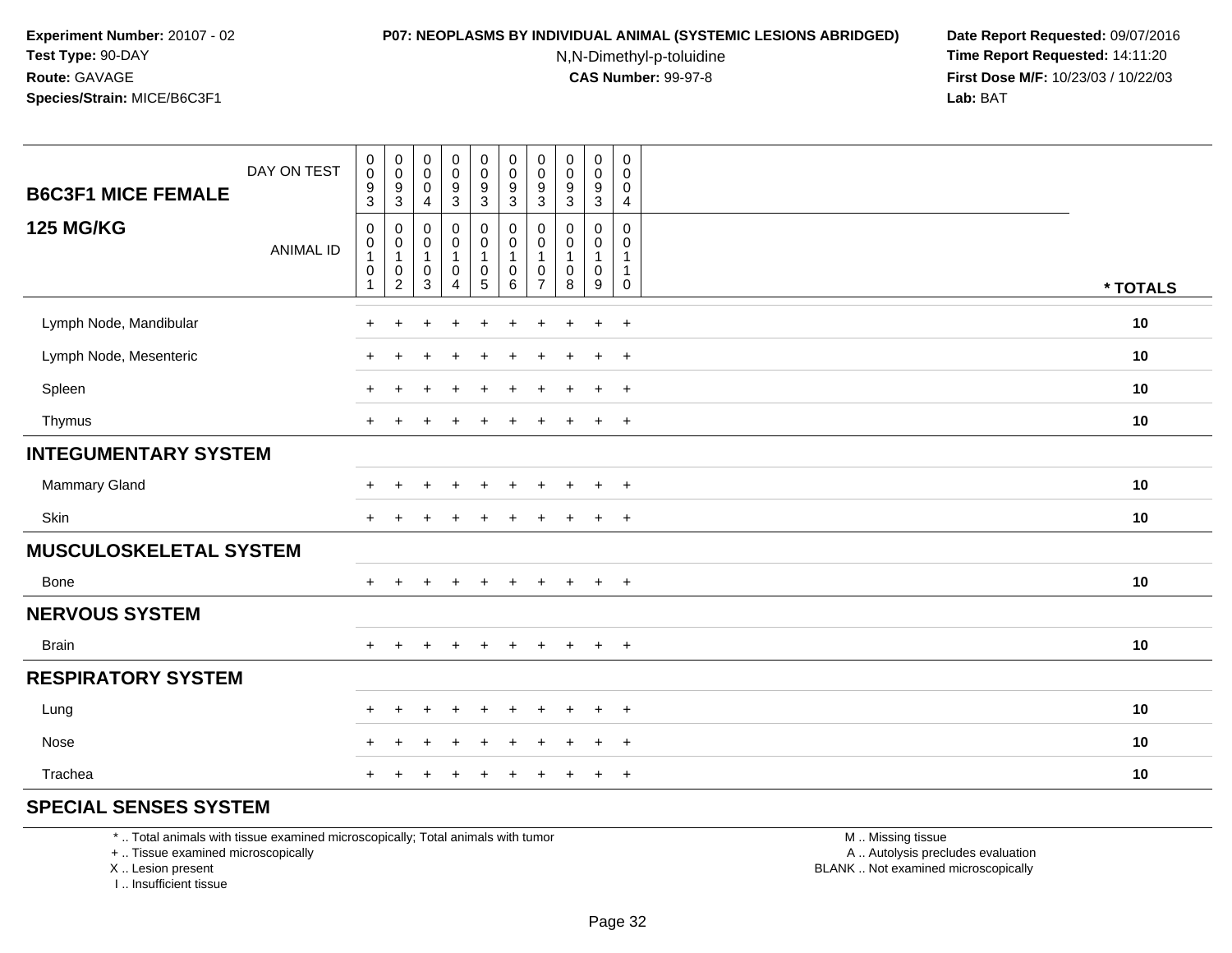#### **P07: NEOPLASMS BY INDIVIDUAL ANIMAL (SYSTEMIC LESIONS ABRIDGED) Date Report Requested:** 09/07/2016

N,N-Dimethyl-p-toluidine

 **Time Report Requested:** 14:11:20 **First Dose M/F:** 10/23/03 / 10/22/03<br>**Lab:** BAT **Lab:** BAT

| <b>B6C3F1 MICE FEMALE</b> | DAY ON TEST | $_{\rm 0}^{\rm 0}$<br>9<br>3                  | $\begin{smallmatrix}0\0\0\9\end{smallmatrix}$<br>3                  | $\begin{smallmatrix}0\\0\\0\end{smallmatrix}$<br>4         | $\begin{smallmatrix} 0\\0 \end{smallmatrix}$<br>9<br>3 | $_{\rm 0}^{\rm 0}$<br>$\boldsymbol{9}$<br>$\mathbf{3}$ | $_{\rm 0}^{\rm 0}$<br>9<br>3                                   | $\begin{smallmatrix} 0\\0 \end{smallmatrix}$<br>9<br>3 | $\begin{smallmatrix} 0\\0 \end{smallmatrix}$<br>9<br>3 | $_0^0$<br>9<br>3 | $\boldsymbol{0}$<br>$\overline{0}$<br>4 |          |
|---------------------------|-------------|-----------------------------------------------|---------------------------------------------------------------------|------------------------------------------------------------|--------------------------------------------------------|--------------------------------------------------------|----------------------------------------------------------------|--------------------------------------------------------|--------------------------------------------------------|------------------|-----------------------------------------|----------|
| <b>125 MG/KG</b>          | ANIMAL ID   | 0<br>$\pmb{0}$<br>$\overline{A}$<br>$\pmb{0}$ | $_{\rm 0}^{\rm 0}$<br>$\overline{A}$<br>$\pmb{0}$<br>$\overline{2}$ | $\begin{matrix} 0 \\ 0 \\ 1 \end{matrix}$<br>$\frac{0}{3}$ | 0<br>0<br>0<br>4                                       | 0<br>$\pmb{0}$<br>$\boldsymbol{0}$<br>5                | $\begin{smallmatrix}0\\0\end{smallmatrix}$<br>$\mathbf 0$<br>6 | 0<br>$\pmb{0}$<br>0<br>$\overline{ }$                  | 0<br>0<br>8                                            | 0<br>0<br>0<br>9 | 0<br>$\Omega$                           | * TOTALS |
| Eye                       |             | $+$                                           |                                                                     | $\pm$                                                      | $\pm$                                                  | $+$                                                    | $\pm$                                                          | $\pm$                                                  | $\pm$                                                  | $\ddot{}$        | $+$                                     | 10       |
| Harderian Gland           |             | $\ddot{}$                                     | $\pm$                                                               | $\pm$                                                      | $^{+}$                                                 | $+$                                                    | $+$                                                            | $+$                                                    | $+$                                                    | $+$ $+$          |                                         | 10       |
| <b>URINARY SYSTEM</b>     |             |                                               |                                                                     |                                                            |                                                        |                                                        |                                                                |                                                        |                                                        |                  |                                         |          |
| Kidney                    |             | $+$                                           |                                                                     |                                                            | $\div$                                                 | $+$                                                    | $\pm$                                                          | $+$                                                    | $\div$                                                 | $+$              | $+$                                     | 10       |
| <b>Urinary Bladder</b>    |             | $+$                                           |                                                                     | $\pm$                                                      | $+$                                                    | $+$                                                    | $+$                                                            | $+$                                                    | $+$                                                    | $+$              | $+$                                     | 10       |
| <b>SYSTEMIC LESIONS</b>   |             |                                               |                                                                     |                                                            |                                                        |                                                        |                                                                |                                                        |                                                        |                  |                                         |          |
| Multiple Organ            |             |                                               |                                                                     |                                                            | $\div$                                                 |                                                        | $+$                                                            | $+$                                                    | $\div$                                                 | $\pm$            | $+$                                     | 10       |

\* .. Total animals with tissue examined microscopically; Total animals with tumor

+ .. Tissue examined microscopically

- X .. Lesion present
- I .. Insufficient tissue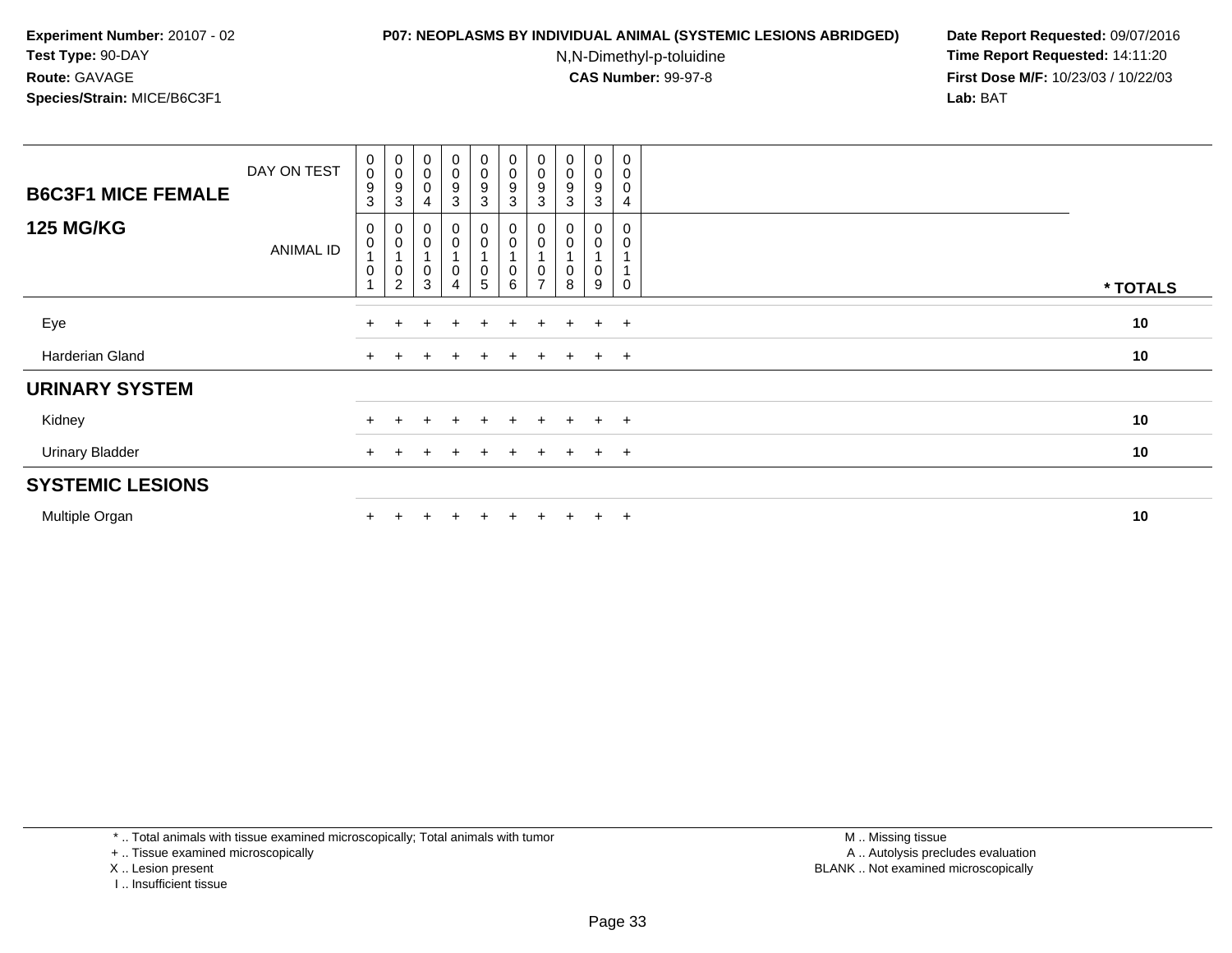#### **P07: NEOPLASMS BY INDIVIDUAL ANIMAL (SYSTEMIC LESIONS ABRIDGED) Date Report Requested:** 09/07/2016

N,N-Dimethyl-p-toluidine

| <b>B6C3F1 MICE FEMALE</b>                                                                                                                                           | DAY ON TEST      | $\begin{smallmatrix}0\0\0\end{smallmatrix}$<br>$\pmb{0}$<br>3 | $\pmb{0}$<br>$\mathbf 0$<br>$\pmb{0}$<br>$\sqrt{5}$           | $\boldsymbol{0}$<br>$\mathsf{O}\xspace$<br>$\mathbf 0$<br>$\overline{2}$          | $\pmb{0}$<br>$\mathbf 0$<br>$\mathbf 0$<br>$\mathbf{3}$                      | 0<br>$\mathbf 0$<br>0<br>4              | $\begin{smallmatrix}0\0\0\end{smallmatrix}$<br>$\mathbf 0$<br>$\overline{4}$ | $\mathsf 0$<br>$\mathbf 0$<br>$\mathbf 0$<br>$\overline{2}$                  | $\mathbf 0$<br>$\pmb{0}$<br>$\mathbf 0$<br>$\overline{4}$ | $\mathbf 0$<br>$\mathbf 0$<br>$\mathbf 0$<br>$\sqrt{5}$              | 0<br>$\mathbf 0$<br>$\mathbf 0$<br>3                       |                                                                                               |
|---------------------------------------------------------------------------------------------------------------------------------------------------------------------|------------------|---------------------------------------------------------------|---------------------------------------------------------------|-----------------------------------------------------------------------------------|------------------------------------------------------------------------------|-----------------------------------------|------------------------------------------------------------------------------|------------------------------------------------------------------------------|-----------------------------------------------------------|----------------------------------------------------------------------|------------------------------------------------------------|-----------------------------------------------------------------------------------------------|
| <b>250 MG/KG</b>                                                                                                                                                    | <b>ANIMAL ID</b> | $\pmb{0}$<br>$\pmb{0}$<br>$\mathbf{1}$<br>1<br>$\mathbf{1}$   | $\mathbf 0$<br>$\pmb{0}$<br>$\overline{1}$<br>1<br>$\sqrt{2}$ | $\mathbf 0$<br>$\boldsymbol{0}$<br>$\mathbf{1}$<br>$\overline{1}$<br>$\mathbf{3}$ | $\mathbf 0$<br>$\mathbf 0$<br>$\mathbf{1}$<br>$\mathbf{1}$<br>$\overline{4}$ | 0<br>$\mathsf{O}\xspace$<br>1<br>1<br>5 | $\mathbf 0$<br>$\mathbf 0$<br>$\mathbf{1}$<br>$\mathbf{1}$<br>$\,6\,$        | $\mathbf 0$<br>$\mathsf 0$<br>$\mathbf{1}$<br>$\mathbf{1}$<br>$\overline{7}$ | $\mathbf 0$<br>0<br>-1<br>$\,8\,$                         | $\mathbf 0$<br>$\mathbf 0$<br>$\overline{1}$<br>$\mathbf 1$<br>$9\,$ | $\mathbf 0$<br>$\mathbf 0$<br>$\mathbf{1}$<br>$^2_{\rm 0}$ | * TOTALS                                                                                      |
| <b>ALIMENTARY SYSTEM</b>                                                                                                                                            |                  |                                                               |                                                               |                                                                                   |                                                                              |                                         |                                                                              |                                                                              |                                                           |                                                                      |                                                            |                                                                                               |
| Esophagus                                                                                                                                                           |                  |                                                               |                                                               |                                                                                   |                                                                              |                                         |                                                                              |                                                                              |                                                           |                                                                      | $\ddot{}$                                                  | 10                                                                                            |
| Gallbladder                                                                                                                                                         |                  |                                                               |                                                               |                                                                                   |                                                                              |                                         |                                                                              |                                                                              |                                                           |                                                                      | $\ddot{}$                                                  | 10                                                                                            |
| Intestine Large, Cecum                                                                                                                                              |                  |                                                               |                                                               |                                                                                   |                                                                              |                                         |                                                                              |                                                                              |                                                           |                                                                      | $+$                                                        | 10                                                                                            |
| Intestine Large, Colon                                                                                                                                              |                  |                                                               |                                                               |                                                                                   |                                                                              |                                         |                                                                              |                                                                              |                                                           |                                                                      | $+$                                                        | 10                                                                                            |
| Intestine Large, Rectum                                                                                                                                             |                  |                                                               |                                                               |                                                                                   |                                                                              |                                         |                                                                              |                                                                              |                                                           |                                                                      | $\ddot{}$                                                  | 10                                                                                            |
| Intestine Small, Duodenum                                                                                                                                           |                  |                                                               |                                                               |                                                                                   |                                                                              |                                         |                                                                              |                                                                              |                                                           |                                                                      | $\ddot{}$                                                  | 10                                                                                            |
| Intestine Small, Ileum                                                                                                                                              |                  |                                                               |                                                               |                                                                                   |                                                                              |                                         |                                                                              |                                                                              |                                                           |                                                                      | $+$                                                        | 10                                                                                            |
| Intestine Small, Jejunum                                                                                                                                            |                  |                                                               |                                                               |                                                                                   |                                                                              |                                         |                                                                              |                                                                              |                                                           |                                                                      | $\overline{+}$                                             | 10                                                                                            |
| Liver                                                                                                                                                               |                  |                                                               |                                                               |                                                                                   |                                                                              |                                         |                                                                              |                                                                              |                                                           |                                                                      | $\ddot{}$                                                  | 10                                                                                            |
| Pancreas                                                                                                                                                            |                  |                                                               |                                                               |                                                                                   |                                                                              |                                         |                                                                              |                                                                              |                                                           |                                                                      | $\overline{+}$                                             | 10                                                                                            |
| Salivary Glands                                                                                                                                                     |                  |                                                               |                                                               |                                                                                   |                                                                              |                                         |                                                                              |                                                                              |                                                           |                                                                      | $+$                                                        | 10                                                                                            |
| Stomach, Forestomach                                                                                                                                                |                  |                                                               |                                                               |                                                                                   |                                                                              |                                         |                                                                              |                                                                              |                                                           |                                                                      | $\overline{+}$                                             | 10                                                                                            |
| Stomach, Glandular                                                                                                                                                  |                  |                                                               |                                                               |                                                                                   |                                                                              |                                         |                                                                              |                                                                              |                                                           |                                                                      | $\overline{+}$                                             | 10                                                                                            |
| <b>CARDIOVASCULAR SYSTEM</b>                                                                                                                                        |                  |                                                               |                                                               |                                                                                   |                                                                              |                                         |                                                                              |                                                                              |                                                           |                                                                      |                                                            |                                                                                               |
| <b>Blood Vessel</b>                                                                                                                                                 |                  | $+$                                                           |                                                               |                                                                                   |                                                                              |                                         |                                                                              |                                                                              |                                                           |                                                                      | $+$                                                        | 10                                                                                            |
| *  Total animals with tissue examined microscopically; Total animals with tumor<br>+  Tissue examined microscopically<br>X  Lesion present<br>I Insufficient tissue |                  |                                                               |                                                               |                                                                                   |                                                                              |                                         |                                                                              |                                                                              |                                                           |                                                                      |                                                            | M  Missing tissue<br>A  Autolysis precludes evaluation<br>BLANK  Not examined microscopically |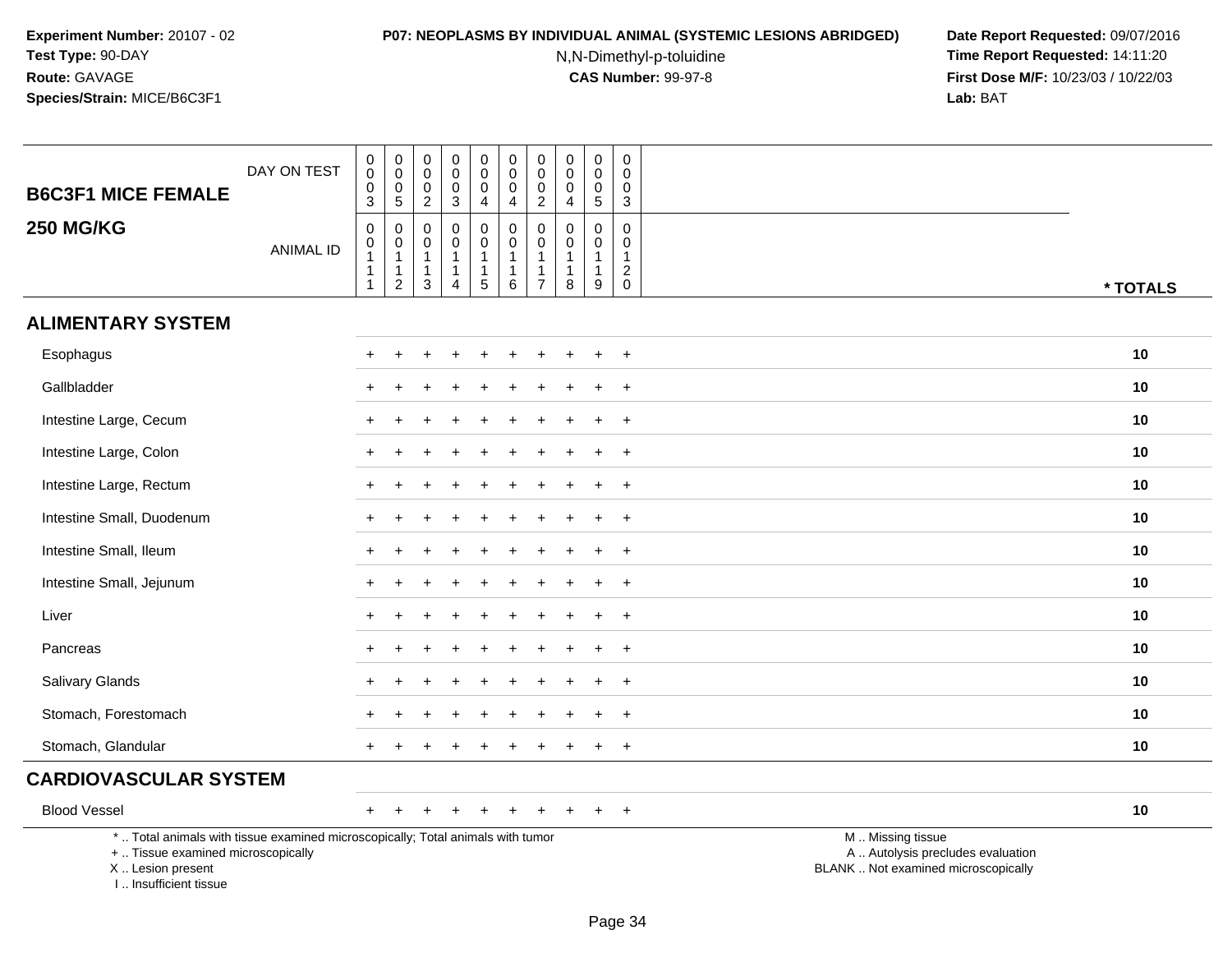#### **P07: NEOPLASMS BY INDIVIDUAL ANIMAL (SYSTEMIC LESIONS ABRIDGED) Date Report Requested:** 09/07/2016

N,N-Dimethyl-p-toluidine

| DAY ON TEST<br><b>B6C3F1 MICE FEMALE</b>                                                                                                                            | $\mathbf 0$<br>$\overline{0}$<br>$\pmb{0}$<br>3 | $_{\rm 0}^{\rm 0}$<br>$\frac{0}{5}$                                                 | $\boldsymbol{0}$<br>$\ddot{\mathbf{0}}$<br>$\mathbf 0$<br>$\overline{2}$ | $\pmb{0}$<br>$\overline{0}$<br>$\mathsf{O}\xspace$<br>$\mathbf{3}$       | $\begin{smallmatrix}0\0\0\end{smallmatrix}$<br>$\mathsf{O}\xspace$<br>4 | $\pmb{0}$<br>$\overline{0}$<br>$\pmb{0}$<br>$\overline{4}$ | $\pmb{0}$<br>$\pmb{0}$<br>$\mathbf 0$<br>$\overline{2}$                        | $\mathbf 0$<br>$\mathbf 0$<br>$\mathbf 0$<br>$\overline{a}$ | $\mathbf 0$<br>$\overline{0}$<br>$\mathbf 0$<br>5               | $\pmb{0}$<br>$\ddot{\mathbf{0}}$<br>$\pmb{0}$<br>$\overline{3}$              |                                                                                               |                |
|---------------------------------------------------------------------------------------------------------------------------------------------------------------------|-------------------------------------------------|-------------------------------------------------------------------------------------|--------------------------------------------------------------------------|--------------------------------------------------------------------------|-------------------------------------------------------------------------|------------------------------------------------------------|--------------------------------------------------------------------------------|-------------------------------------------------------------|-----------------------------------------------------------------|------------------------------------------------------------------------------|-----------------------------------------------------------------------------------------------|----------------|
| <b>250 MG/KG</b><br><b>ANIMAL ID</b>                                                                                                                                | $\pmb{0}$<br>$\pmb{0}$<br>1<br>1                | $\mathbf 0$<br>$\boldsymbol{0}$<br>$\mathbf{1}$<br>$\overline{1}$<br>$\overline{c}$ | $\mathbf 0$<br>$\mathbf 0$<br>$\mathbf{1}$<br>$\overline{1}$<br>3        | $\boldsymbol{0}$<br>$\boldsymbol{0}$<br>$\mathbf{1}$<br>$\mathbf 1$<br>4 | 0<br>$\mathbf 0$<br>$\overline{1}$<br>$\mathbf{1}$<br>$\sqrt{5}$        | $\pmb{0}$<br>$\pmb{0}$<br>$\mathbf{1}$<br>1<br>6           | $\mathbf 0$<br>$\mathbf 0$<br>$\mathbf{1}$<br>$\overline{1}$<br>$\overline{7}$ | $\mathbf 0$<br>0<br>$\mathbf{1}$<br>$\mathbf{1}$<br>8       | $\mathbf 0$<br>$\mathbf 0$<br>$\mathbf{1}$<br>$\mathbf{1}$<br>9 | $\mathbf 0$<br>$\mathbf{0}$<br>$\mathbf{1}$<br>$\overline{2}$<br>$\mathsf 0$ |                                                                                               | * TOTALS       |
| Heart                                                                                                                                                               | $\ddot{}$                                       | ÷                                                                                   |                                                                          |                                                                          | ÷                                                                       | $\ddot{}$                                                  | ÷                                                                              | ÷.                                                          | $\ddot{}$                                                       | $+$                                                                          |                                                                                               | 10             |
| <b>ENDOCRINE SYSTEM</b>                                                                                                                                             |                                                 |                                                                                     |                                                                          |                                                                          |                                                                         |                                                            |                                                                                |                                                             |                                                                 |                                                                              |                                                                                               |                |
| <b>Adrenal Cortex</b>                                                                                                                                               |                                                 |                                                                                     |                                                                          |                                                                          |                                                                         |                                                            |                                                                                |                                                             | $\ddot{}$                                                       | $+$                                                                          |                                                                                               | 10             |
| Adrenal Medulla                                                                                                                                                     |                                                 |                                                                                     |                                                                          |                                                                          |                                                                         |                                                            |                                                                                |                                                             |                                                                 | $\overline{+}$                                                               |                                                                                               | 10             |
| Islets, Pancreatic                                                                                                                                                  |                                                 |                                                                                     |                                                                          |                                                                          |                                                                         |                                                            |                                                                                |                                                             |                                                                 | $\ddot{}$                                                                    |                                                                                               | 10             |
| Parathyroid Gland                                                                                                                                                   | м                                               | м                                                                                   | M                                                                        | $\ddot{}$                                                                |                                                                         |                                                            |                                                                                | м                                                           | $\ddot{}$                                                       | $+$                                                                          |                                                                                               | $6\phantom{1}$ |
| <b>Pituitary Gland</b>                                                                                                                                              | м                                               |                                                                                     |                                                                          |                                                                          |                                                                         |                                                            |                                                                                |                                                             | $\ddot{}$                                                       | $+$                                                                          |                                                                                               | 9              |
| <b>Thyroid Gland</b>                                                                                                                                                | $\ddot{}$                                       |                                                                                     |                                                                          |                                                                          |                                                                         | $\div$                                                     |                                                                                |                                                             | $\ddot{}$                                                       | $\overline{+}$                                                               |                                                                                               | 10             |
| <b>GENERAL BODY SYSTEM</b>                                                                                                                                          |                                                 |                                                                                     |                                                                          |                                                                          |                                                                         |                                                            |                                                                                |                                                             |                                                                 |                                                                              |                                                                                               |                |
| <b>NONE</b>                                                                                                                                                         |                                                 |                                                                                     |                                                                          |                                                                          |                                                                         |                                                            |                                                                                |                                                             |                                                                 |                                                                              |                                                                                               |                |
| <b>GENITAL SYSTEM</b>                                                                                                                                               |                                                 |                                                                                     |                                                                          |                                                                          |                                                                         |                                                            |                                                                                |                                                             |                                                                 |                                                                              |                                                                                               |                |
| <b>Clitoral Gland</b>                                                                                                                                               |                                                 |                                                                                     |                                                                          |                                                                          |                                                                         |                                                            |                                                                                |                                                             |                                                                 | $\pm$                                                                        |                                                                                               | 10             |
| Ovary                                                                                                                                                               |                                                 |                                                                                     |                                                                          |                                                                          |                                                                         |                                                            |                                                                                |                                                             |                                                                 | $\ddot{}$                                                                    |                                                                                               | 10             |
| <b>Uterus</b>                                                                                                                                                       |                                                 |                                                                                     |                                                                          |                                                                          |                                                                         |                                                            |                                                                                |                                                             | $\ddot{}$                                                       | $\ddot{}$                                                                    |                                                                                               | 10             |
| <b>HEMATOPOIETIC SYSTEM</b>                                                                                                                                         |                                                 |                                                                                     |                                                                          |                                                                          |                                                                         |                                                            |                                                                                |                                                             |                                                                 |                                                                              |                                                                                               |                |
| <b>Bone Marrow</b>                                                                                                                                                  |                                                 |                                                                                     |                                                                          |                                                                          |                                                                         |                                                            |                                                                                |                                                             |                                                                 | $\overline{+}$                                                               |                                                                                               | 10             |
| *  Total animals with tissue examined microscopically; Total animals with tumor<br>+  Tissue examined microscopically<br>X  Lesion present<br>I Insufficient tissue |                                                 |                                                                                     |                                                                          |                                                                          |                                                                         |                                                            |                                                                                |                                                             |                                                                 |                                                                              | M  Missing tissue<br>A  Autolysis precludes evaluation<br>BLANK  Not examined microscopically |                |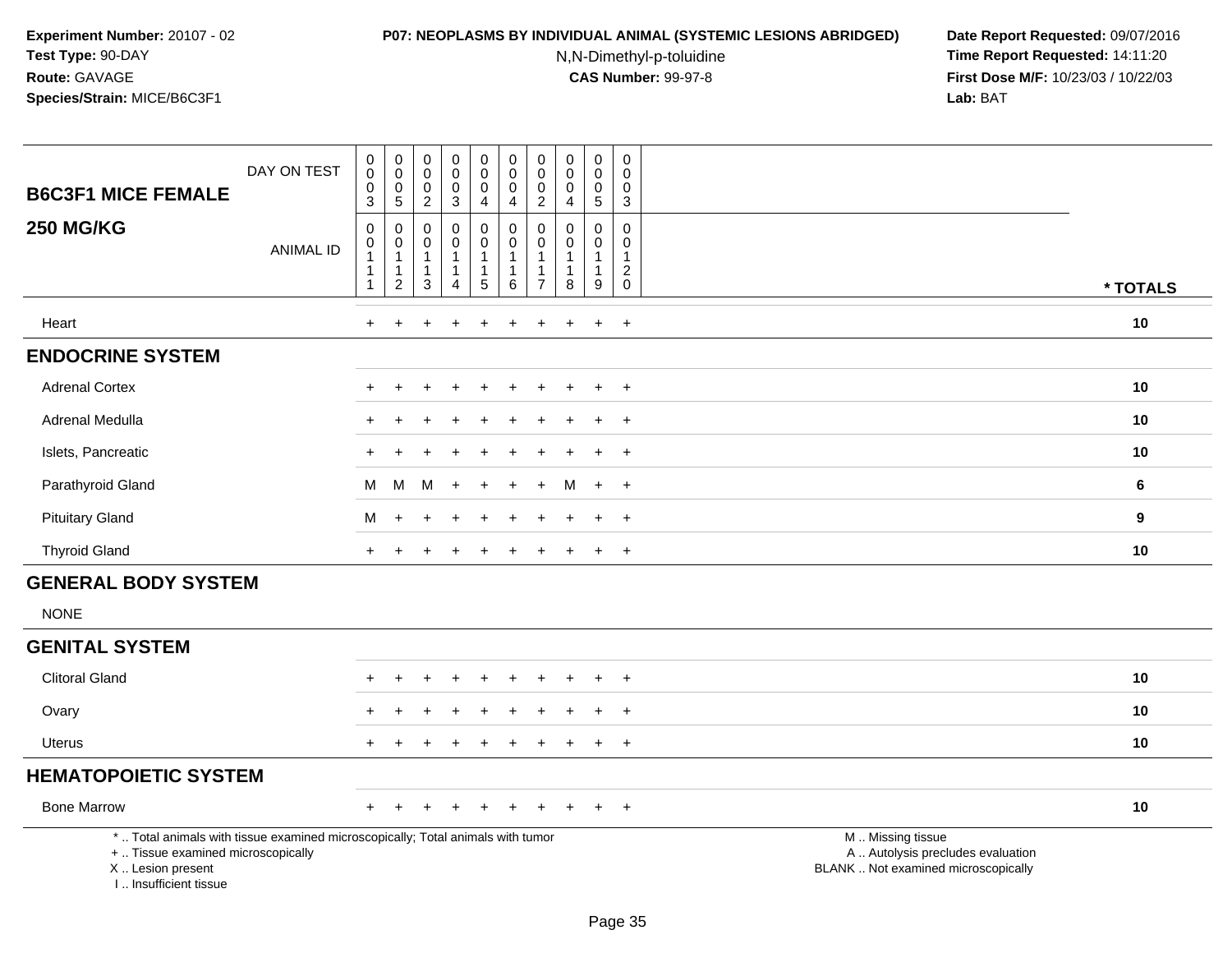## **P07: NEOPLASMS BY INDIVIDUAL ANIMAL (SYSTEMIC LESIONS ABRIDGED) Date Report Requested:** 09/07/2016

N,N-Dimethyl-p-toluidine

| <b>B6C3F1 MICE FEMALE</b>                                                                                                                                           | DAY ON TEST      | $\begin{smallmatrix} 0\\0 \end{smallmatrix}$<br>$\boldsymbol{0}$<br>$\mathbf{3}$                 | $\pmb{0}$<br>$\overline{0}$<br>$\mathbf 0$<br>$\sqrt{5}$      | 0<br>$\pmb{0}$<br>$\mathbf 0$<br>$\overline{2}$                 | $\pmb{0}$<br>$\bar{0}$<br>$\mathsf 0$<br>$\mathbf{3}$                        | $\mathbf 0$<br>$\ddot{\mathbf{0}}$<br>$\mathsf 0$<br>4                              | $\pmb{0}$<br>$\ddot{\mathbf{0}}$<br>$\mathbf 0$<br>4 | $\mathbf 0$<br>$\ddot{\mathbf{0}}$<br>$\mathbf 0$<br>$\overline{2}$            | $\pmb{0}$<br>$\ddot{\mathbf{0}}$<br>$\mathbf 0$<br>$\overline{a}$ | $\pmb{0}$<br>$\mathbf 0$<br>$\mathbf 0$<br>5 | $\pmb{0}$<br>$\overline{0}$<br>$\mathbf 0$<br>$\overline{3}$ |                                                                                               |              |
|---------------------------------------------------------------------------------------------------------------------------------------------------------------------|------------------|--------------------------------------------------------------------------------------------------|---------------------------------------------------------------|-----------------------------------------------------------------|------------------------------------------------------------------------------|-------------------------------------------------------------------------------------|------------------------------------------------------|--------------------------------------------------------------------------------|-------------------------------------------------------------------|----------------------------------------------|--------------------------------------------------------------|-----------------------------------------------------------------------------------------------|--------------|
| <b>250 MG/KG</b>                                                                                                                                                    | <b>ANIMAL ID</b> | $\boldsymbol{0}$<br>$\begin{smallmatrix}0\\1\end{smallmatrix}$<br>$\overline{1}$<br>$\mathbf{1}$ | $\mathbf 0$<br>$\pmb{0}$<br>$\mathbf{1}$<br>$\mathbf{1}$<br>2 | $\mathbf 0$<br>$\mathbf 0$<br>$\mathbf{1}$<br>$\mathbf{1}$<br>3 | $\mathbf 0$<br>$\mathsf 0$<br>$\mathbf{1}$<br>$\mathbf{1}$<br>$\overline{4}$ | $\mathsf 0$<br>$\mathbf 0$<br>$\mathbf{1}$<br>$\begin{array}{c} 1 \\ 5 \end{array}$ | $\mathbf 0$<br>$\pmb{0}$<br>1<br>1<br>$\,6\,$        | $\mathbf 0$<br>$\mathbf 0$<br>$\mathbf{1}$<br>$\overline{1}$<br>$\overline{7}$ | $\mathbf 0$<br>$\mathbf 0$<br>$\mathbf{1}$<br>$\mathbf{1}$<br>8   | $\mathbf 0$<br>0<br>$\mathbf{1}$<br>1<br>9   | $\mathbf 0$<br>$\mathbf 0$<br>$\mathbf{1}$<br>$^2_{\rm 0}$   |                                                                                               | * TOTALS     |
| Lymph Node                                                                                                                                                          |                  |                                                                                                  |                                                               | $\ddot{}$                                                       |                                                                              |                                                                                     |                                                      | $\ddot{}$                                                                      |                                                                   |                                              | $+$                                                          |                                                                                               | $\mathbf{3}$ |
| Lymph Node, Mandibular                                                                                                                                              |                  |                                                                                                  |                                                               |                                                                 |                                                                              |                                                                                     |                                                      |                                                                                | $\div$                                                            | M                                            | M                                                            |                                                                                               | 8            |
| Lymph Node, Mesenteric                                                                                                                                              |                  |                                                                                                  |                                                               |                                                                 |                                                                              | м                                                                                   |                                                      |                                                                                |                                                                   | $\ddot{}$                                    | $\overline{+}$                                               |                                                                                               | 9            |
| Spleen                                                                                                                                                              |                  |                                                                                                  |                                                               |                                                                 |                                                                              |                                                                                     |                                                      |                                                                                |                                                                   |                                              | $\overline{+}$                                               |                                                                                               | 10           |
| Thymus                                                                                                                                                              |                  |                                                                                                  |                                                               |                                                                 |                                                                              |                                                                                     |                                                      |                                                                                |                                                                   | $\ddot{}$                                    | $\overline{+}$                                               |                                                                                               | 10           |
| <b>INTEGUMENTARY SYSTEM</b>                                                                                                                                         |                  |                                                                                                  |                                                               |                                                                 |                                                                              |                                                                                     |                                                      |                                                                                |                                                                   |                                              |                                                              |                                                                                               |              |
| Mammary Gland                                                                                                                                                       |                  |                                                                                                  |                                                               |                                                                 |                                                                              |                                                                                     |                                                      |                                                                                |                                                                   |                                              | $\ddot{}$                                                    |                                                                                               | 10           |
| Skin                                                                                                                                                                |                  | $+$                                                                                              |                                                               |                                                                 |                                                                              |                                                                                     |                                                      |                                                                                |                                                                   | $\ddot{}$                                    | $+$                                                          |                                                                                               | 10           |
| <b>MUSCULOSKELETAL SYSTEM</b>                                                                                                                                       |                  |                                                                                                  |                                                               |                                                                 |                                                                              |                                                                                     |                                                      |                                                                                |                                                                   |                                              |                                                              |                                                                                               |              |
| <b>Bone</b>                                                                                                                                                         |                  |                                                                                                  |                                                               |                                                                 |                                                                              |                                                                                     |                                                      |                                                                                |                                                                   | $\ddot{}$                                    | $\overline{+}$                                               |                                                                                               | 10           |
| <b>Skeletal Muscle</b>                                                                                                                                              |                  |                                                                                                  |                                                               |                                                                 |                                                                              |                                                                                     |                                                      |                                                                                | $\ddot{}$                                                         |                                              |                                                              |                                                                                               | $\mathbf{1}$ |
| <b>NERVOUS SYSTEM</b>                                                                                                                                               |                  |                                                                                                  |                                                               |                                                                 |                                                                              |                                                                                     |                                                      |                                                                                |                                                                   |                                              |                                                              |                                                                                               |              |
| <b>Brain</b>                                                                                                                                                        |                  | $+$                                                                                              | $\ddot{}$                                                     | ÷                                                               | $\ddot{}$                                                                    | $\ddot{}$                                                                           | $\ddot{}$                                            | $+$                                                                            | $+$                                                               | $+$                                          | $+$                                                          |                                                                                               | 10           |
| <b>RESPIRATORY SYSTEM</b>                                                                                                                                           |                  |                                                                                                  |                                                               |                                                                 |                                                                              |                                                                                     |                                                      |                                                                                |                                                                   |                                              |                                                              |                                                                                               |              |
| Lung                                                                                                                                                                |                  |                                                                                                  |                                                               |                                                                 |                                                                              |                                                                                     |                                                      |                                                                                |                                                                   |                                              | $\ddot{}$                                                    |                                                                                               | 10           |
| Nose                                                                                                                                                                |                  |                                                                                                  |                                                               |                                                                 |                                                                              |                                                                                     |                                                      |                                                                                |                                                                   |                                              | $^{+}$                                                       |                                                                                               | 10           |
| *  Total animals with tissue examined microscopically; Total animals with tumor<br>+  Tissue examined microscopically<br>X  Lesion present<br>I Insufficient tissue |                  |                                                                                                  |                                                               |                                                                 |                                                                              |                                                                                     |                                                      |                                                                                |                                                                   |                                              |                                                              | M  Missing tissue<br>A  Autolysis precludes evaluation<br>BLANK  Not examined microscopically |              |